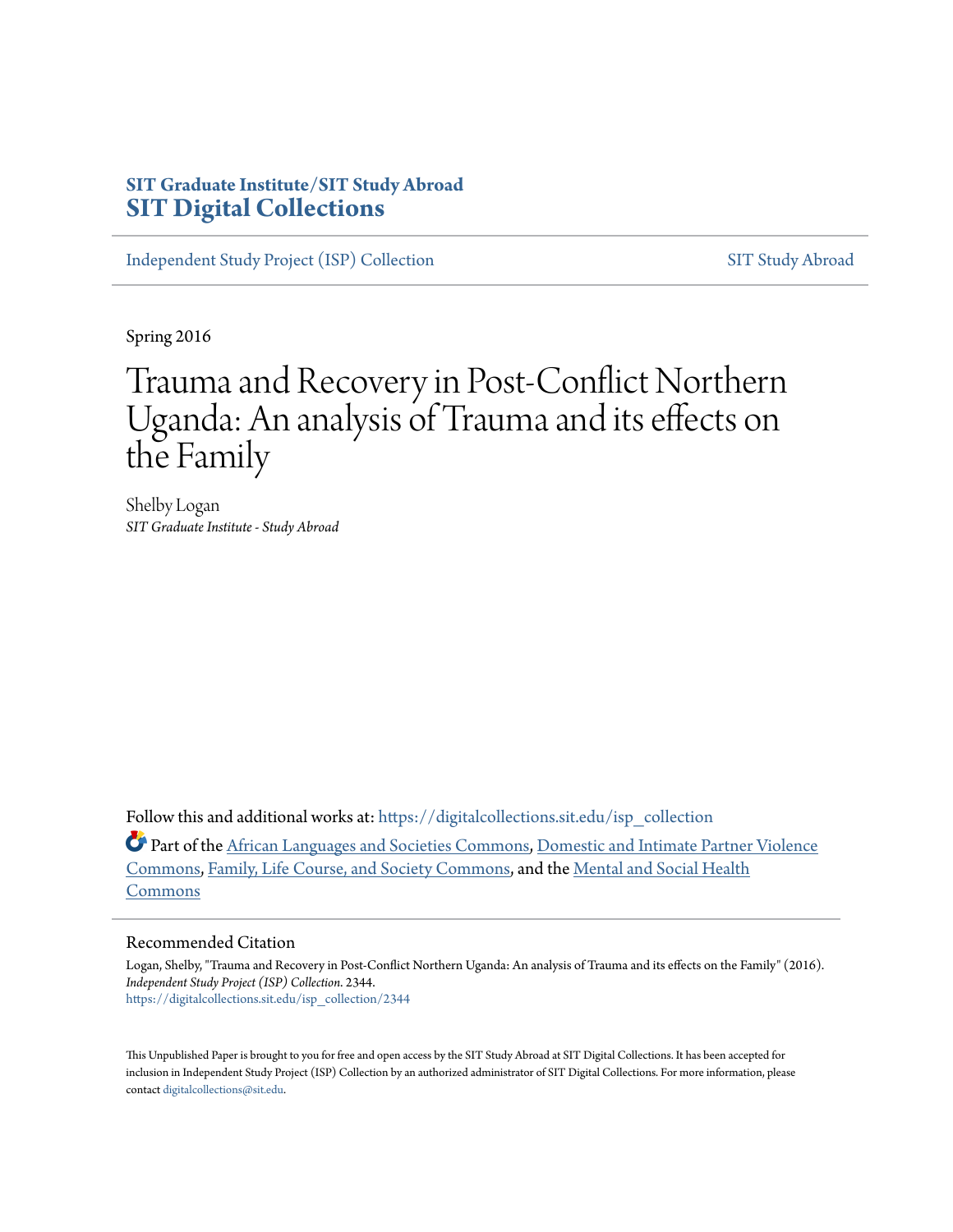"Trauma and Recovery in Post-Conflict Northern Uganda: An analysis of Trauma and its effects on the Family" Shelby Logan School for International Training Advisor: Dr. Kitara David Lagoro Academic Director: Martha Nalubega Wandera Gulu Spring 2016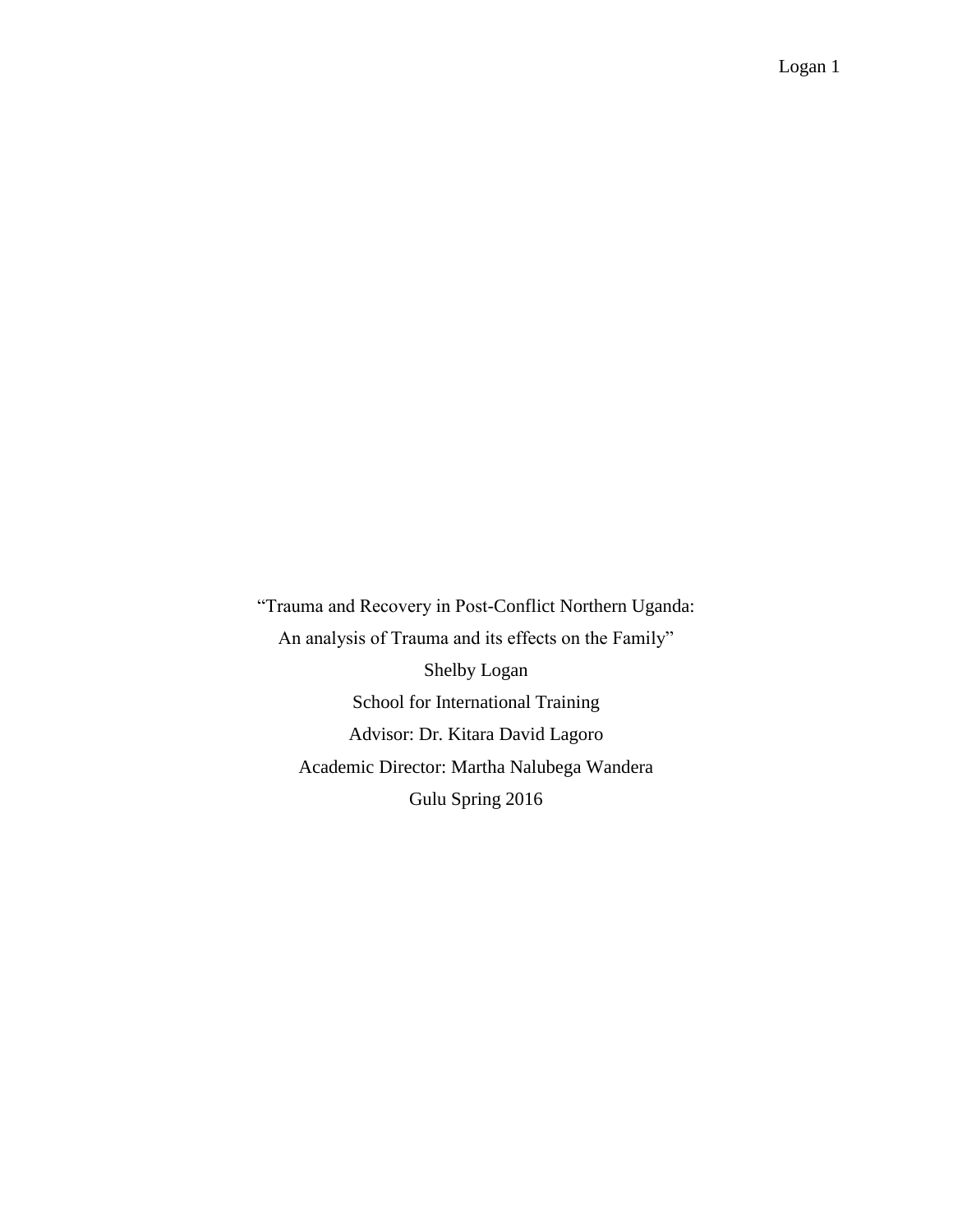I would like this to be dedicated to the late Akena Fred David. Your passion and care for your students is the reason I pursued this topic further and I am regretfully sorry that you did not get to see your ideas come to fruition. Thank you for your contribution to this paper, Kitgum lost a great educator.

This research is also dedicated to all of those that have silently suffered because of the atrocities they experienced, your stories were heard and will never be forgotten.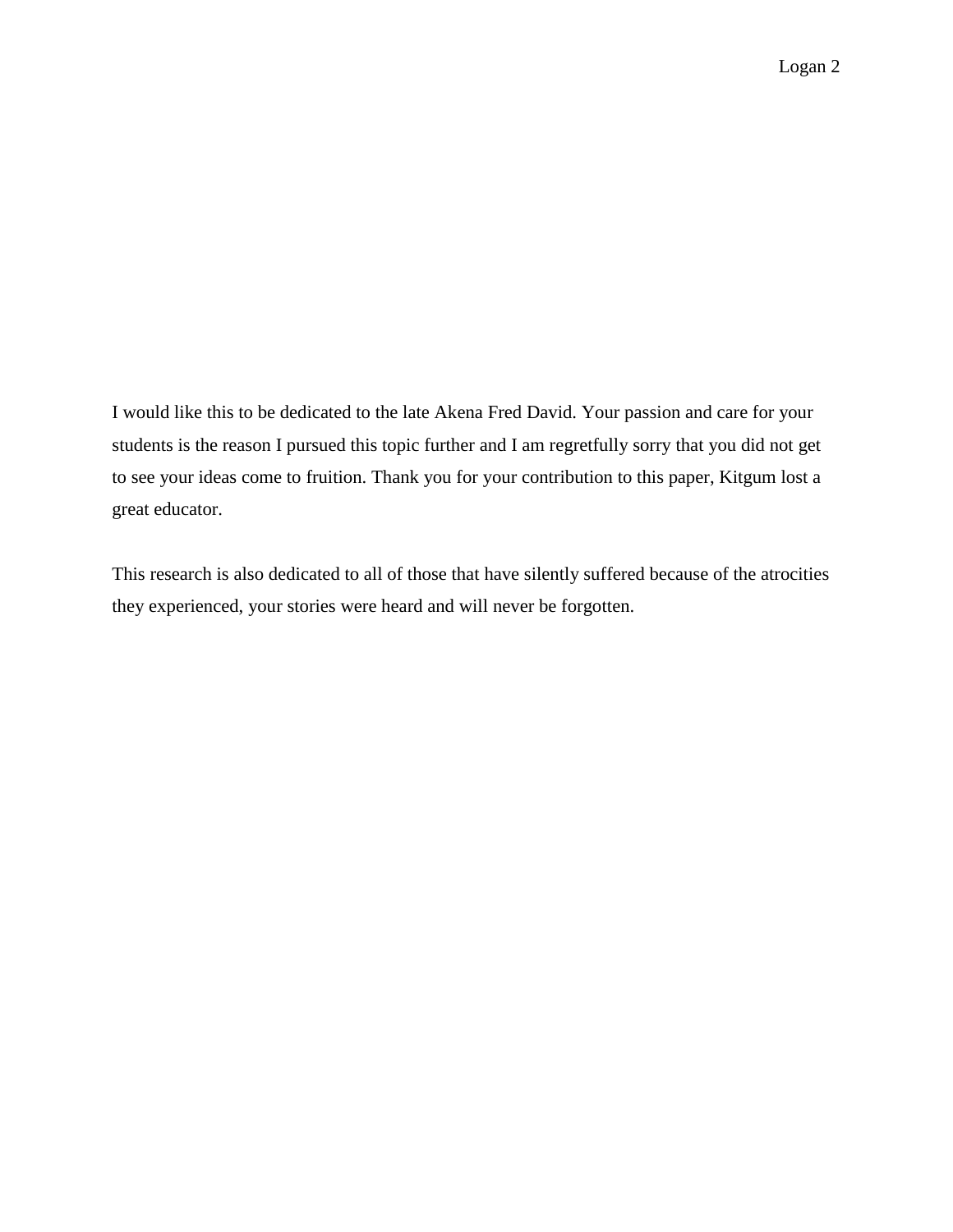#### **Acknowledgements**

There are so many people to thank for supporting me in this endeavor.

First, I must thank my parents for allowing their daughter to fly across the world to a wonderful place like Gulu, Uganda. Thank you for always supporting every dream I have ever had or cause that I have advocated for. This trip would not have been possible without your love and support and for that I am forever grateful.

To my fellow SIT students, thank you for being the most wonderful bunch of people I have had the pleasure to be a part of. This experience would not have been so amazing without the friendships that were made and the memories that I will never forget. I am actually sad that we do not get any more time in the van together after this week. I wish you all the best of luck with the rest of your endeavors.

To Tim Reese, there are no words to express the amount of gratitude I have for the support that you offered during this entire semester. Thank you for always picking up the phone, for editing documents in the middle of the night, and for making me feel sane even when the world felt like it was collapsing. You are the best kind of person and I am so grateful for you in my life.

To the SIT Staff, thank you for answering every stupid question I have ever had, for making sure I did not die in Africa and for showing so much support for your students. These research initiatives could never have come to the fruition that they have without your guidance and passion for your students. Leonard, thank you for always pushing me to move with confidence and never letting me doubt myself or my ability. Martha, thank you for being an ear to listen whenever I needed anything. I am forever grateful for your support during this semester and I will miss you terribly. Simon and Meddie, thank you for doing absolutely everything and anything for us during this research period. I could not have done it without you.

Gulu you have changed my life and for that I am forever in your debt. Thank you for accepting me into your lives and teaching me more than I could ever imagine.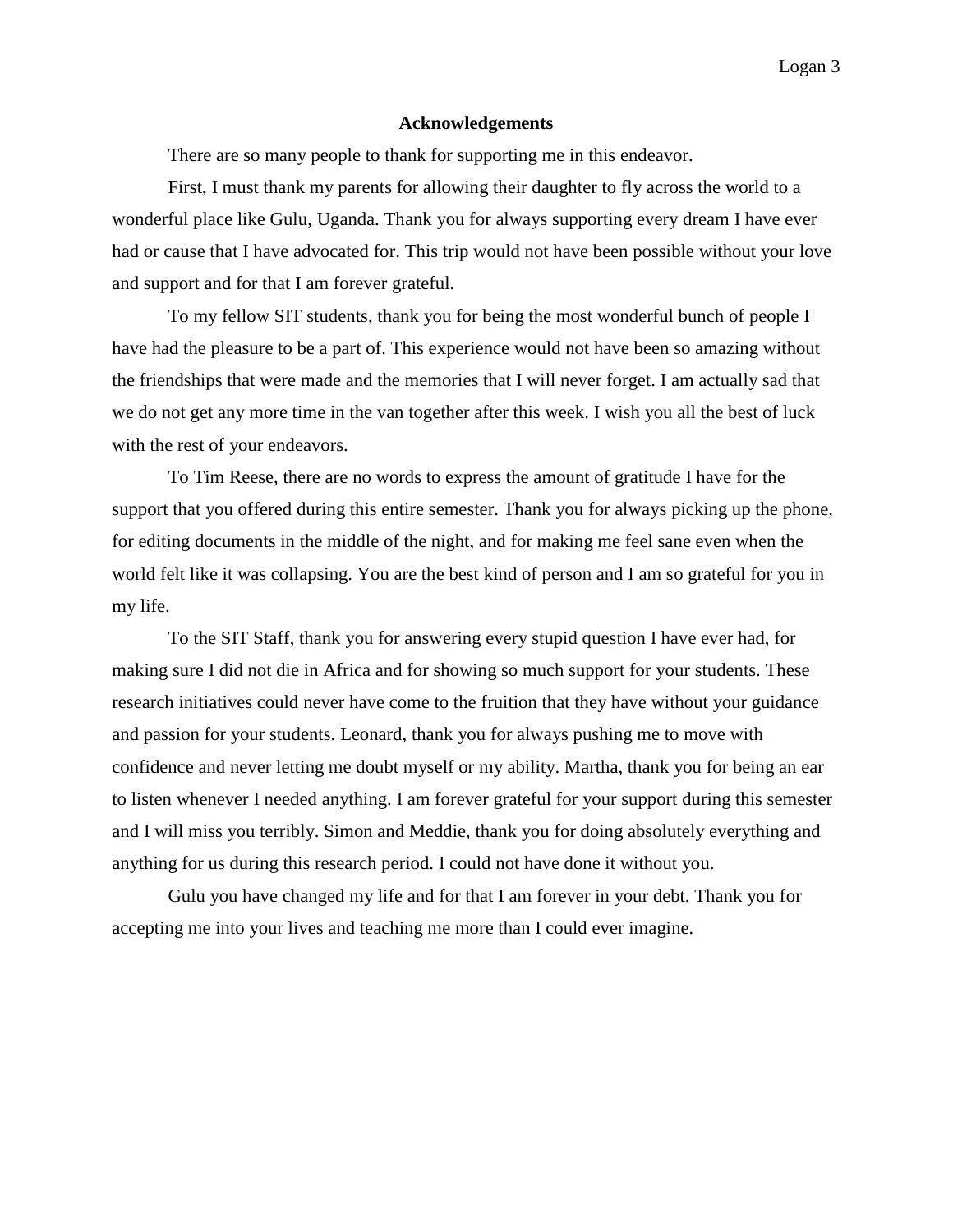#### **Abstract**

Trauma in Northern Uganda stems from the atrocities that occurred during the Lord's Resistance Army conflict. Because of this, thousands of victims were left traumatized by their experiences with disparities in aid to help them with their trauma. Utilizing the rural and urban areas in Kitgum and Gulu Municipality, this research seeks to understand how trauma presents itself in the Northern Uganda region and how it is defined by the population who treat it. This includes a list of disorders resulting from trauma and their symptoms. In addition, the efforts towards trauma healing and recovery are analyzed, including the different forms of treatment and how they affect the population. In this section, these forms are criticized and analyzed with their given challenges. With these challenges, the research takes an in-depth look at how trauma affects the family unit and what it means for Northern Uganda to develop a "trickling trauma" problem. Lastly, recommendations are given to try to mitigate the challenges that face trauma treatment today in Northern Uganda.

This qualitative research was conducted over the course of a month. During this time, interviews and focus groups were utilized in an attempt to better understand the topic of trauma in northern Uganda. These interviews were conducted amongst a population of NGO workers, local government, medical staff, and victims of trauma themselves. These respondents were specifically targeted for their relevance to trauma and its treatment. By snowball sampling, key informants were identified and then those key informants recommended other respondents that would aid in the researching of this topic. Each interview was recorded by taking notes and/or recorded by voice recorder with the consent of each respondent.

It was found that depression, anxiety, paranoia, and post-traumatic stress disorder were the most prevalent of the disorders that stem from trauma. Through these disorders many different demographics of people are affected and come are interconnected in the family unit. This means that a father's PTSD may result in gender-based violence which then traumatizes both the mother and the child, thus creating a new generation of trauma that was not directly affected by the war. Efforts towards treating these disorders range from psychosocial support, counseling, and medication prescriptions, each of these come with their own criticisms and recommendations are given in order to aid in mitigating the challenges they face.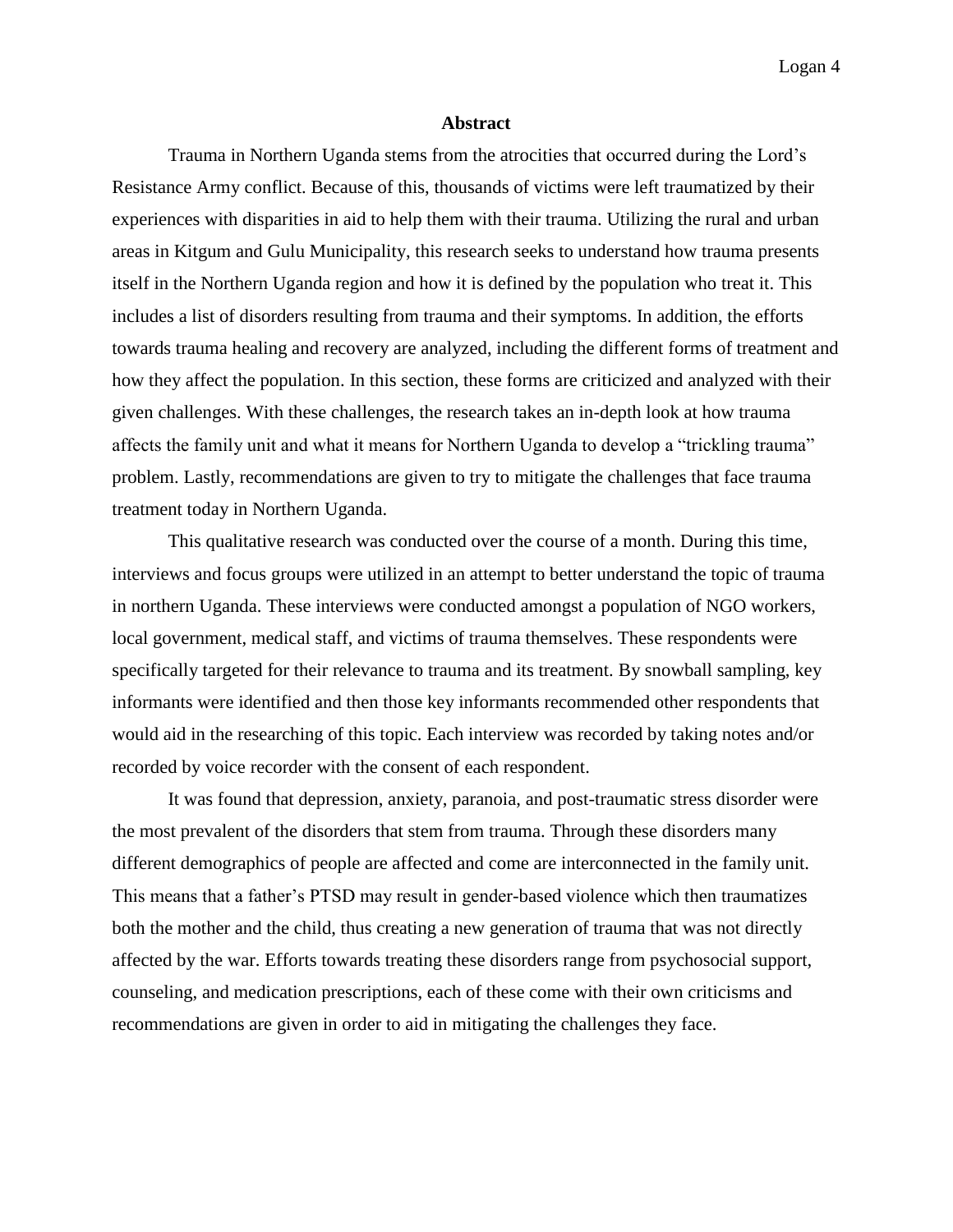## **Table of Contents**

| iii. Uganda National Council for Science and Technology Permit59 |
|------------------------------------------------------------------|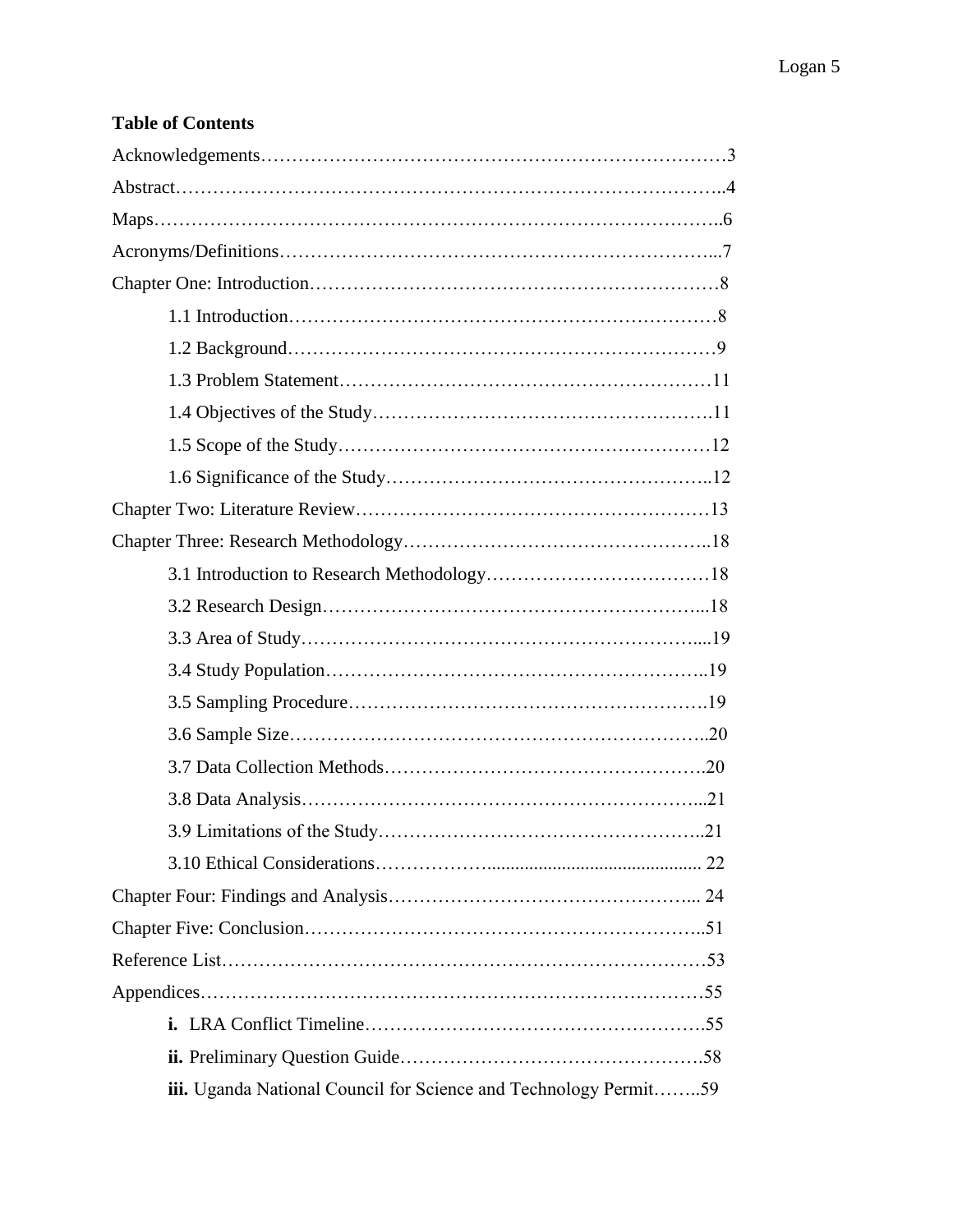## **Regions of Study Maps**

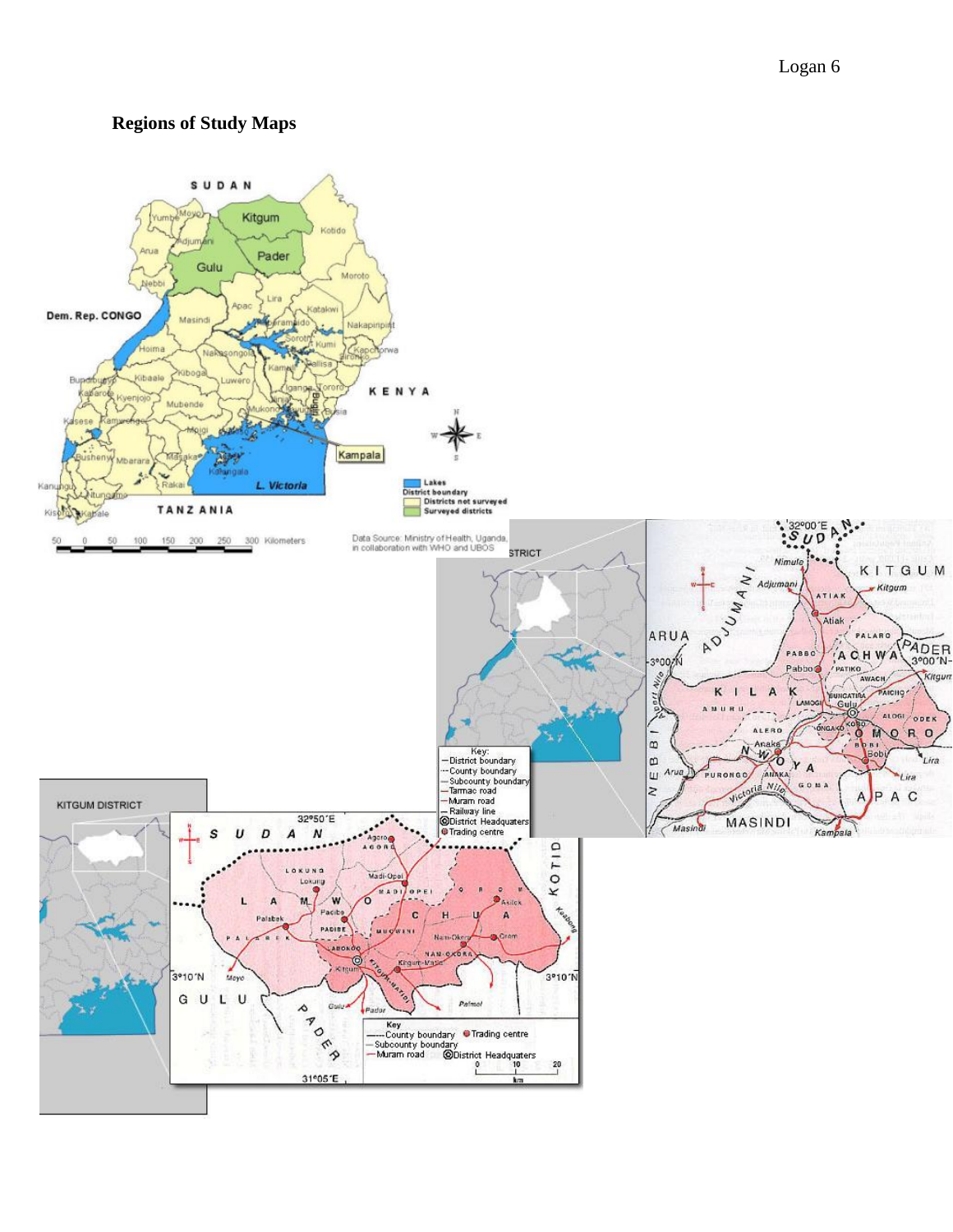#### **List of Acronyms**

- CBO Community Based Organization
- CVT Center for Victims of Trauma
- DHO District Health Officer
- GBV Gender-Based Violence
- ICRC International Committee of the Red Cross
- IDP Internally Displaced Persons
- KICWA Kitgum Concerned Women's Association
- LAG Live Again

LRA – Lord's Resistance Army

- MHFP Mental Health Focal Person
- NGO Non-Governmental Organization
- NRA National Resistance Army
- PTSD Post-Traumatic Stress Disorder
- RLP Refugee Law Project
- TPO Transcultural Psychosocial Organization
- UNICEF The United Nations International Children's Emergency Fund
- UNHCR United Nations High Commissioner for Refugees
- UPDF Uganda People's Defense Force
- WHO World Health Organization

#### **Definitions**

*Trauma* – In this work, trauma is defined as a subset of mental health. It is a category of mental health when a victim experiences an atrocity like experience that causes them discomfort and disorder after the event occurred (e.g. death or torture)

*Mental Health* – In this work, mental health is defined as the general well-being of one's mental state.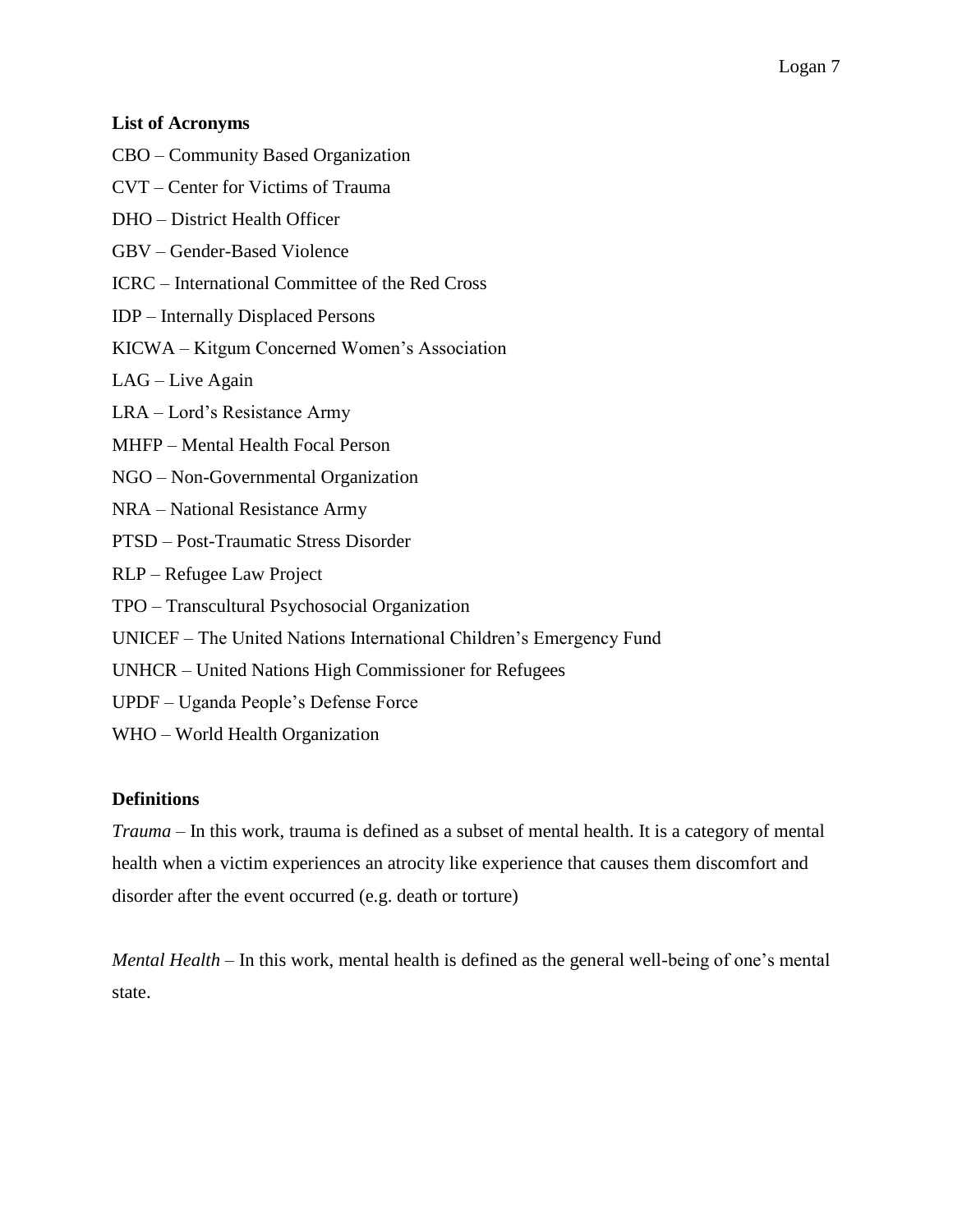#### **Chapter One: Introduction**

#### **1.1 Introduction**

The conflict in Northern Uganda left whole regions devastated by visceral traumatic experiences and citizens left to handle those feelings on their own. There were Non-Government Organizations (NGO) that came in but the extent of their reach was not large enough. They chose one demographic to tackle which took care of the formerly abducted but left out the rest of the population in the North. The research, to be conducted over the next month in the northern region of Uganda, seeks to further understand the effects of conflict on the north. In specific, the area of study will be trauma within mental health and its effects on the post-conflict communities. It seeks to answer the question, to what extent does trauma and its recovery effect the interconnected dynamics of family life and what support exists in order to mitigate this issue? In order to gain in-depth knowledge of this topics, a partnership was formed with Mental Health Uganda that is stationed within the Gulu Referral Hospital. This Community Based Organization(CBO) seeks to offer psychosocial support, education, and counseling to those suffering from trauma and other mental health disorders that stem from traumatization or grief. They offer the resources needed in order to understand the different aspects of mental health and the way it functions in the Northern Ugandan Region.

The issue at hand for those who suffered trauma from the LRA conflict is that many lost family members, witnessed atrocities, and/or found themselves abducted by the Lord's Resistance Army (LRA). That being said, 85 percent of the LRA were made up of young children which is cause for concern in general. However, their trauma did not end in that moment. They are experiencing lasting effects and symptoms from traumatic experiences that continue to haunt them today and because of this, it now haunts the next generation of children. In order to investigate this problem, the issues were looked at in the context of families and the different ways that trauma effects each demographic (Man, Wife, and Child). This was in the location context of Kitgum and Gulu which provides adequate coverage of two districts largely affected by the conflict; one rural and one urban.

The study addresses the lack of resources and services that continue to persist even ten years after the conflict. Research conducted in the past has investigated what treatment is needed for those suffering from mental health disorders but these treatment options are not available nor efficiently dispersed. Through preliminary research, the gap that presented itself was also the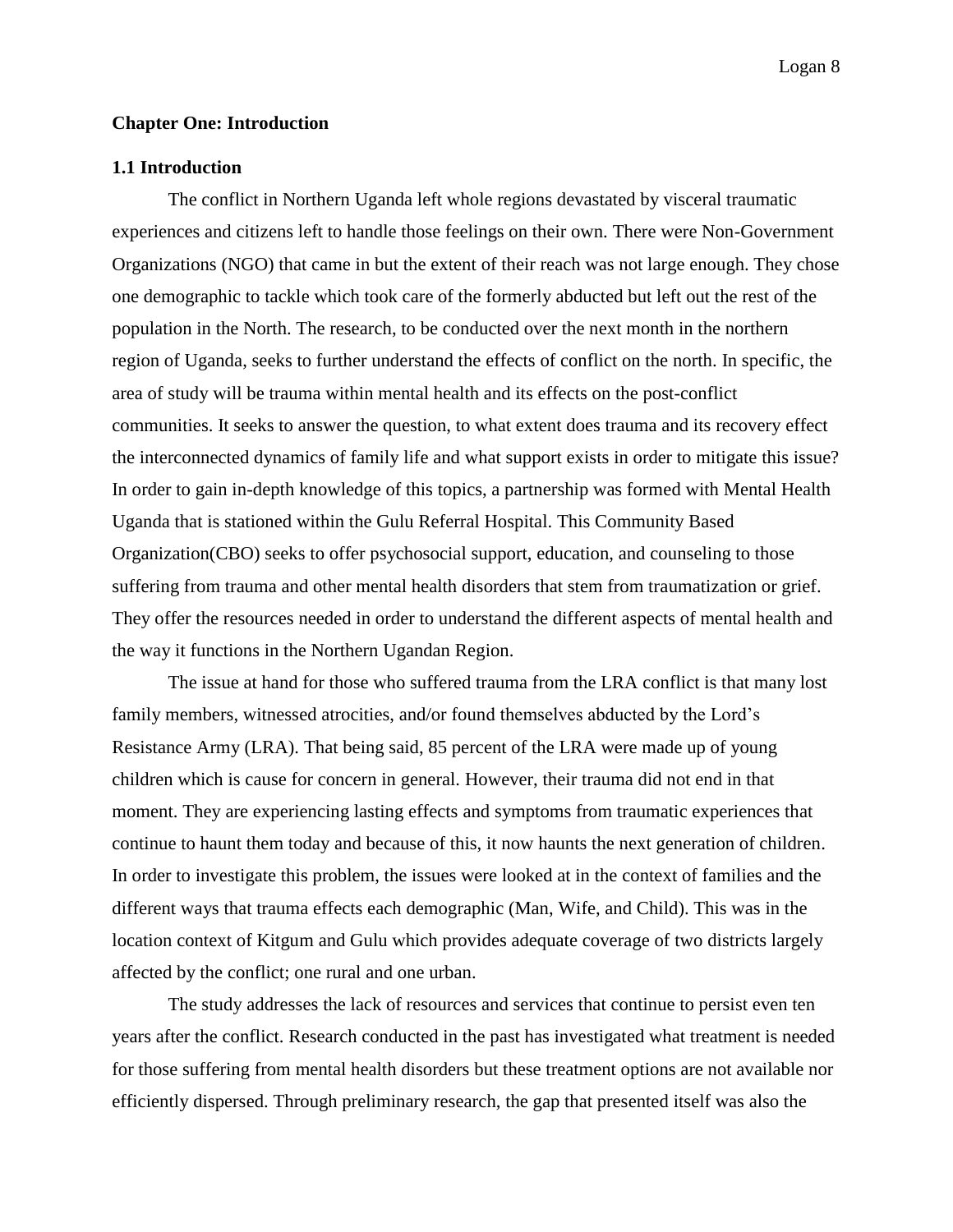diagnosing of Post-Traumatic Stress Disorder (PTSD) and how the recognition of symptoms can leave some victims without diagnosis, leaving them without treatment. Preliminary research has shown that Post-Traumatic Stress Disorder (PTSD) is not being diagnosed and as a result treatment is unavailable. In large part, this is due to symptoms not being recognized or attributed to PTSD.

#### **1.2 Background**

#### *Background on the Conflict*

In 1986, Yoweri Museveni, leader of the National Resistance Army (NRA), overthrows President Milton Obote and appoints himself president of Uganda. At the same time, Alice Lakwena (An Acholi from the North) creates the rebel group, the Holy Spirit Mobile Forces, a rebel group Christian "spirits" ordered her to create. These two events fueled chaos and targeting of the North in a way that would make it possible for Joseph Kony to take over. In 1988, Kony creates the Lord's Resistance Army (LRA) from Lawkena's left over forces. The LRA and UPDF soldiers fought a violent war for 20 years that left families with broken homes and poor economic situations. Their family members were abducted; men, women, and children utilized in heinous crimes against humanity. Because of these incidents, the citizens of Acholiland were affected physically and some times more importantly, mentally. For a detailed timeline of events, see the appendices.

#### *Background on Mental Trauma*

Mental trauma is an unfortunate consequence of conflict no matter the circumstances in which it is created. Specifically, the LRA conflict that tore through the Northern Ugandan region affected a wide range of Acholi people. It caused stress, anxiety, and extreme traumatization. With these mental health effects, school dropout rates and suicide have climbed amongst the youth population in recent years and are beginning to cause an entire generation to inadequately live by the standards set by their learning institutions and their home communities (Emilio Ovuga, 2013). These issues not only arise within the youth, but also are a major debilitating factor in everyday life for the adult generation, impacting job efficiency and quality of life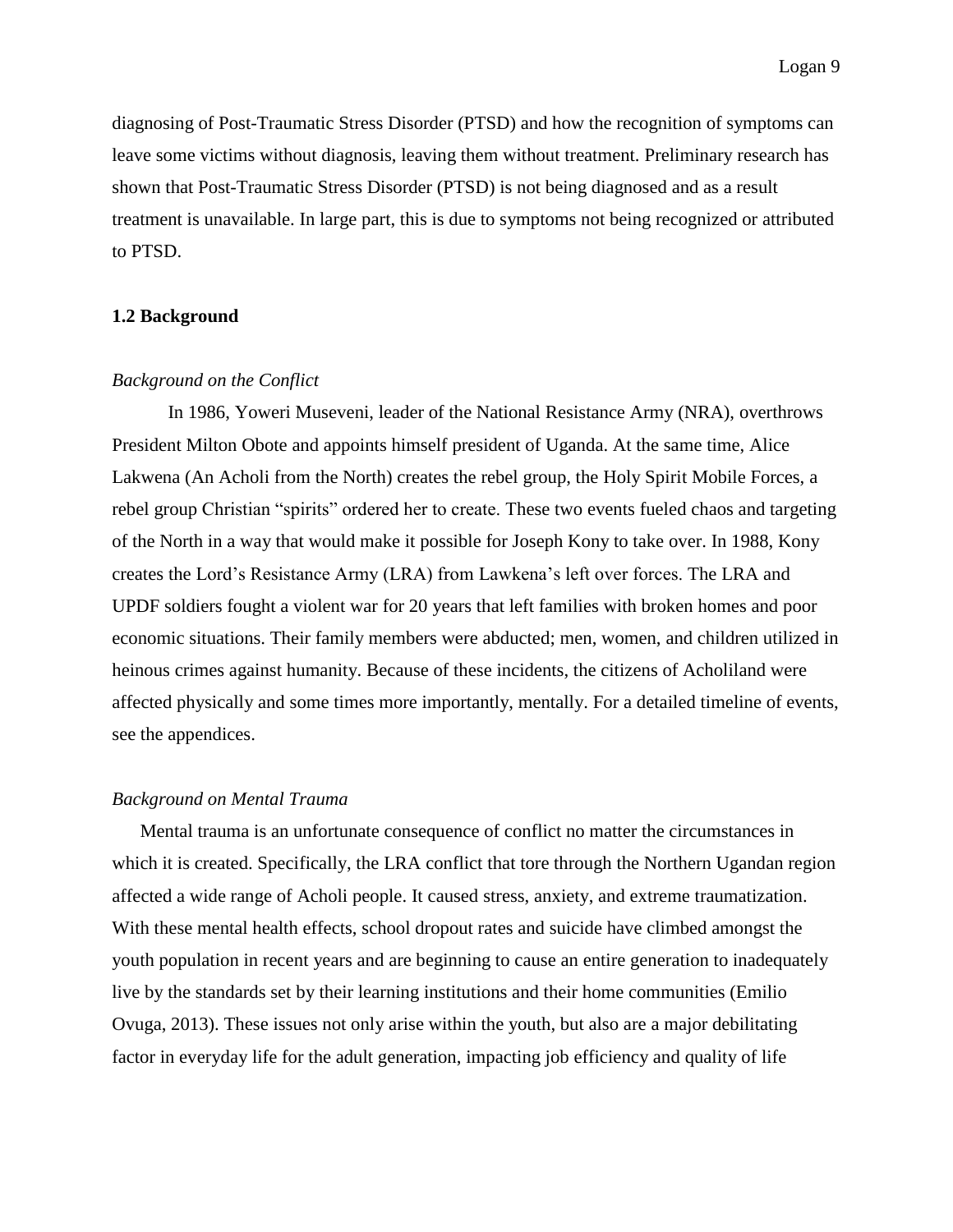amongst their family members. Up to thirty percent of adults experience high levels of psychosocial and psychiatric morbidity (Emilio Ovuga, 2013).

The primary issue is that resources are very scarce for those suffering from mental health disorders. For example, 87 percent of the population live in rural areas where access to health services for their mental health needs is only twenty percent have access to health services for their mental health needs (Emilio Ovuga, 2013). There is an escalation in mental health cases because of the lack of diagnosis. This means that symptoms existing in others (that are going untreated) and affecting others in the community, creating an escalation in cases. For example, a father with severe trauma may affect his home by participating in gender based violence which then affects the child of the two parents because of the violent nature that the father displays that the child is viewing. Therefore, trauma from those that lived through the conflict period are effectively creating a new generation of trauma victims. This is where the research is lacking. It is necessary to combat the formerly abducted centered research to look deeper at the effects of trauma as a whole.

#### *Background on the Organization*

Mental Health Uganda is a CBO that focuses on psychosocial support as well as medicinal support through the Gulu Referral Hospital. In addition to their mental health support, they work on developing communities that they are integrated into. Programs like "Pass-a-Goat" focus on dispersing livestock to each member of the support group so that those goats can then produce and be given to help another family. They are a support for not only victims of trauma but also victims of many other aspects of mental health including, gender based violence, PTSD, and protection of those suffering from depression. Their missions are to support and work with local communities, civil society organizations and local governments to meet the social protection, psychosocial and mental health needs of vulnerable people. Even though this organization is young, it holds goals for the future to develop into the northern regions of Kitgum. The organization also work with health care workers to build their capacity of knowledge of diagnostics and what certain mental health disorders look like, how mental health disorders present themselves and how they can be treated. This can include counseling or medicinal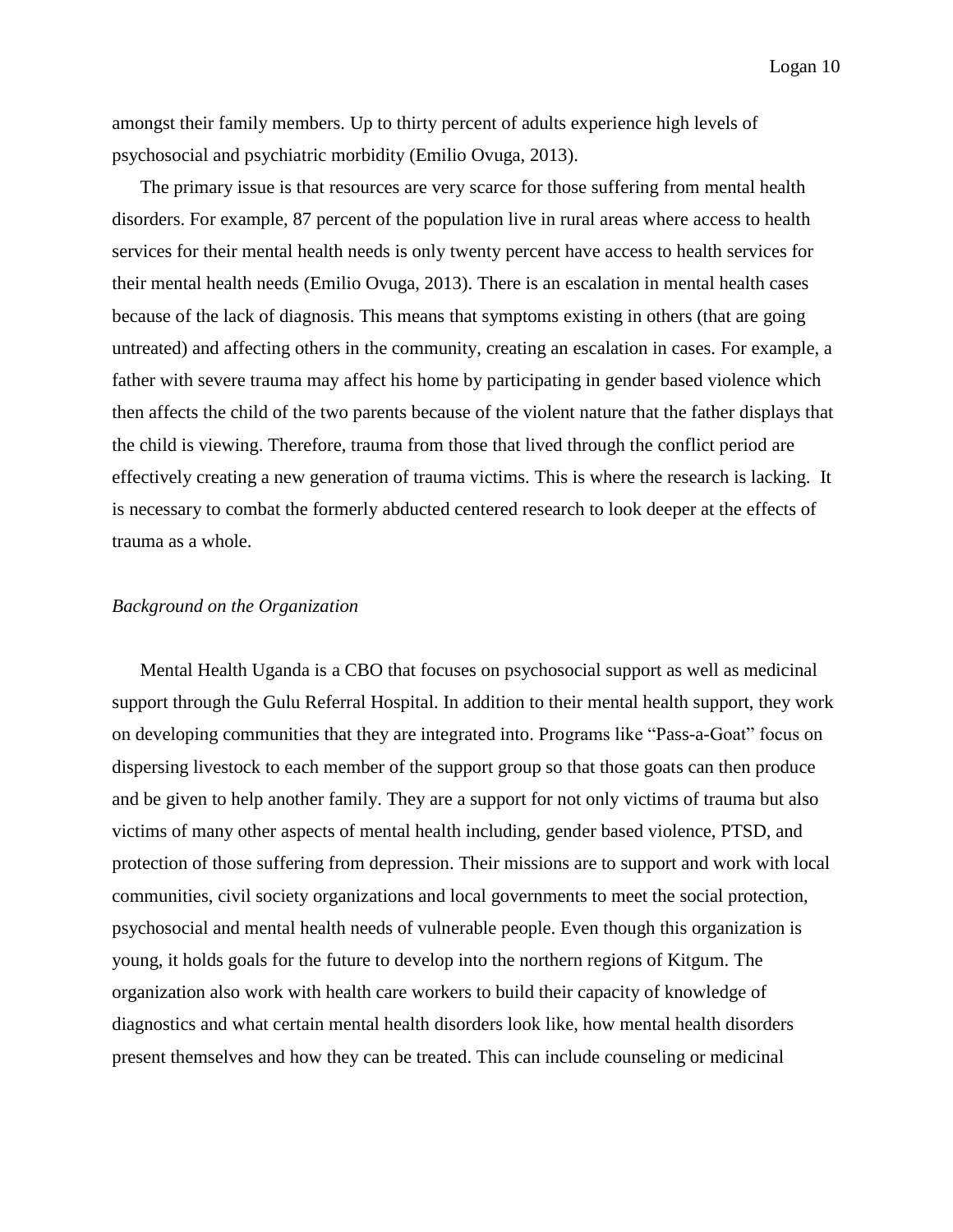prescriptions. It is a strengthening tool for communities who are not developed enough to handle the traumatized victims that reside there.

#### **1.3 Problem Statement**

The problem in the Northern Ugandan region regarding mental health and the access to mental health care is paramount due to the growing rate of complications that stem from the lack of diagnosis or awareness of mental health disorders and their side effects. These issues perpetuate an atmosphere of suspended life because of the setbacks and symptoms of someone suffering from PTSD, Depression, or Anxiety related to their trauma. This topic merits investigation because of the obvious gap in trauma victims and resources available to these victims. Research does not cover the population that was left after the abductions takes place and it is the goal of the researcher to expand on this area of study. When preliminary research was done in the Kitgum district, it became clear that there was serious lack of resources available to those in need in the rural areas. This research is crucial in order to seek out why those gaps exist and how this gap is affecting the community and its interconnecting demographics (e.g. family life). The family focus is important because the effects of trauma on members of the family is generating a new generation of disturbed persons who are affected by the trauma of their elders.

#### **1.4 Objectives of the Study**

- Analyze the different forms of trauma resulting from the LRA conflict.
- Analyze the efforts towards trauma treatment and understand the ways it is treated.
- Examine the effects of trauma on mental health in the family unit in Kitgum and Gulu.
- Propose ways in which trauma treatment challenges could be overcome.

#### **1.5 Scope of the Study**

#### *Geographical Scope*

The geographical scope of the research took place in Kitgum and Gulu districts. Within these places, NGO offices, villages, and government offices/health facilities were visited to perform adequate research.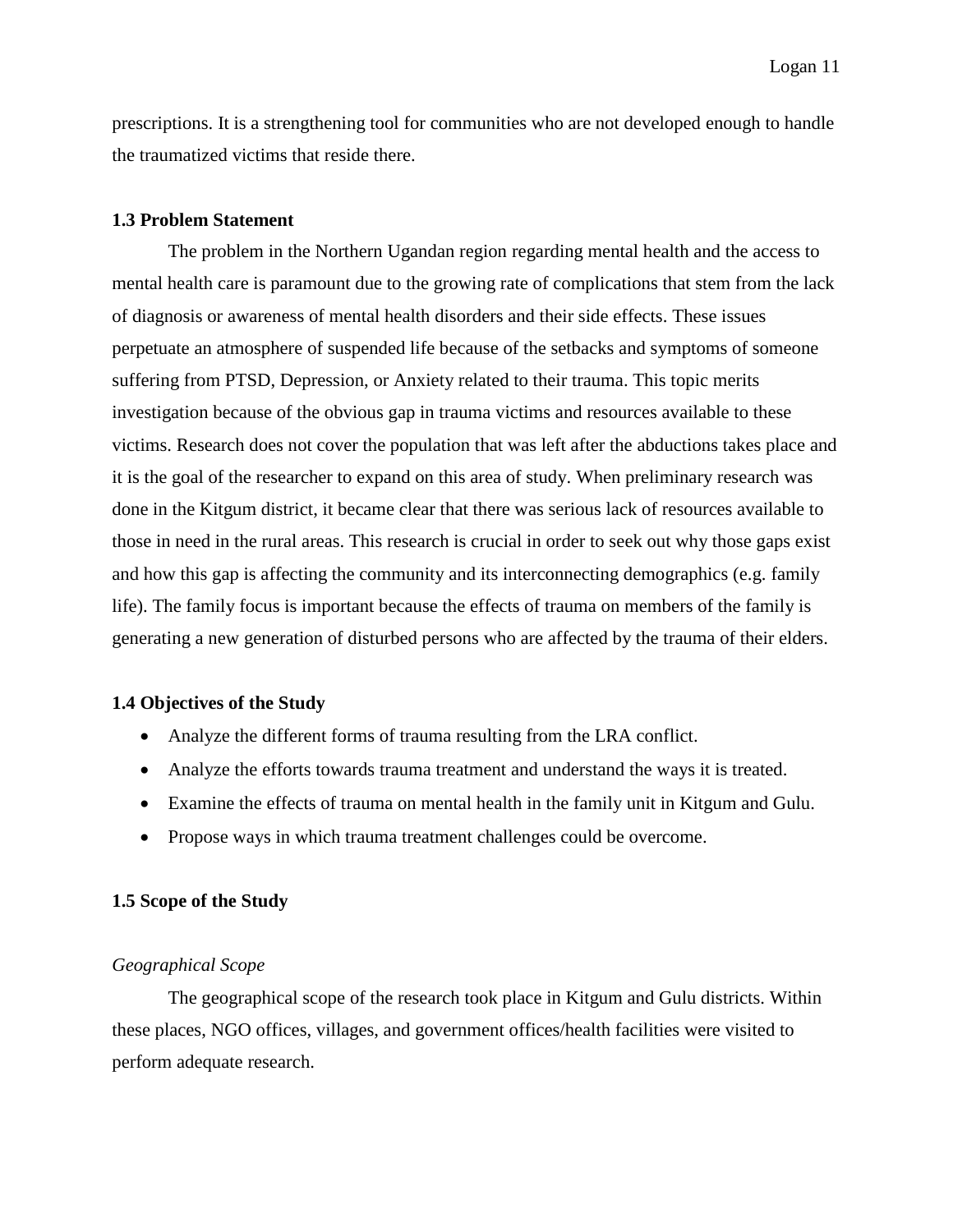#### *Content Scope*

The scope of content ranged from identifying the types of mental health disorders that exist in the post-conflict Northern region to researching how the gaps in diagnosis and treatment can be mitigated and for what reason they exist. This was conducted through studying the dynamics of families and how each member of the family is affected by trauma and mental health. Because of these issues, it was sought to find the gaps in the research for trauma affected victims and their families in something that is referred to as "trickling" trauma. Pertinent research was found to be obtainable and many respondents described the content that was utilized to directly approach this topic and exacerbate all possible forms that this idea takes root in.

#### *Time Scope*

The research was conducted starting February 20, 2016 and ended May 3, 2016. Two weeks were dedicated to traveling to Kitgum while the remaining time was spent in the Gulu Municipality.

#### **1.6 Significance of the Study**

This research is significant because of the growing problem of untreated mental health patients that exist in northern Uganda because of the atrocities that occurred during the LRA conflict period. The beneficiaries of this research are foremost the victims of trauma because this research seeks to bridge the gaps that exist between victims and resources to help them. Hopefully, when this research is finished there will be new information found on these topics and can be used to improve the current trauma treatment system. The current system could benefit from this research to understand the gravity of the problem. The problem is an ever-growing issue with suicide rates climbing and PTSD causing gender based violence (GBV); all connected to mental health and traumatic experiences. This is why this research is important and needs to bring about change to the different aspects of this topic area.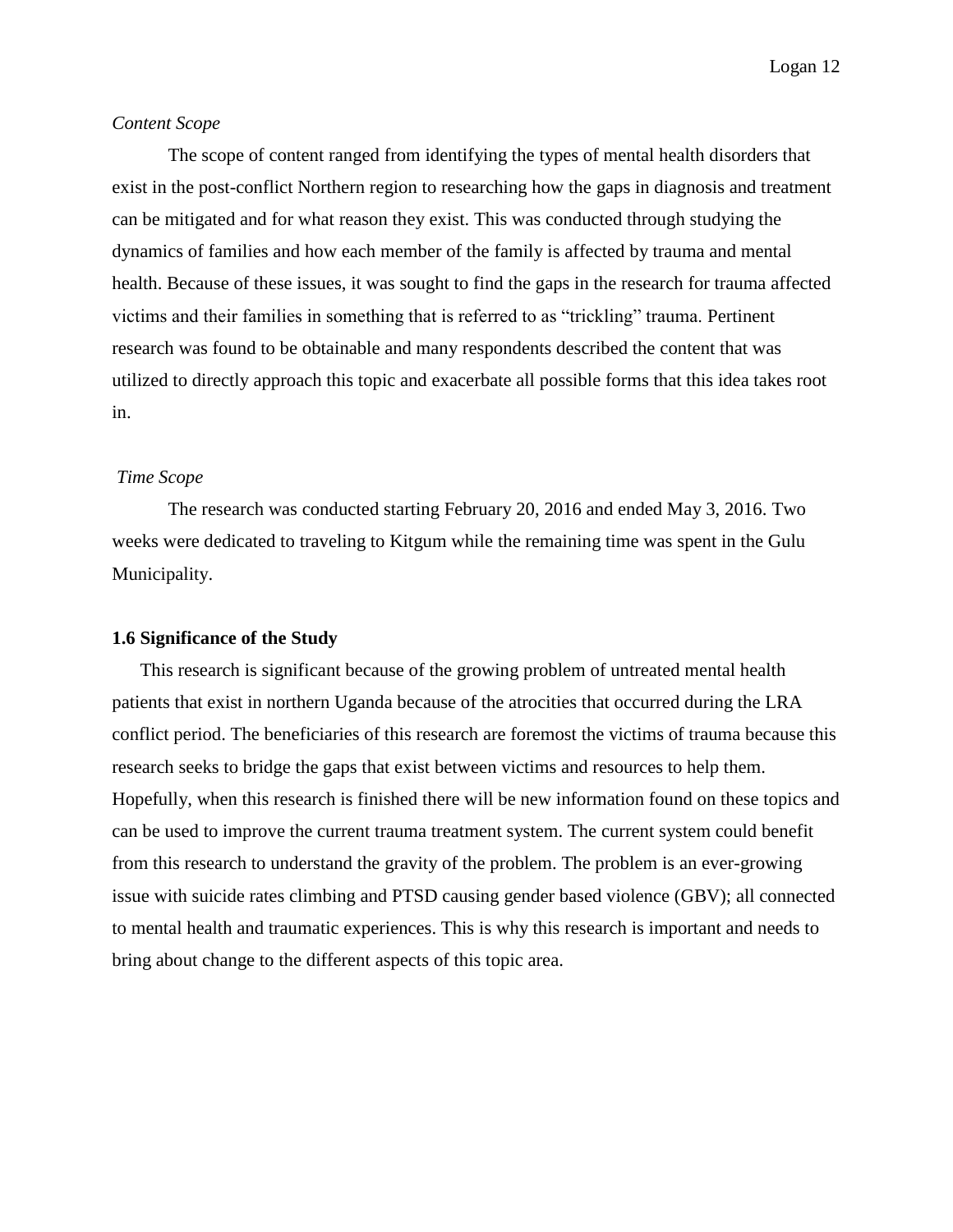#### **Chapter Two: Literature Review**

In order to gain preliminary knowledge on the topic of mental health and trauma, it is important to understand how these different disorders are defined and how they play into the post-conflict situation in Northern Uganda. Post-traumatic stress disorder (PTSD) is a mental disorder that may develop after exposure to atrocities and life-threatening events (Bisson, Jonathan, 2015). It can happen from one event that was especially traumatic or from prolonged exposure to trauma (Besson, 2015). Additionally, it can be described as a psychiatric condition which develops after a person experiences, witnesses, is confronted with or hears about emotionally stressful and painful experiences beyond what a human being can bear (Ovuga, 2012.). It is also one of the prevalent disorders that people who lived during the time of the LRA war have experienced. In some cases, this disorder has gone undiagnosed. Because of the long term exposure to human rights abuses in Acholiland, the symptoms often present themselves without the victim knowing what they are experiencing or how it results of their traumatization. This is due to the fact that ninety percent of the population of the North were displaced and in danger of LRA forces raiding and causing mass atrocity in their homestead (Ovuga, 2014). Because of the human rights abuses that occurred, many of the citizens witnessed events that were and are very harmful to their mental health which had immediate and delayed effects on their lives. These symptoms can include mood swings, nightmares, flashbacks, and isolation (Besson, 2015). Unfortunately, due to the lack of knowledge about mental health, many cases in Northern Uganda go undiagnosed and medically untreated.

Mental health is inevitably linked to trauma through the atrocities that occur and the PTSD that follows. In the case of Uganda, the north suffered greatly from the Lord's Resistance Army's terrorization of Acholiland. It is an international concern as well as a national concern due to its disruption to social, interpersonal, academic and work functioning (Nakimuli-Mpungu, Etheldreda, 2013). Through research, Northern Uganda was found to contain a high prevalence of both depression and post-traumatic stress symptoms (Nakimuli, 2013). For example, 85 percent of the LRA was made up of children (Ovuga, 2014). This means that thousands of children from Acholiland suffered from captivity in which they were tortured, injured, sexually assaulted or raped, involved in combat, witnessed horrendous atrocities, and were used as porters and human shields (Ovuga, 2014). Therefore, the level of PTSD, depression and emotional and behavioral problems that were found in the formerly abducted were extremely escalated.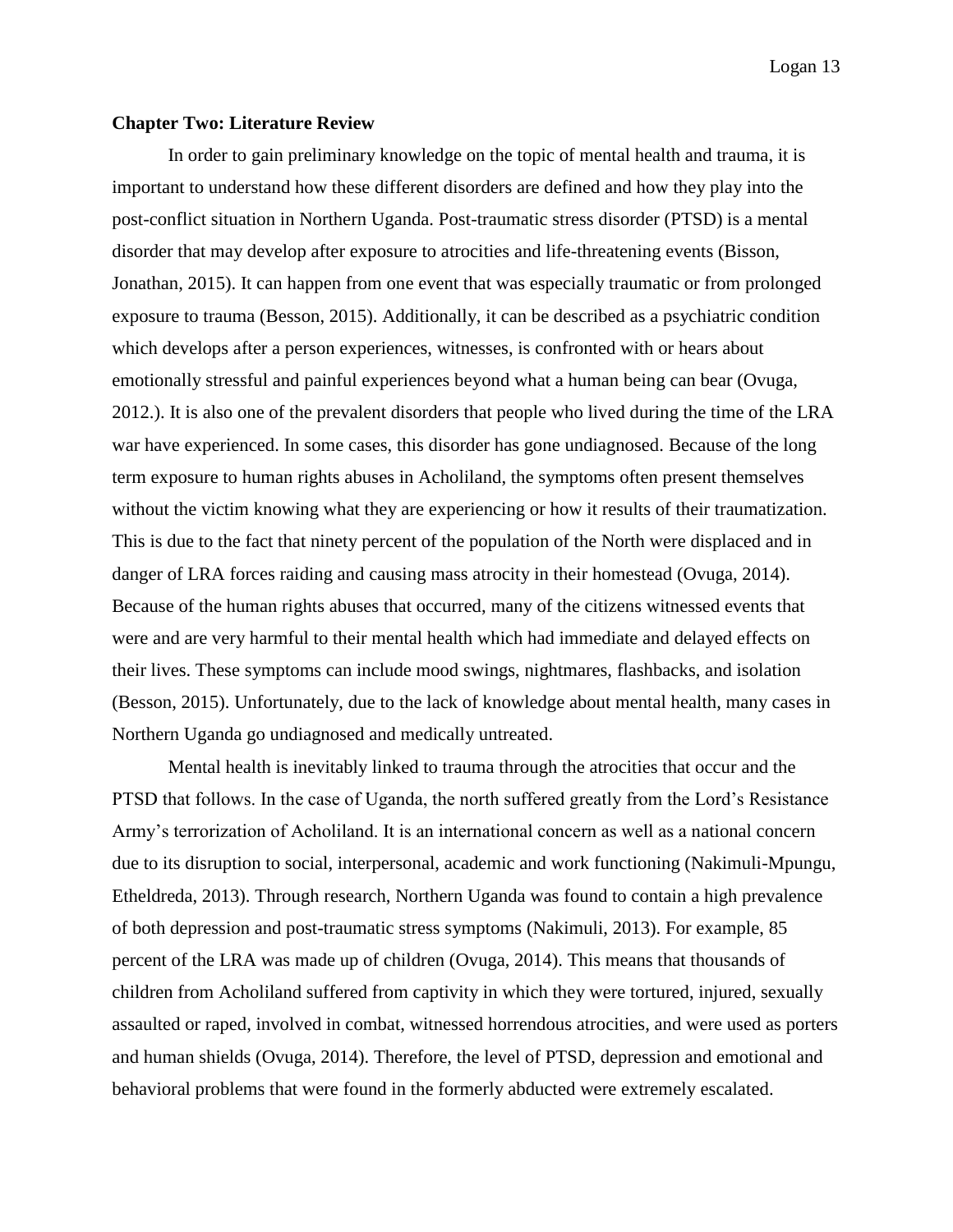Studies have shown that 90 percent of the population surveyed were said to have witnessed a shooting and more than half had admitted to having killed someone (Ovuga and Larroque, 2012). In addition to those that were abducted, those that were forced into Internally Displaced People (IDP) camps by the government were exposed to highly traumatizing events for over two decades dealing with mutilation, abduction, and mass murder (Ovuga and Larroque, 2012). These traumatic events not only caused PTSD and other symptoms of depressions and anxiety but they also caused many social issues for citizens of the north. The children of former female abductees who returned from the bush war are often not accepted. This leads to lack of education, poverty, early marriages especially among female children, family breakup, and the disempowerment of men as heads of the household (Ovuga and Larroque, 2012.) These factors are the connections in which cause trickling trauma. This is the case affecting families with mental health issues especially linked to trauma. Additionally, it is also where the research ends on trauma's effect on the family but does not mitigate the importance of the issues and is the reason for the research being done in this initiative.

However, it is no question that long term exposure to war is a known factor for long-term mental health problems and psychosocial distress. A gap is formed between resources and access to these resources for those that live in more rural areas. It was found that within the Ugandan health system, there was an absence of any mental health staff until Health Center Four. In this center only one psychiatric nurse that was posted at this site (Bainjana and Mangen, 2011). When understanding the health center scale, General Hospitals have one psychiatrist and one regular psychiatric nurse and in the Regional Referral Hospital has one psychiatrist, one clinical psychologist, and one regular psychiatric nurse (Baingana and Mangen, 2011). Health Centers begin with the lowest form of respondent which is Village Health Team and move from one up to the Hospitals. Unfortunately, this is a problem which was found during the research period and will be discussed in the findings. Briefly, there is a lack of ability for transportation for people to access the Health Center IV or higher healthcare because of time challenges and work schedules and the expensive travel fees involved. This is the reason for such high levels of undiagnosed trauma disorders.

In order to attempt to mitigate these high levels, the Peter C. Alderman Foundation (PCAF) initiated a partnership to create trauma clinics in four districts in the region (Nakimuli, 2013). Through this initiative, "the partnership has endeavored to provide routine psychological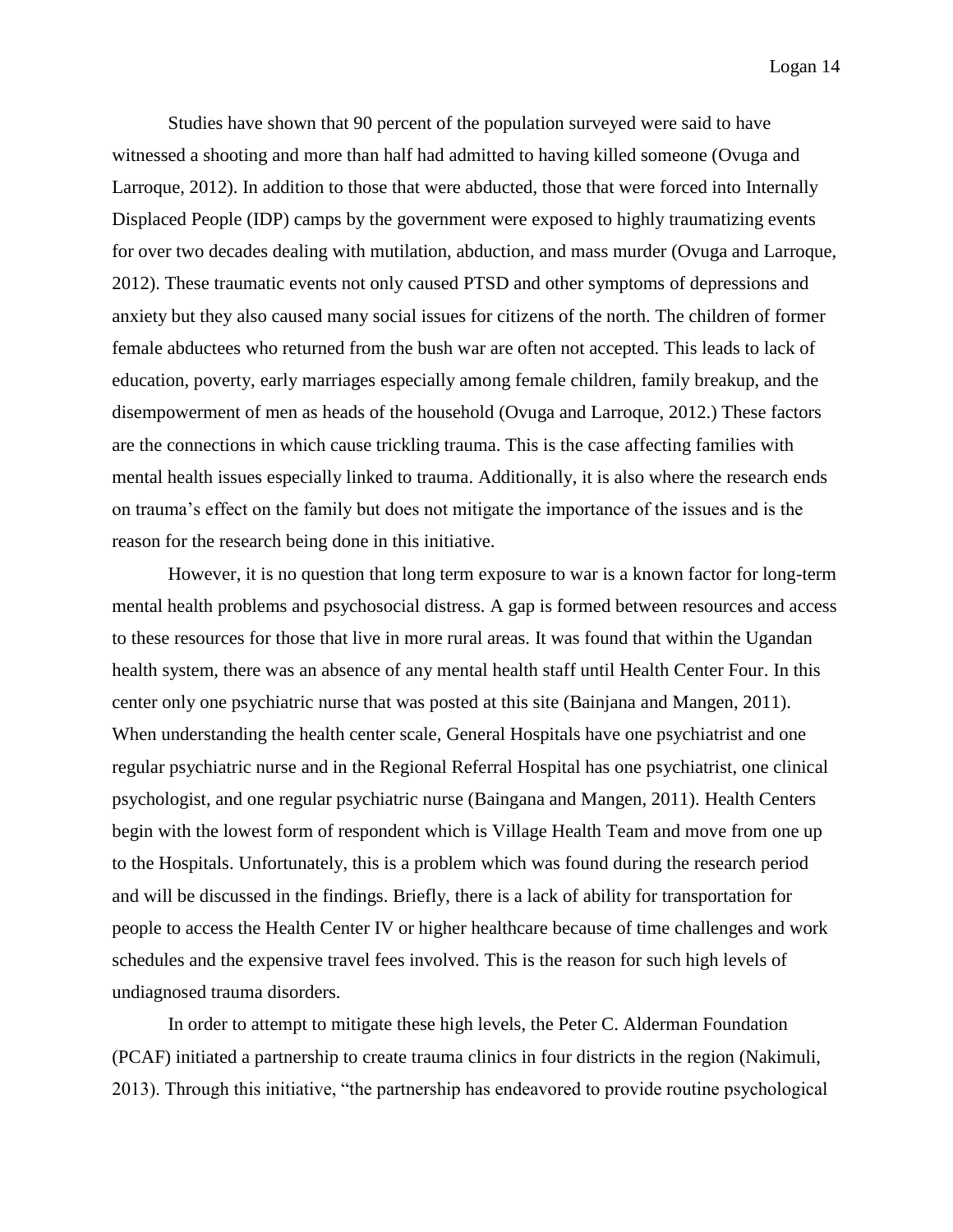treatments to individuals initiating care in the trauma clinics (Nakimuli, 2013)." These initiatives are supposed to be in place consistently throughout the region to the effect that free services should be offered to anyone who suffers from PTSD. However, a disconnect remains between what is supposed to available and what is actually available. In addition, TPO Uganda helped with medicine supply and staffing and had made a deal with the government hospitals that they would offer their maximum in the beginning with a slow decrease over time in order to aid the hospitals in becoming self-sufficient. However, the government failed to cover their end of the agreement and suddenly medicine and staffing became a huge issue when TPO was ready to exit the health care system (Baingana and Mangen, 2011). It was found that during this time, refresher training was not provided for health workers and so knowledge and skills of those who remained in the project became outdated and a decrease in personnel and knowledge within the hospital system developed. This explains the current lack of staffing within the hospitals.

The access to resources is a huge problem for those suffering from any type of mental illness. For the purpose of this research, the focus on trauma counseling and treatment is the focus of this review. Studies shows that a small number over fifty-percent were able to access some form of rehabilitation services, however, most of these people are participating in traditional cleansing ceremonies not including professional counseling services in addition to their cultural practices (Muldoon, Katherine, 2014). Those who receive counseling services rarely return to the counseling centers for follow-up appointments because of other responsibilities or an inability to travel back to the offices on a regular basis (Muldoon,2014). However, 70 percent of the WAYS study conducted by Dr. Emilio Ovuga at Gulu University says that people could receive help for their traumatic experiences and symptoms. Unfortunately, out of that 70 percent, only 17 percent of the respondents reported having recieved help (Ovuga, Amone, Jones, and Abbott, 2013). However, there is not much research to show why these groups of people are not seeking the correct resources available to them. This is the gap that most research done on this topic shows.

In a comparison study between females and men who have experienced traumatic events attached to the LRA War, females experience high levels of anxiety and depression, especially female abductees. Their PTSD rates were much higher than the men. This is partially because only half of the women abducted were able to access reintegration services (Muldoon, 2014). The same study concluded that because of the lack of participation in these resources and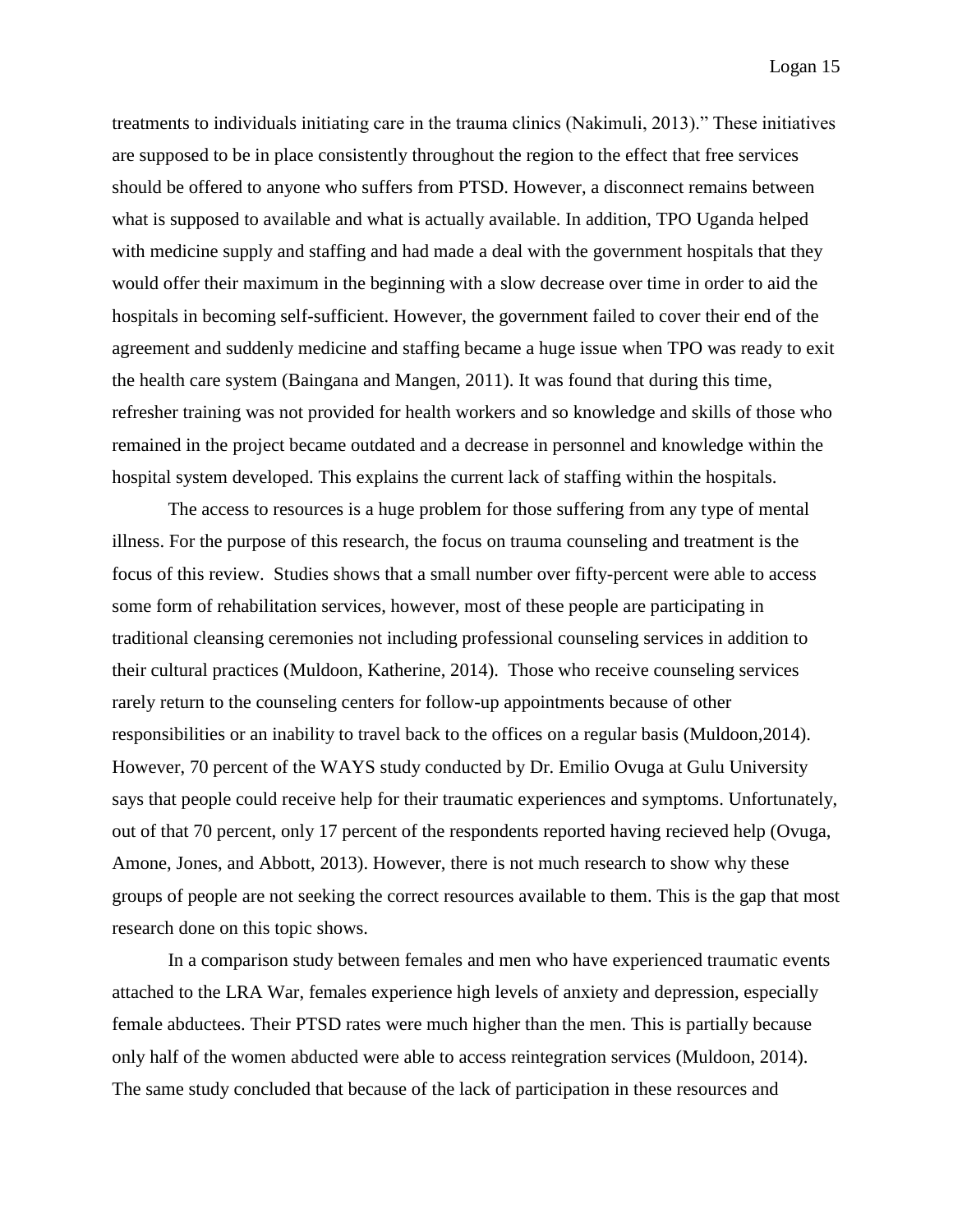counseling services, there is not significant enough data to suggest that self-reintegration was not more or less successful than the provided services (Muldoon, 2014). This means that resources are needed in these areas and yet there are none available, leaving the population without aid. NGO's leaving in 2008 did not help this situation, and mission changes further instigated issues like this.

The violence that was occurring in Acholiland not only traumatized those that were formerly abducted, but also those that were living in the rural villages before the IDP camps were opened. These moments of traumatic atrocities drive social and psychological problems especially among the youth and even more specifically in females (Annan, Jeannie, 2011). Even though the men were directly involved in the conflict, the women are more prone to PTSD (Annan, 2011). It is even more crucial that reception centers then become equipped with counseling and education, and eliminate stigmatization of mental health disorders (Annan, 2011). This is because of the detrimental stigma that follows the young women that return from war after being married and producing children in the bush (Annan, 2011).

The centers that were supposed to focus on the children's mental struggles were often times opened up to adults as well due to the overwhelming demand for services in Northern Uganda (Allen, Tim, 2015). Psycho-social support was the most common service offered within the NGO offices; however, the quality of treatment varied depending on which organization was running the counseling. For example, World Vision would facilitate group sessions in which group counseling took place in order to create community (Allen, 2015). In other cases, externalizing trauma by reenacting events and drawing pictures was the solution to coping with trauma. With either method, most of these children were not treated by trained therapists (Allen, 2015). There were also no follow-ups to these initial sessions which resulted in disturbed children to be placed back in their homes while still experiencing extreme symptoms of PTSD (Allen, 2015). Therefore, many services that were offered were inefficient and sometimes difficult to obtain depending on where the victim lives.

In order to mitigate this issue of access, the popular idea is to begin to train for peer counseling. This is due to findings that people believe that family, friends, religious workers, and counselors were of large help to mitigate their symptoms once they are diagnosed. Therefore, peer counseling is a short term resource to try to handle the large amount of people that the resources that are available cannot handle (Ovuga Amone, Jones, and Abbott, 2013.). The issue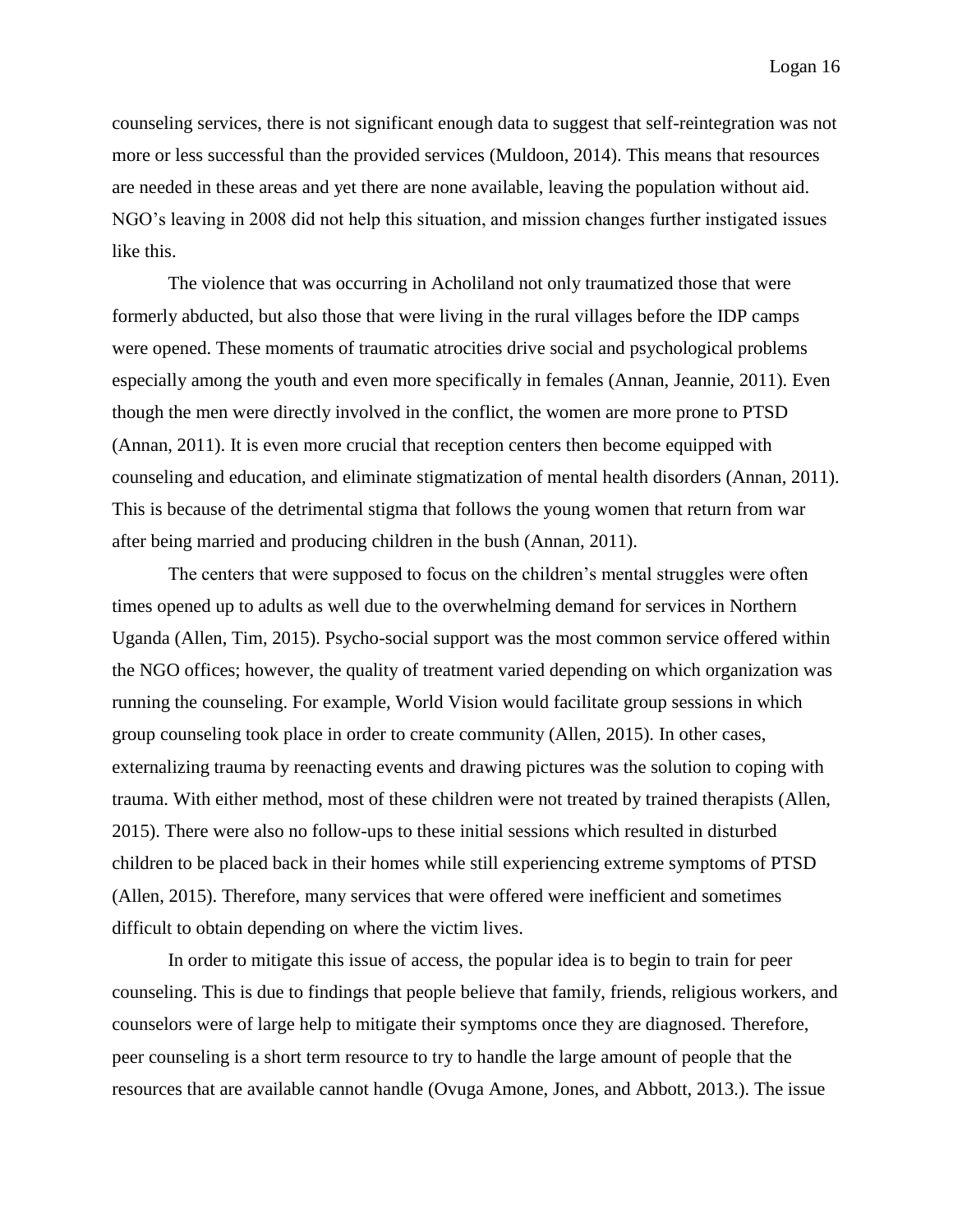with these methods is that fear of stigmatization or discrimination, break-up of family, lack of means and embarrassment are all factors in which cause a person to not seek help (Ovuga, Amone, Jones, and Abbott, 2013.). This causes resources that are available to become worthless if a victim is no longer willing to seek help for themselves.

These are the main topics that are discussed in the research that will be conducted in northern Uganda in order to understand what needs to be done with the growing epidemic of traumatization and mental health disorders and how this connects to the post-conflict era of Northern Uganda as a whole.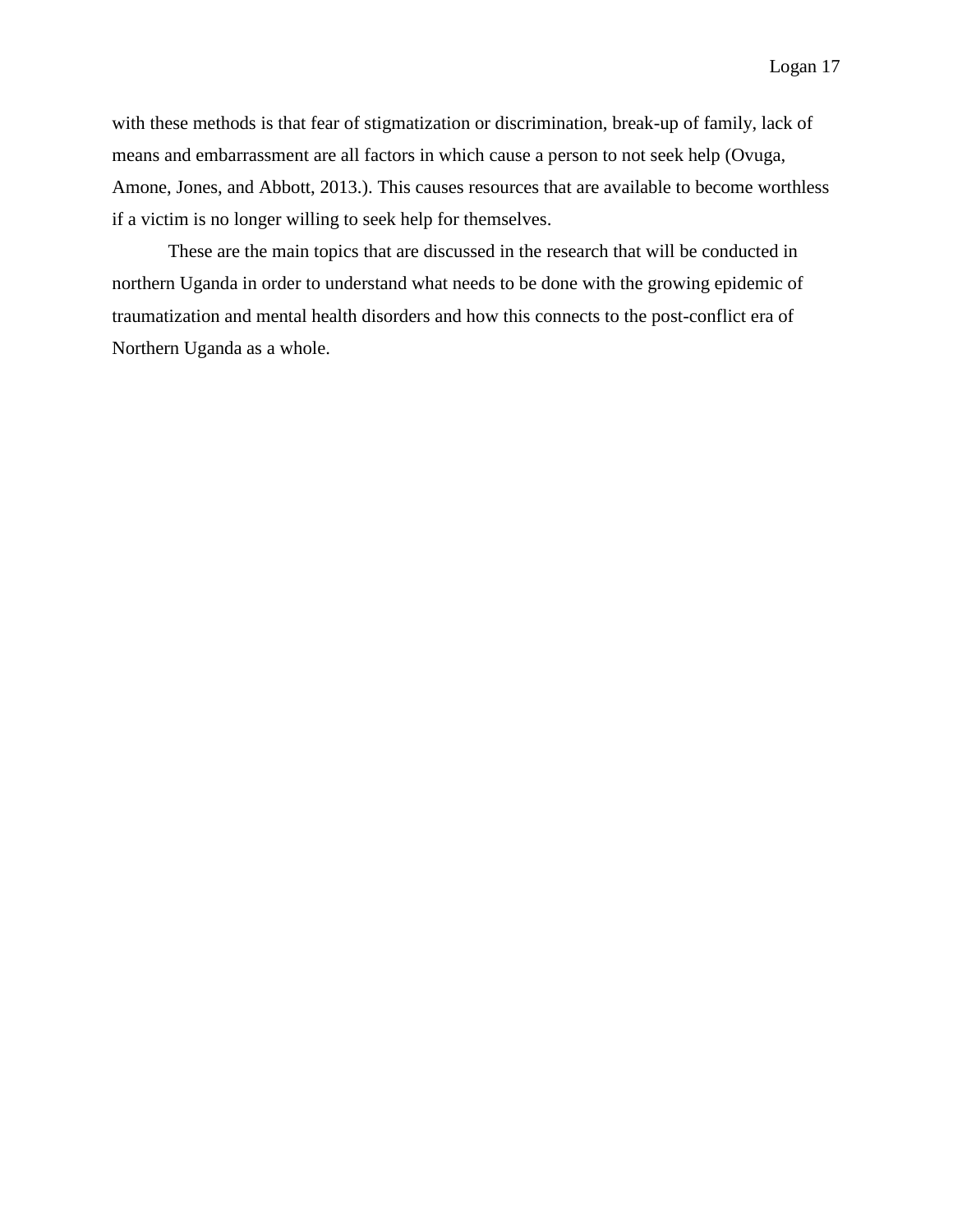#### **Chapter Three: Research Methodology**

#### **3.1 Introduction to Research Methodology**

This research that was conducted lasted for a month utilizing interviews, focus groups, and a practicum in order to better understand the topic that was being researched. In an effort to answer the research question posed, methods were used to seek out the most accurate information. One of the methods utilized was in the form of interviews with a wide range of demographics but focusing on adults. The decision to study children without the usage of the children themselves was a decision made in order to protect those minors and look at the larger picture of what medical professionals and counselors were diagnosing. It is much more efficient in gathering information and less intrusive on their rights as minors.

In reference to the adults, the demographic was diverse. In order to get an adequate response, victims from different atrocities were utilized to investigate the many different ways that trauma affects victims. Interviews were used in order to gather the personal experiences given the intimacy of the topic of trauma. These interviews were done singularly and alone, away from the larger group of people that would be mobilized from the village. This was done in order to protect the sensitivity of the information these citizens were sharing with the researcher.

These interviews were recorded with a voice recorder and through written notes taken during the conversation with permission from the interviewee. These one-on-one interviews provide personal experiences and vital data as to how mental health is regarded and effects the larger community and the government perspective on the topic. Recording these conversations is the most accurate way to ensure the exact information is used.

The second method utilized in this research initiative was a focus group. The purpose of the focus group in this context is to gather people with similar mental health support experience and understand their perspective on mental health within the geographical area of northern Uganda. It was efficient in collecting data on treatment and the resources available.

#### **3.2 Research Design**

This research design is cross-sectional because of the way that it works within different demographics that are affected by trauma and its connected mental health disorders. Instead of focusing on one case study, the goal is to cross-compare the different demographics that exist within family units as well as the areas in which they live in. This is being done in order to get a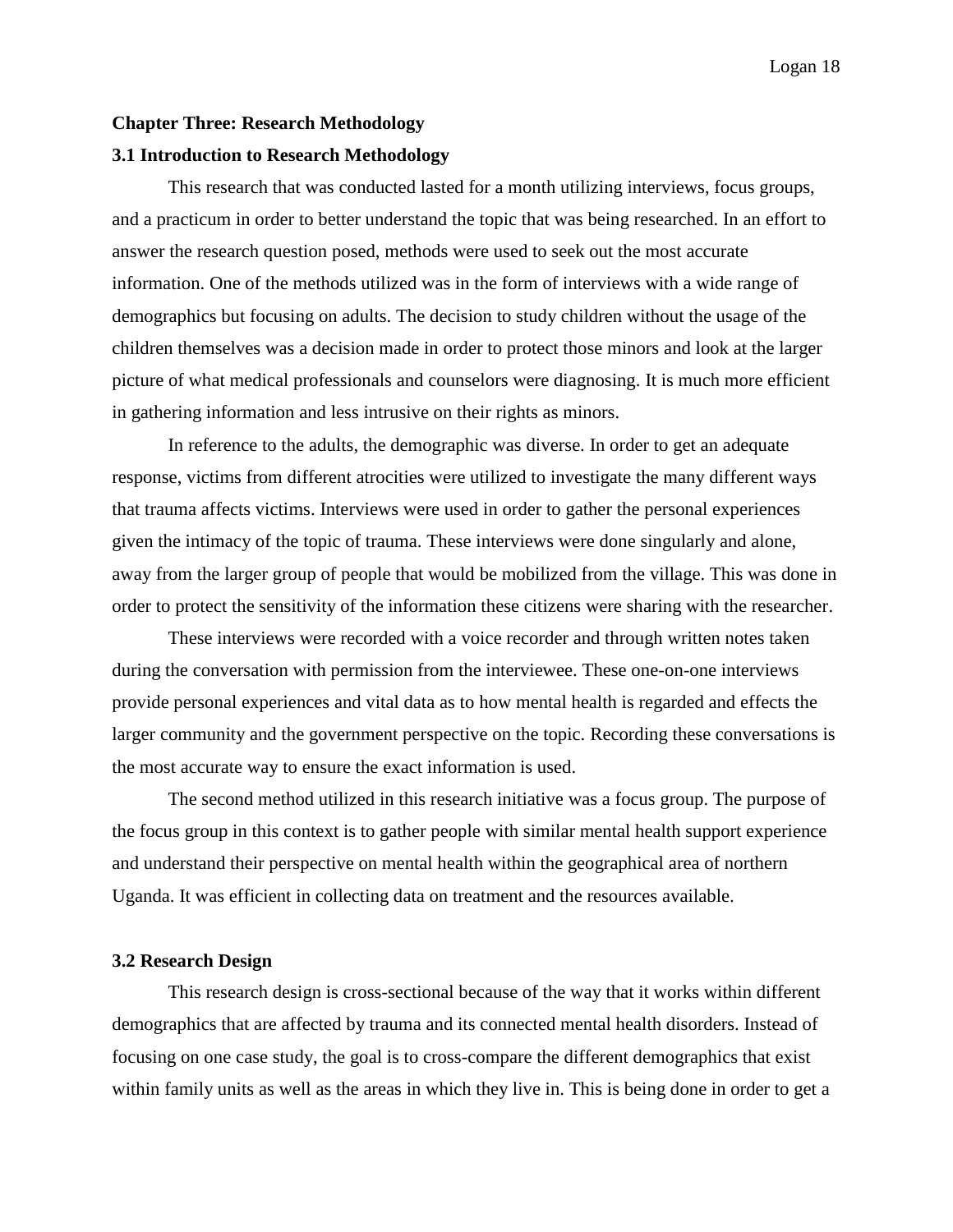comprehensive answer to the research question and its objectives. There will also be a comparison between government accessibility and NGO accessibility when it is in reference to mental health care and resources to handle PTSD and other mental health conditions that exist due to post-conflict traumatization.

#### **3.3 Area of Study**

The study was conducted mainly in Gulu, but a week was taken to finish up the preliminary research conducted in Kitgum. In an attempt to survey the most accurate situations the research was conducted within hospitals, rural communities, village town centers, and NGO offices. These were chosen to understand the current situation of trauma in these districts because the two regions were two out of three most affected areas from the conflict, including Pader which was out of the scope of the time given.

#### **3.4 Study Population**

The population targeted for this study was selected to find answers to the objectives that are laid out for this research initiative. The target population included those that have experienced trauma in the wake of the conflict as well as those who have sought out counseling services in the past or are currently undergoing treatment through the different forms available. The other population selected was who work for NGO's that support psychosocial movements and resources for the public as well as the government health options available. All of these populations are important in order to have reached a full understanding of mental health care, access, and its many effects on the community. In regards to the civilian interviews conducted, the focus was set on family members and members of the community who are either married or married with children in order to focus in on how trauma affects the family dynamic.

#### **3.5 Sampling Procedure**

The selection of people to interview was done to target the topic of mental health and trauma. Each interview was carefully chosen based on the person's experience with the conflict and its effect on their daily life. Therefore, all of the interviews conducted have a connection to either trauma or trauma victim's resources. The government offices were chosen based on their position and influence in mental health services and resources. In order to utilize these people as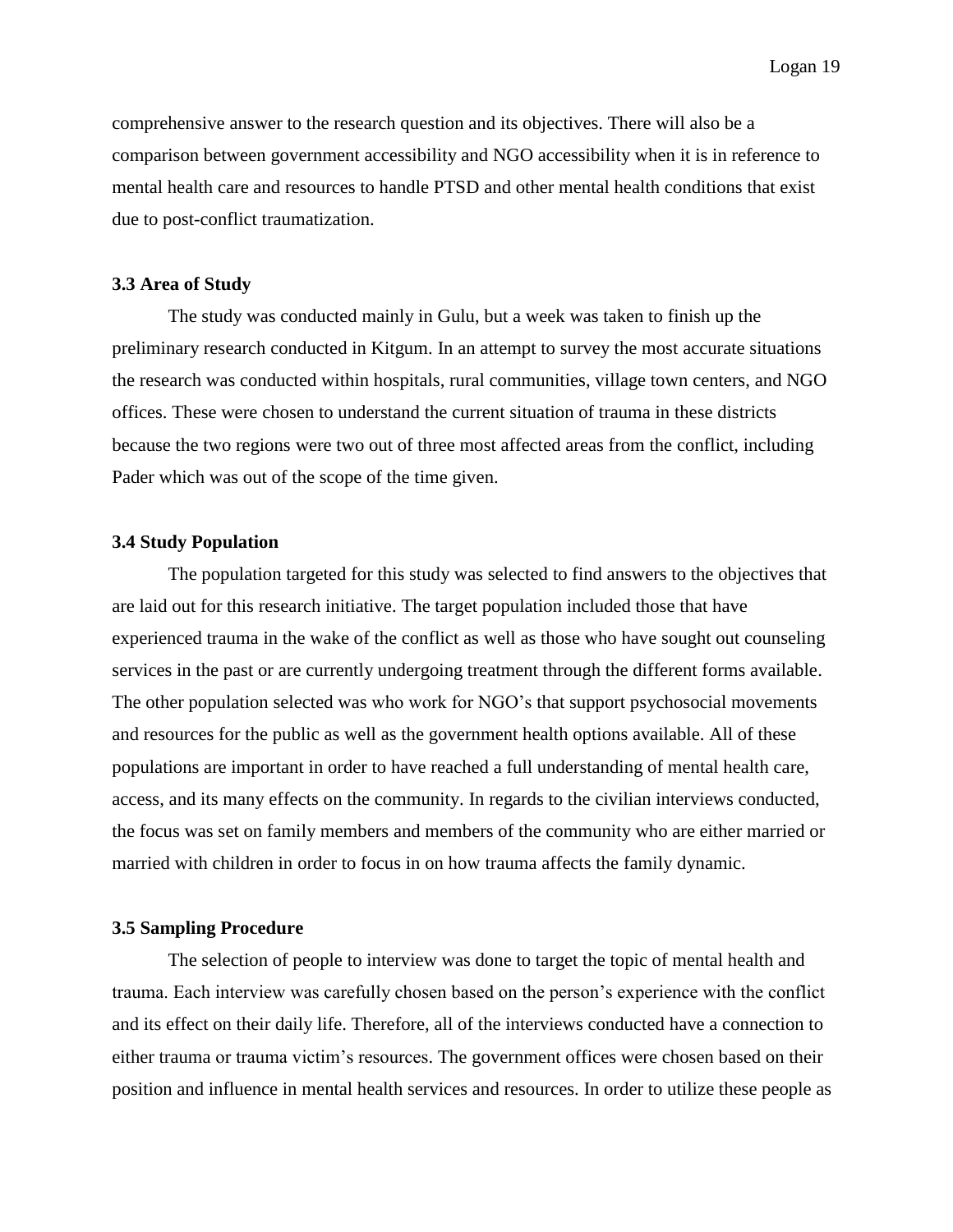gatekeepers to the community of mental health, the questions were formulated in a way to answer the questions related to mental health care, accessibility, and its effect on the family unit. Each interview was conducted with a set of sustained questions in order to receive different perspectives on the same topic but depending on the answers, allowed for deviation in order to investigate different claims when they arose. With these questions, it was requested that each subject give a brief overview of their experience with the conflict in an effort to better understand their experiences in context. In addition, the offices that were visited to conduct research in the NGO and government sector of Northern Uganda were used to further the objective of analyzing the resources that are available to the people of northern Uganda. In order to gain these interviews and contacts, snowball sampling was implemented in order to have the most efficient usage of time and most relevant information using the informants that are available.

#### **3.6 Sample Size**

The sample size of interviews ranged depending on the type of respondent. Victim respondents ended at 30 respondents and had 12 key informants. This sample size accrued due to snowballing. Key informants were specifically identified and then from their interview they gave suggestions on other respondents that could be of help to the research topic.

#### **3.7 Data Collection Methods**

The methods used to collect data were mainly interviews with different demographic groups in Northern Uganda. Interviews are important in order to gather primary source data in order to understand the situation on a first-person basis. In order to gain these interviews, purposive selection was utilized in order to identify key respondents. From these key respondents, snowballing was then used in an effort to utilize suggestions given by these key informants. This is essential to this research because of the sensitivity of the information and need for recommendations throughout the entire process. It is also beneficial because it gives the researcher the opportunity to utilize experienced respondent's knowledge to make the mobilization easier. The other form of collection was a focus group in order to gather group information about the topics at hand. Focus groups are important because the questions asked can be answered in multiple ways with differing opinions, to give a well-rounded view of the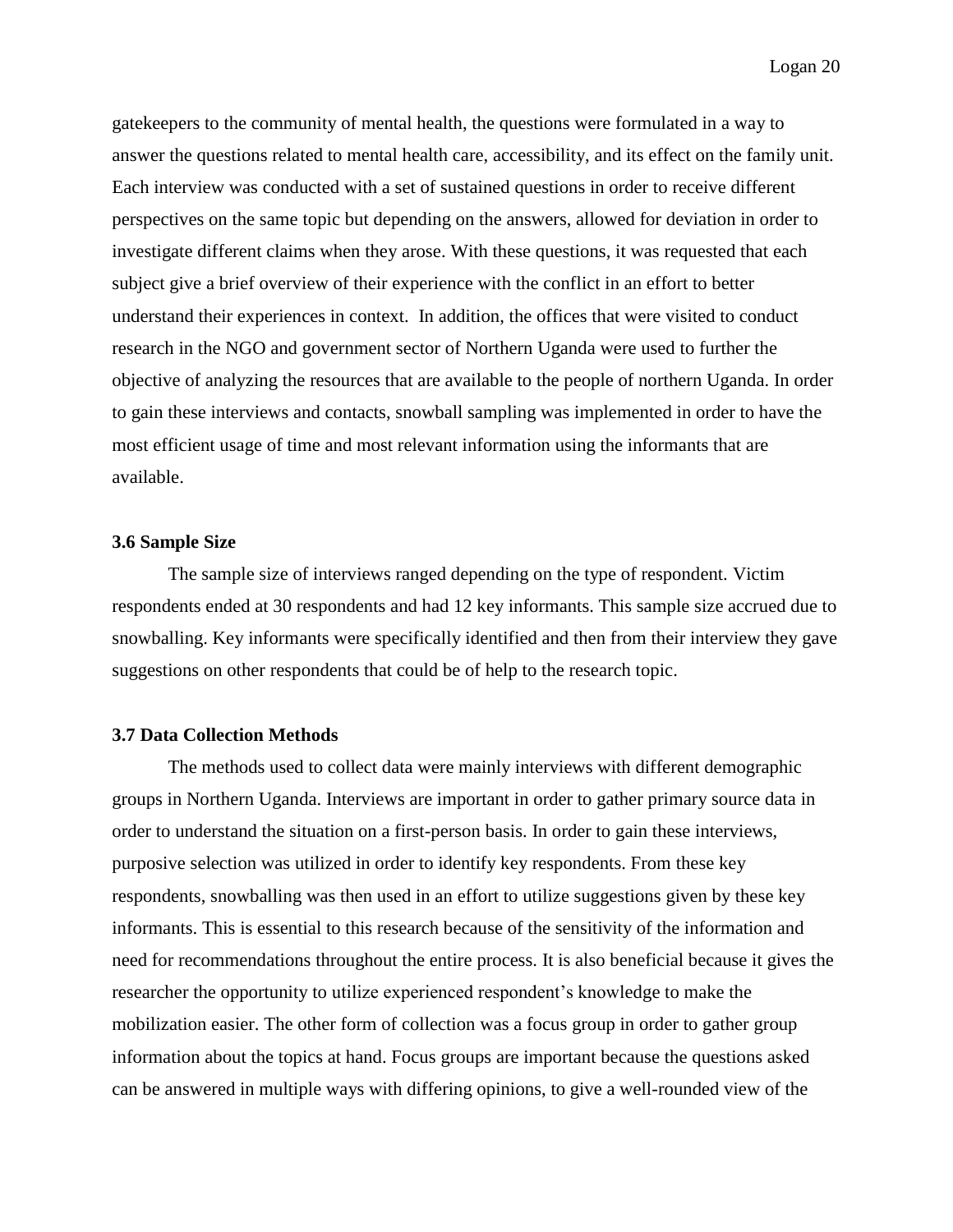problem. These two data collections methods will be aided by a voice recorder (used only with permission) and the handwriting of notes during each session in order to record the information in the moment. This is done so that information is not lost with time. All of these methods are utilized to record the primary sources used to analyze the topics of research.

In addition to the field research methods, secondary research was conducted in order to gain access to government documents, statistics, and general information on the conflict, mental health facilities, and the different statistics utilized in this research. This was vital in order to supplement what was being relayed in interviews and support those claims with facts collected through data collection of government offices and NGO's.

#### **3.8 Data Analysis**

The research conducted was qualitative in majority, there will be statistics utilized through secondary sources to support the qualitative results within the findings. However, the research collected was analyzed by reading over the interviews conducted and connecting the common themes that are shown through the different answers given. Content analysis was utilized in an effort to categorize field notes into their perspective supporting objective.

#### **3.9 Limitations of the Study**

Limitations that occurred during the research period were predictable in some areas but less in others due to the inexperience with the culture in Acholiland. Communication was the most prevalent issue amongst the many respondents in this initiative. The direct communication was an issue with the language barrier and a translator was needed in most cases in the villages. The limitation that existed in this sense is that translators sometimes feel it necessary to summarize what the respondent is saying. This does not occur in some situations but for the majority of the sessions it was needed to be requested that translators repeat sentiments and ensure that they were giving word-for-word translation. In some scenarios, it was still ignored and it was felt that some information was omitted because of this communication error. To mitigate this limitation, it took extra time set out to explain that it was the goal to have the exact sentiments relayed and nothing less.

In another sense, communication amongst people who spoke English was also a limitation. Because of the differences in culture, one sentiment can mean something very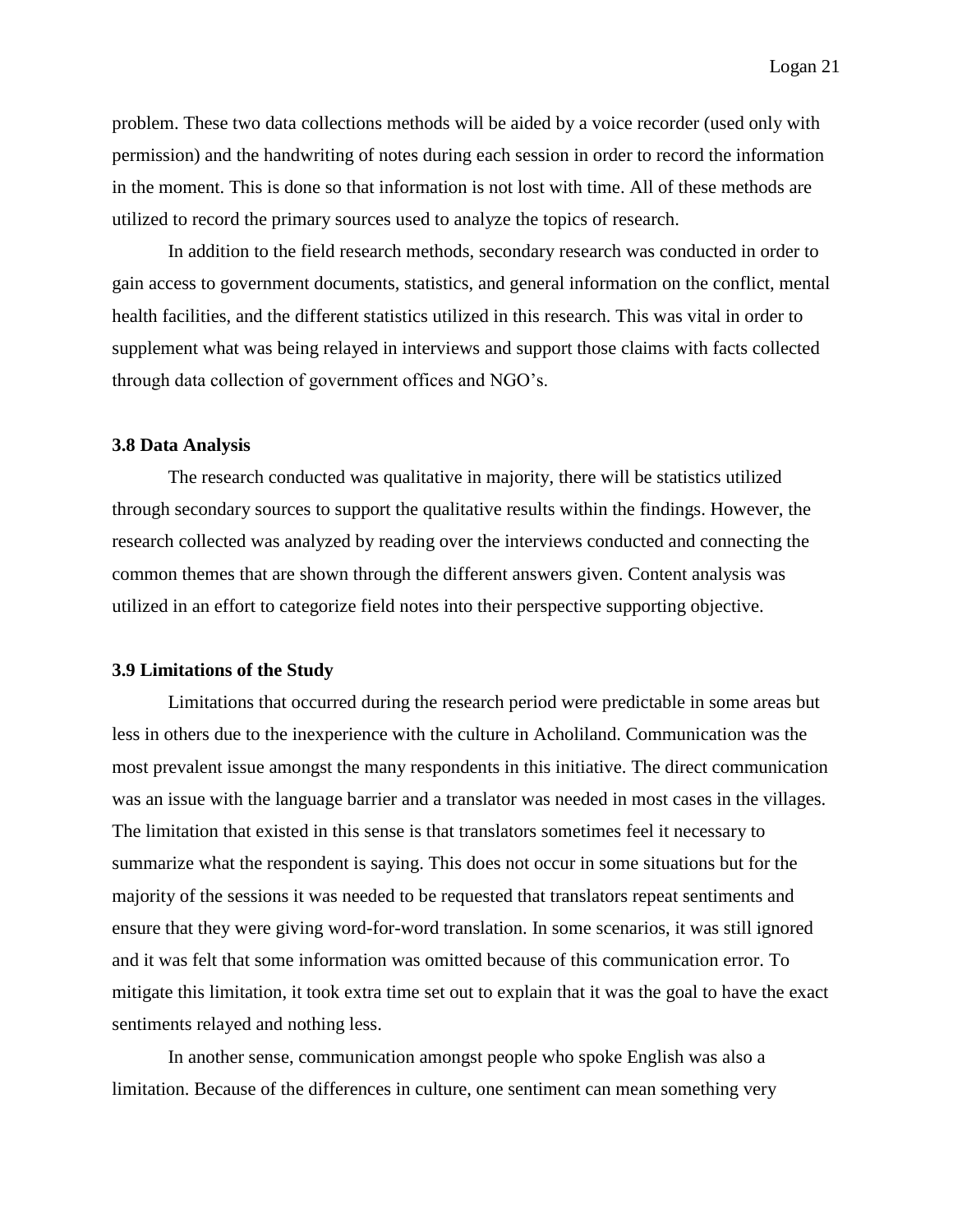different between the English speakers. In this case specifically, there was an error in budgeting that did not include certain expenses to which the supervisor believed to be clear. This made site visits difficult and different from the plan. A discussion was had amongst staff in an effort to understand each other and communicate, more efficiently, the goals of the excursion.

Transportation was also affected by communication. It is main practice to negotiate with a driver a certain price to drive out to a village or district. However, many times because the goal of the researcher and the intended time of the driver were often times mistaken, the monetary value of the trip would rise because of the misunderstanding. This then caused the budget of the research to begin to effect the amount of excursions that could take place and with what means. This limitation caused changes in schedule and often times limited the amount of research that could be done. In addition, because the North is entering into the rain season, the transportation began to be effected with prices going up because of the danger that presented itself in the form of mud filled roads. This not only changed the schedule of the research but also debilitated the travel time out to villages, causing cancellations and sometimes no reschedule date. In order to combat this issue, more time was utilized in the villages that were obtainable in order to still gain valuable knowledge from each interview.

Accessing respondents is the last limitation but certainly the one to have the largest impact on the research. It is often times completely normal for respondents to just not show up to appointments made with no notification that this was the case. This made scheduling interviews very difficult and oftentimes unreliable. Because of this, some key informants that would have been important to include in this research, are not incorporated because of the short amount of time given for this initiative and the sporadic nature of the respondents. This means that going forward in the research, more secondary sources were utilized to fill the gaps of possible respondents.

#### **3.10 Ethical Considerations**

In order to ensure that research is done ethically, measures were taken to complete research that upholds the standards of ethicality. Interviewees were given an explanation of intent before the interview began to ensure they know what the objectives were in this research initiative. In addition to explaining the objectives and intentions of the information to the subjects, it was requested that there is written permission to use their names and answers in the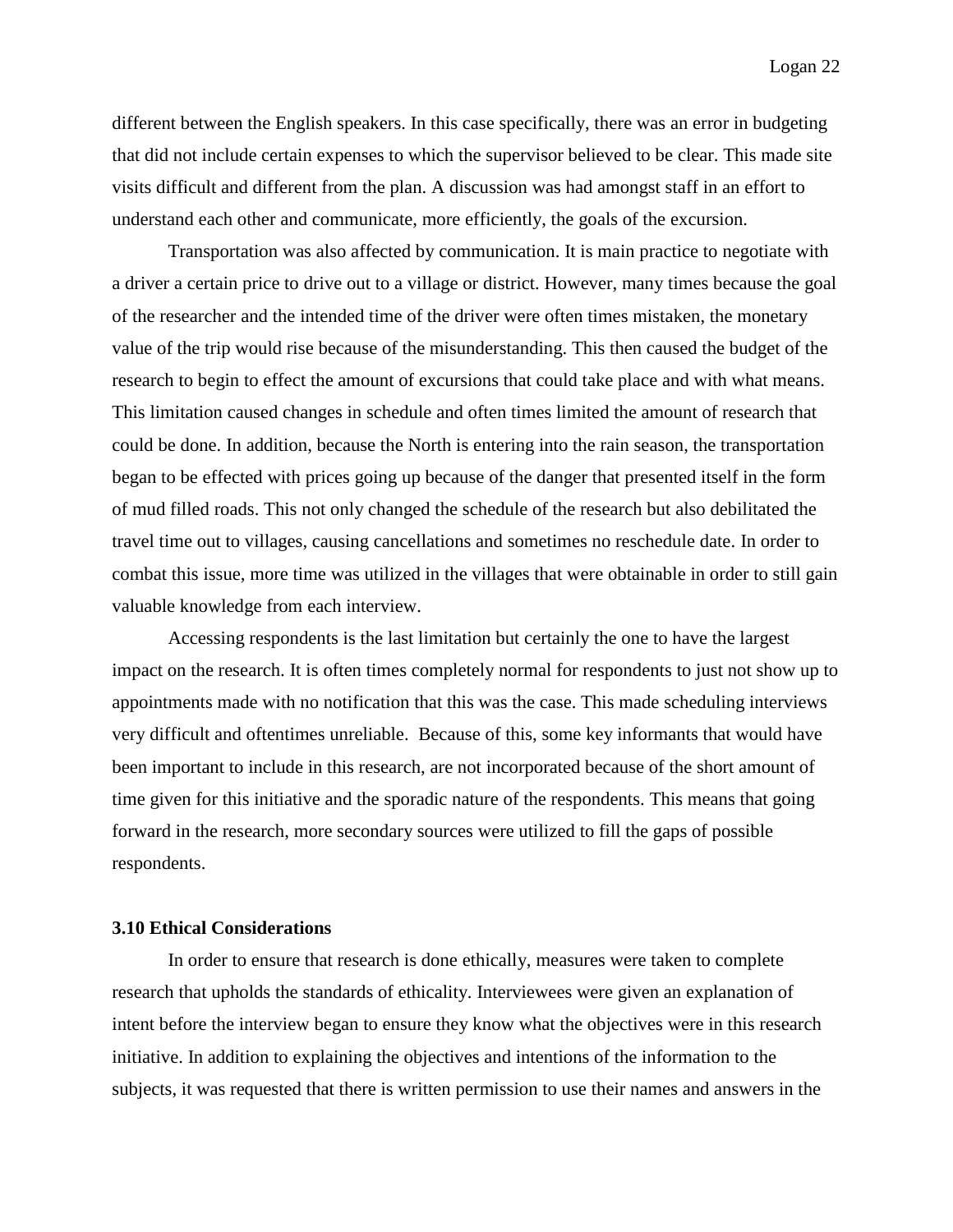final document. The subjects that did not want their name on the document remained anonymous as per their request.

Permission was also sought for recording of the interview to which all subjects were given an opportunity to agree or decline to allow the researcher to record the session and take physical notes. When researching in offices of the government, special permission through the CAO was sought out before conducting meetings within the local government. This included copies of a letter of intent given from Student for International Training regarding the intent of the research and the permission given to conduct such research. One copy was kept on person at all times. In conclusion of ethics in this research, the researcher strived to ensure that ethical considerations were held at the utmost priority throughout the research period; keeping privacy and protection of the interviewees at the forefront of each interaction made during this research period.

Each respondent was given a consent form outlining the research and their rights as a respondent to remain anonymous or for their information to remain confidential. Translators worked diligently to ensure that respondents understood the means behind the consent forms. Even when respondents gave permission to use their names, it was of the opinion of the researcher that they still remain anonymous because of the sensitive nature of the topic.

Compensation was also a consideration going into the villages especially. Because these members of the community were taking time out of their work schedules to participate in this study, it was discussed with the LC one of each area what the appropriate gift would be. This could include a soda, soap, salt etc. However, it was always given after consultation of the person in charge of the area that was being visited.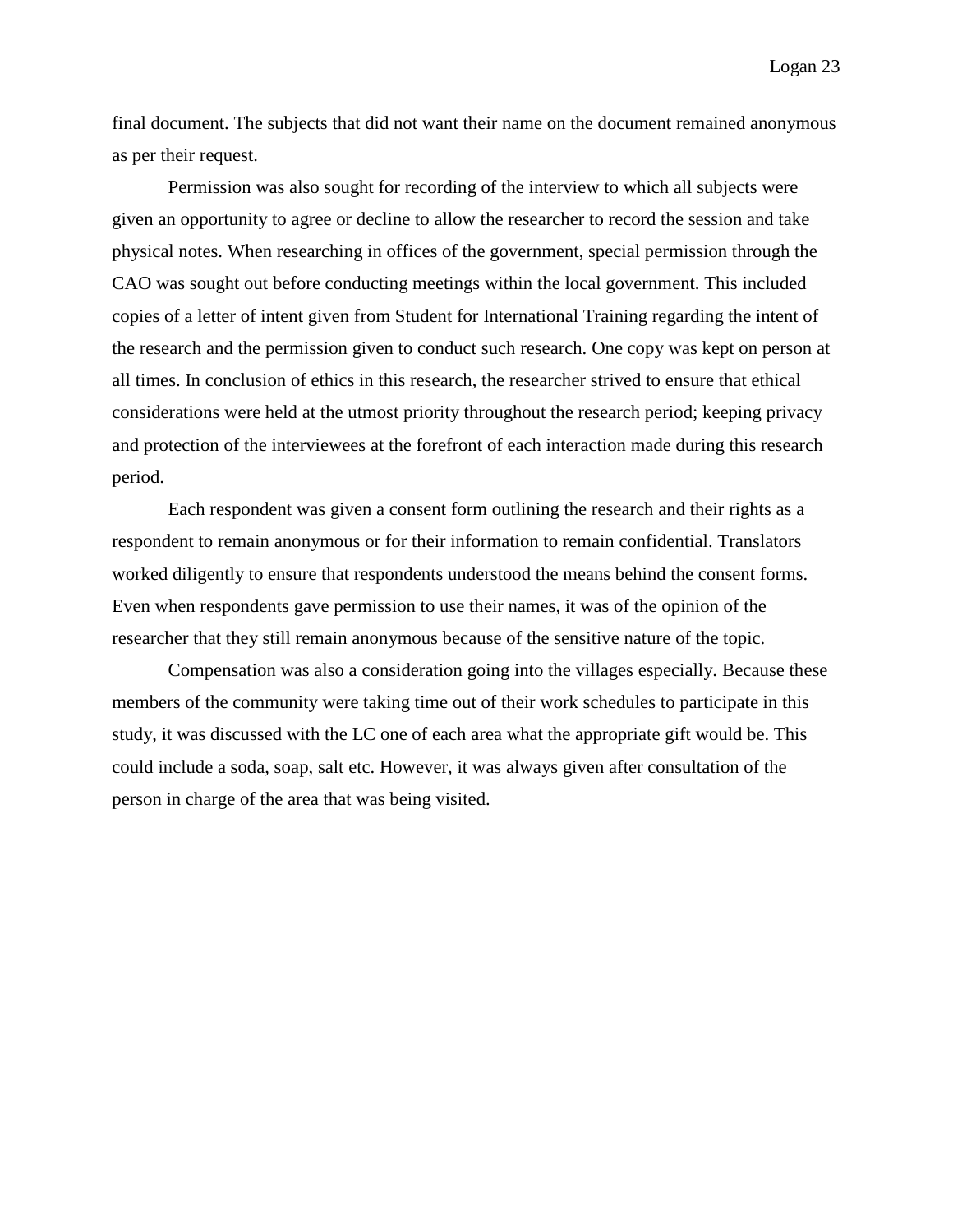#### **Chapter Four: Findings and Analysis**

The research conducted over the past month sought to answer questions that are left unanswered by many scholarly research initiatives done in the Northern Ugandan area. Most research conducted focuses on the trauma of only those that are formerly abducted. However, there is an entire population of people that existed during the conflict that were left to run for the IDP camps and hide from the LRA. There is no mention of the general population of people in most articles and news reports and for this reason, the research seeks to find out about the trauma that existed in all demographics of people in Northern Uganda. More specifically, how these demographics interact with their family members and how that affects daily life. After finding the relationships and the effects on family members, the resources are the next important step in analyzing the trauma treatment environment in Uganda. Multiple NGO offices were sought out to discuss the resources that are offered for those that are suffering from lasting effects of their traumatic experiences. With this, the research identifies the different forms of trauma induced disorders resulting from the conflict in an attempt to survey the effects of trauma in a broader sense. In the four weeks of time, these are the findings that each of the objectives sought out.

# *Objective One: Analyze and Define the different forms of mental health disorders resulting from the LRA Conflict***.**

In an attempt to provide and analyze the different forms of mental health, the basics were sought out from professionals on what they had seen in the field and how this affects the daily lives of those who experienced atrocities during the conflict. Therefore, it was important to come up with a list of mental health disorders associated with trauma and that are common in Northern Uganda. These are: Post Traumatic Stress Disorder (PTSD), depression, paranoia and delusional behavior, and anxiety.

Before listing and defining each of the symptoms and how they present themselves in northern Uganda, it is important to understand how war effects those that are traumatized and why they are. This unpacking of issues is one of the forefront missions of the Center for Victims of Trauma (CVT). War can cause disruptions in the following areas: material, physical, social, and mental.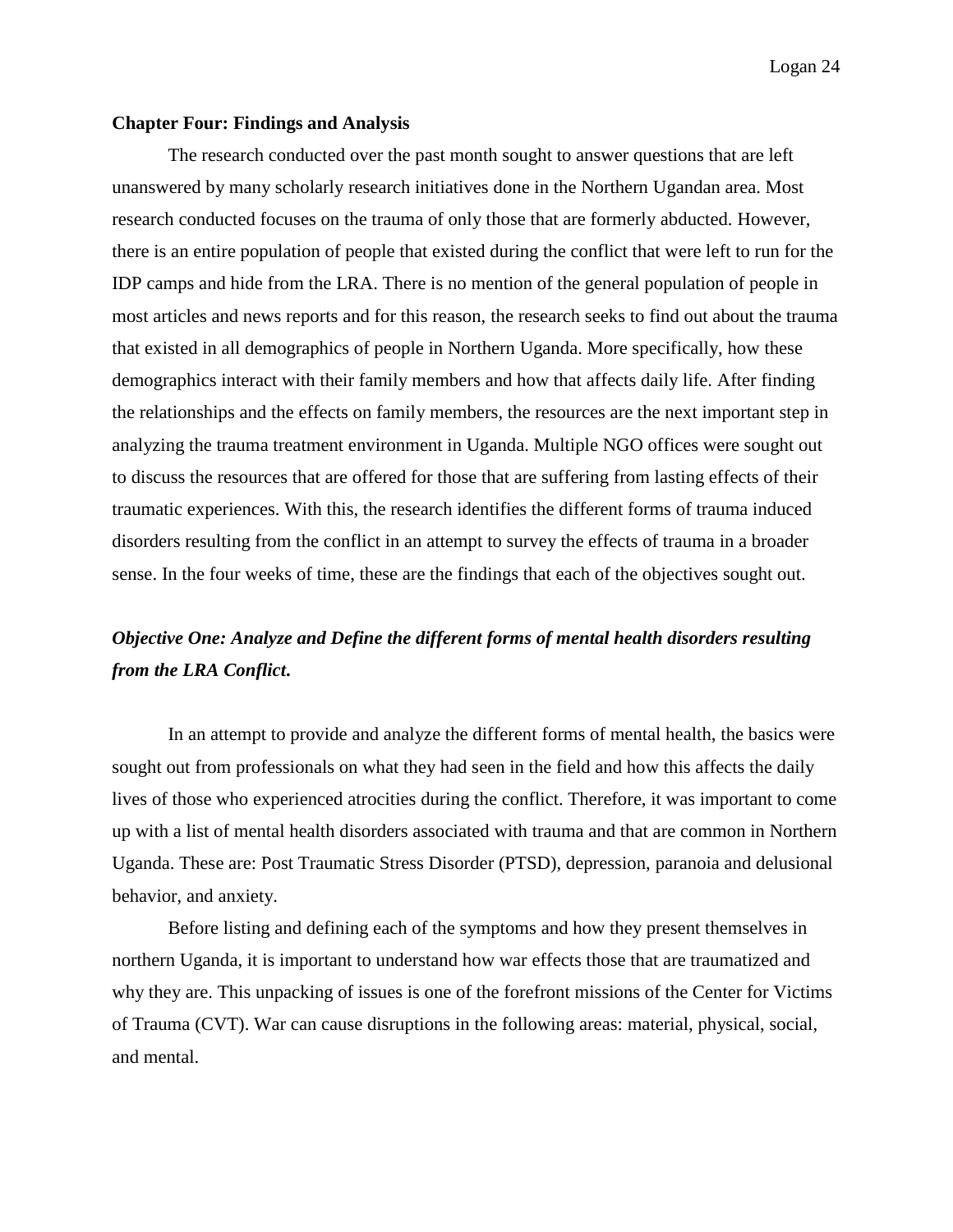"In the material world, there is a loss of material resources like houses, schools, food, water, and work. In the physical world it causes loss of health, death, injuries, and disables some people to the point of losing capability to function physically as they once did. In the social world, it creates a disruption of social networks, community structures, formal and informal groups, traditional organizations, and social rules. Finally, it effects the mental world in which it can cause loss of control of one's life, decreased quality of life, loss of sustaining values system." (CVT Training Session Slides, April 25, 2016).

This is the key foundation of how trauma is looked at from a psychological and social point of view and is crucial to understand how trauma then effects everyday life for the citizens of Uganda.

From speaking with trauma counselors in the area, Thrive Gulu's experience with depressed individuals suffering from depression is that they often times socially isolate themselves (Thrive Psychosocial Counselor, personal communication, April 22, 2016). In this way, depression can take over a person's life, causing them to be disinterested in everyday living. The types of experiences that can lead to depression as a symptom is the loss of a loved one, the witness of mass atrocity or the socioeconomic status that a victim is experiencing postconflict (Thrive, personal communication, April 22, 2016). Because of this, many counseling NGO's have decided to add economic empowerment to their activities but this will be discussed later in the findings. Depression causes feelings of helplessness and hopelessness, loss of interest in daily activities, appetite or weight change, change in sleep schedule, mood swings, loss of energy, self-loathing, reckless behavior, and unexplained soreness in the muscles (National Institute of Mental Health, 2016). These symptoms can be very harmful in the society that prides itself on manual work out in the fields (Thrive, personal communication, April 22, 2016). Unfortunately, this means that those that suffer from depression often times are stigmatized as lazy and worthless.

This was seen first-hand during a focus group in the village in Abwoch. The women being interviewed criticized the young woman who had said her feelings and thoughts often cloud her from finishing work (personal observation, Abwoch, April 23, 2016). Observation of the reactions of certain admitted feelings and behaviors led to the realization that even if the patients are in a support group for these feelings, often times they are not accepted for certain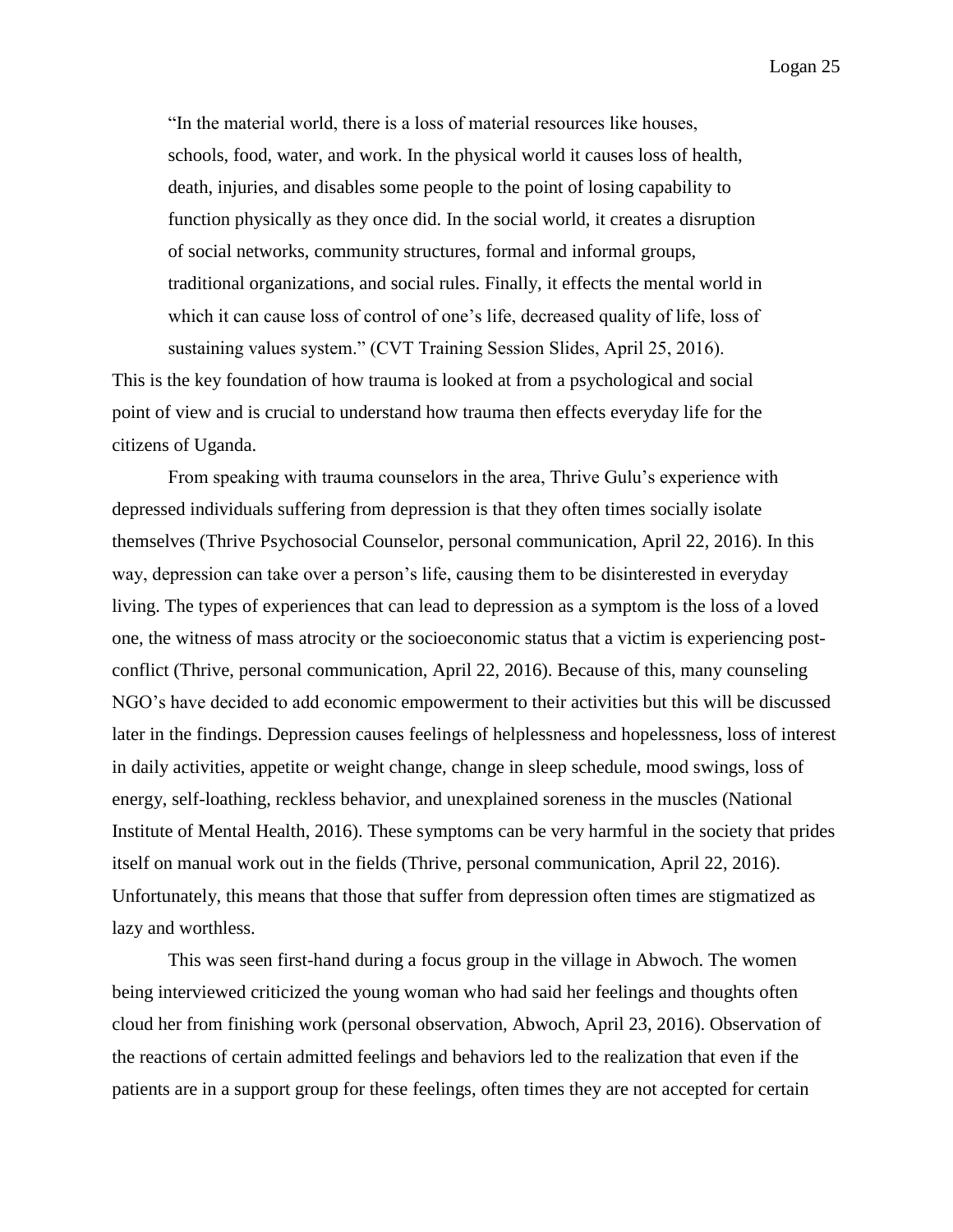behaviors that they exhibit due to depression. Unfortunately, this does not aid in their recovery and often times agitates feelings of anxiety and paranoia that what they are feeling is not normal and they should be ashamed for it.

The symptom of paranoia when associated with trauma is unfortunately another debilitating set of behaviors that can cause a person to withdraw completely from the community. It is also an extremely difficult symptom to treat. Paranoia involves intense anxious or fearful feelings and thoughts often related to persecution, threat, or conspiracy. It can cause irrational behavior and delusions that are unbreakable in the mind of the victim (Institute of Mental Health, 2016.). In the case of Uganda, paranoia is very prevalent especially for those that experienced atrocities during the LRA raids and warfare. There is a belief in some people that the election violence would bring about the return of the LRA (Focus Group, Kitgum, February 21, 2016). The fear of their experiences is so ingrained in their psyche that it keeps them functioning in daily life. Because there is so much uncertainty in the fate of each area during election season, some victims often begin to withdraw from the community in case of a second war. This causes work to go undone and often times causes some to quit their jobs because of the fear that something might happen while they are away from home (Focus Group Observation, Kitgum, February 21, 2016.). From listening to many different respondents, each experience with trauma affects different aspects of their attitudes and their fear.

For example, a man who entered the hospital in Gulu was there for routine treatment that he had been receiving for months. Upon arrival, his mood immediately changed as if a switch flipped and he instantly became defensive. He had forgotten that he had brought himself there and began to irrationally question every move the nurse was making. He was paranoid that the nurse on staff was poisoning him and became even more defensive. It was explained to the researcher during this observation that this man was being treated for paranoia based on experiences he had when he was a child (no detail was given to protect the patient) but it was left to the understanding that it was trauma related. His paranoia began to affect his ability to receive the medicine that would make his feeling subside because of a linked experience from his childhood. It then became increasingly difficult for the staff to subdue this man to administer necessary medication. The situation then turned violent on the side of the patient. He began to fight the medical staff in an attempt to escape the "torture they were attempting to inflict on him (Personal Observation, April 20, 2016)." Paranoia had completely taken over the situation.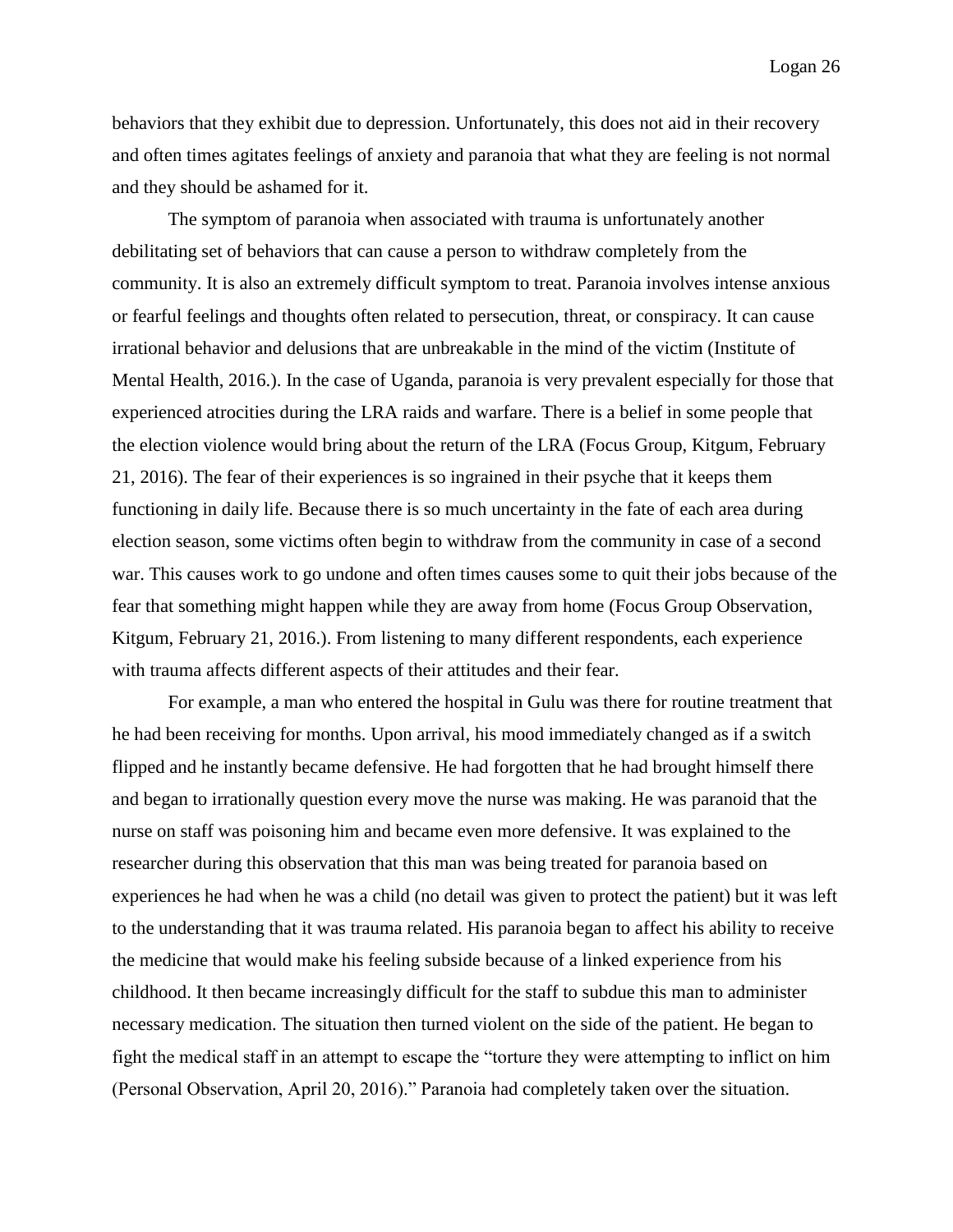In another case, a woman in the village explained that when she is out in the fields, she cannot stay for long because of the overwhelming fear that she is going to abducted from the fields like she was a young girl. Therefore, she frantically searches the area while pulling crops in an attempt to clear the area for her safety. In some cases, she even interprets small noises as gunshots and immediately runs back home to stay inside for the day (Anonymous, Awach, April 19, 2016.). This effects not only her work ethic but also her personal wellbeing and feeling of security in her own home. She later divulged that it creates quite a stir in the community and there is a stigma around her actions and many people have labeled her as "disturbed." Ultimately these feelings that she is experiencing is linked to her abduction in the early 2000's. Her traumatizing experiences have debilitated her ability to function in normal daily life.

Both of these examples are common in the world of paranoia and anxiety. Some even develop into Post Traumatic Stress disorder (PTSD) which is the most common disorder that comes from trauma in post-conflict northern Uganda. According to Okot Benard Kisozi, a trauma counselor with Refugee Law Project (RLP), PTSD comes in different levels depending on the victim's experience and for how long they were exposed to these experiences (Okot Benard Kisozi, personal communication, April 20, 2016). PTSD is a combination of all of the above conditions (anxiety, depression, paranoia, and delusions) but in different severities working together. Some victims experience nightmares, flashbacks, and hallucinations connected to the atrocities that they were exposed to. In addition to these, they are extremely mistrusting, suicidal, and often times sensitive to human contact if they experienced a physically traumatic wound. It is because they re-experience their traumatic events in varying degrees (Kisozi, personal communication, April 20, 2016.). Its categorized as psychosis because of its effects on the psyche. It makes a victim believe truly that their thoughts are reality. Aside from the symptoms of PTSD, it is a disorder that from observation is one that is far too quick for people to label victim's with. Several professional respondents from the NGO community expressed that the issue with some of the local counselors is that they are very hasty in diagnosing PTSD because of its commonality amongst war victims (Kisozi, Marini, et al. April 2016). Because of this there are many complications resulting in wrong diagnosis and prescription overdoes resulting in poisoning. This is an issue discussed in objective two in more detail, however, it is relevant to analyze how it is portrayed in the Northern Ugandan community.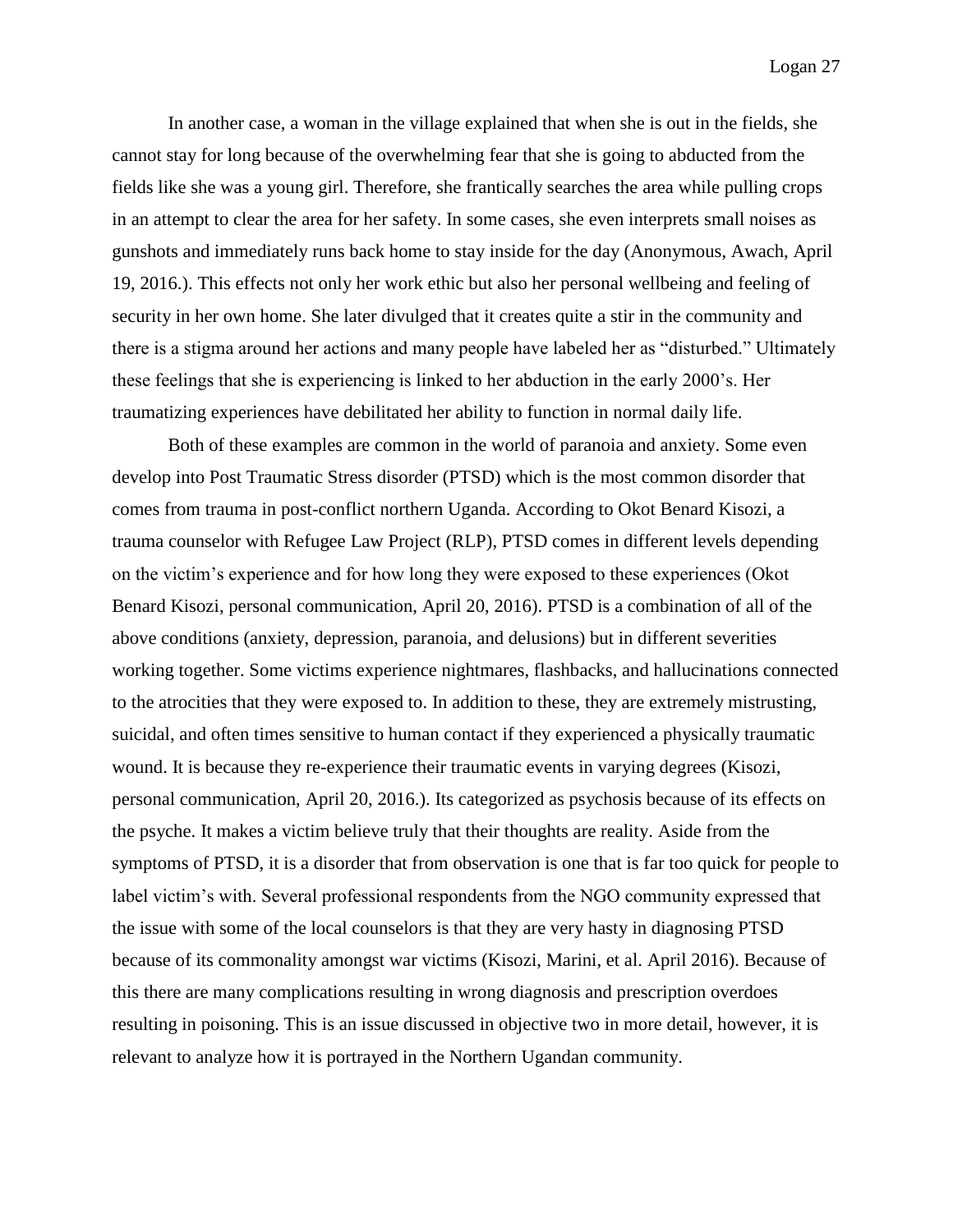Because PTSD is the most common trauma related illness, many different demographics affected by it and they all experience varying degrees of it. There are three groups affected by trauma, more specifically PTSD. These are: the formerly abducted, civilians, and the children of both previous groups. The first group, the formerly abducted, were found to have more efficient services and resources because they were received by their communities and through NGO's and immediately began rehabilitation. They are then monitored over the course of two years by their sponsoring program and given counseling on the traumatic events that they may have experienced while in the bush. This was explained by the organization AVSI, an office that focused much of its resource allocation on psycho-social support for the formerly abducted (AVSI Department of Health Officer, personal communication, February 22,2016). The former counselor for that project explained that because of their mental health, there was a stigma that followed the former child soldiers. This arose because of their violent nature in the bush. There was also a fear that these violent tendencies would return at any moment while at home in the community because one of the symptoms of PTSD is flashbacks and irrational behavior because of them. Stigmas also follow the young girls that were abducted due to their sexual assault cases and their often return with children from forced marriages in the bush (AVSI Department of Health Officer, personal communication, February 22, 2016).

Because these children were introduced to such visceral violence, the lasting effects stay with them even when an organization deems them able to reintegrate back into society. PTSD unfortunately can relapse at any moment and many counselors criticize the brief nature in which the formerly abducted were treated for their PTSD. In one anecdote, a former counselor explained that one of her clients was tested to continue treatment for another year but he did not return to the center. It was later discovered that the boy had a traumatic flashback while gardening with his younger sister and began to violently yell at her. When she did not respond in a fashion that was preferable to him, he beat her to death with the hoe they were using to dig up the land (AVSI, personal communication, February 22, 2016). It was said that he had a flashback to his days as a soldier in the LRA and his traumatic experience took over his senses and his sister soon became not his sister but rather a fellow soldier that was "slacking in the field." An analysis of this situation is one of the many reason why families are so heavily affected by each other's experiences which is discussed later on as its own objective of the findings. Because PTSD is not recognizable to the standard civilian, stories like this exist in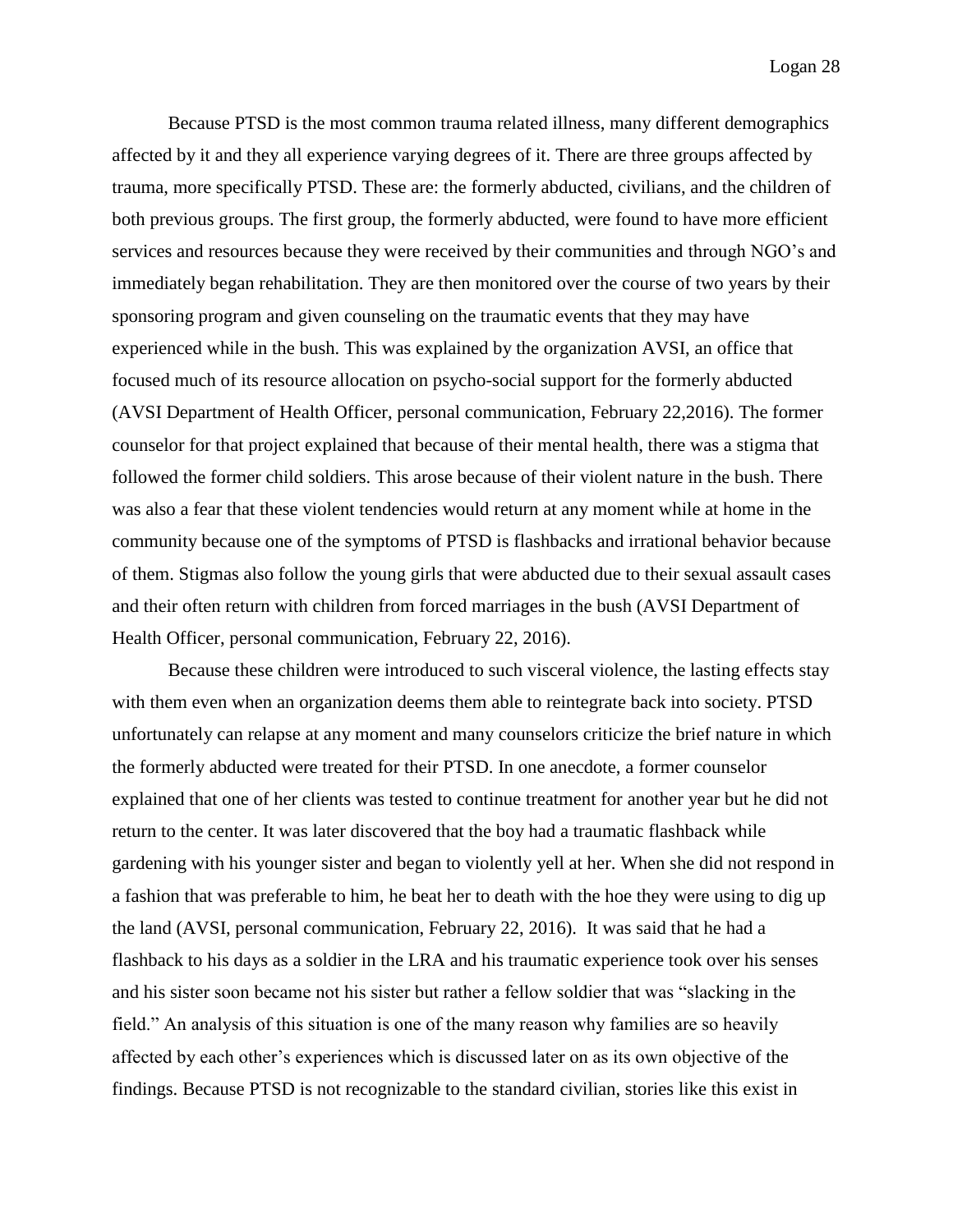many different areas that were largely affected by the war. This stems from a misunderstanding of the concept of trauma related disorders and an ignorance to trauma affecting emotional wellbeing.

An issue with a lot of research preliminarily done on trauma is that they focus solely on the formerly abducted. However, it was the goal of this research to identify the other citizens who were gravely affected by traumatic experiences that happened as a result of the conflict, those that were left behind to gather their lives after raiding and pillaging and find themselves in camps. Because after all, there were two-hundred fifty-one camps across eleven districts that contained nearly two million people (UNHCR, January 6, 2012). Therefore, it is extremely important to include them in the group of traumatized people which is something that a lot of the research done leaves out. Inevitably now, the second group, the civilians, are those affected by raids that occurred in the villages in Kitgum and Gulu. When speaking to the people who live there, it became apparent that resources were not available in large capacity for those that were not abducted. Aleng Polly, an elder in the IDP Camp, explained that only one NGO was present during the time of encampment. After encampment, the NGOs were only present for a few months, counseling very few with no follow-up appointments. They pulled out of the rural areas around 2008, only two years after the official end to the conflict, leaving many with untreated and undiagnosed mental health disorders. (Aleng Polly, personal communication, February 21, 2016). This is relevant to this objective in the sense that PTSD presents itself differently in those that fled to the camps. They were not offered the same resources as those of the formerly abducted and so many symptoms that present themselves in this group of people are very different. This is because of the agitation of the symptoms of the years of no diagnosis.

The third group is that of the children of the above referenced groups. According to the Akena Fred David, a school teacher in Amida, he witnessed the youth of the community suffer alongside of the adults who actually witnessed the atrocities as they occurred in the villages (Akena Fred David, personal communication, February 20, 2016). The reason for this is that their parents are suffering from mental health disorders and are, as a result, affecting their children's mental health. The issue is that PTSD and other symptoms are presenting themselves in children in extreme cases that have led to suicide or behavioral issues. David explained that he believes that the counseling situation is incredibly critical because teachers are not equipped to counsel the children and the parents of those children are suffering in ways in which they may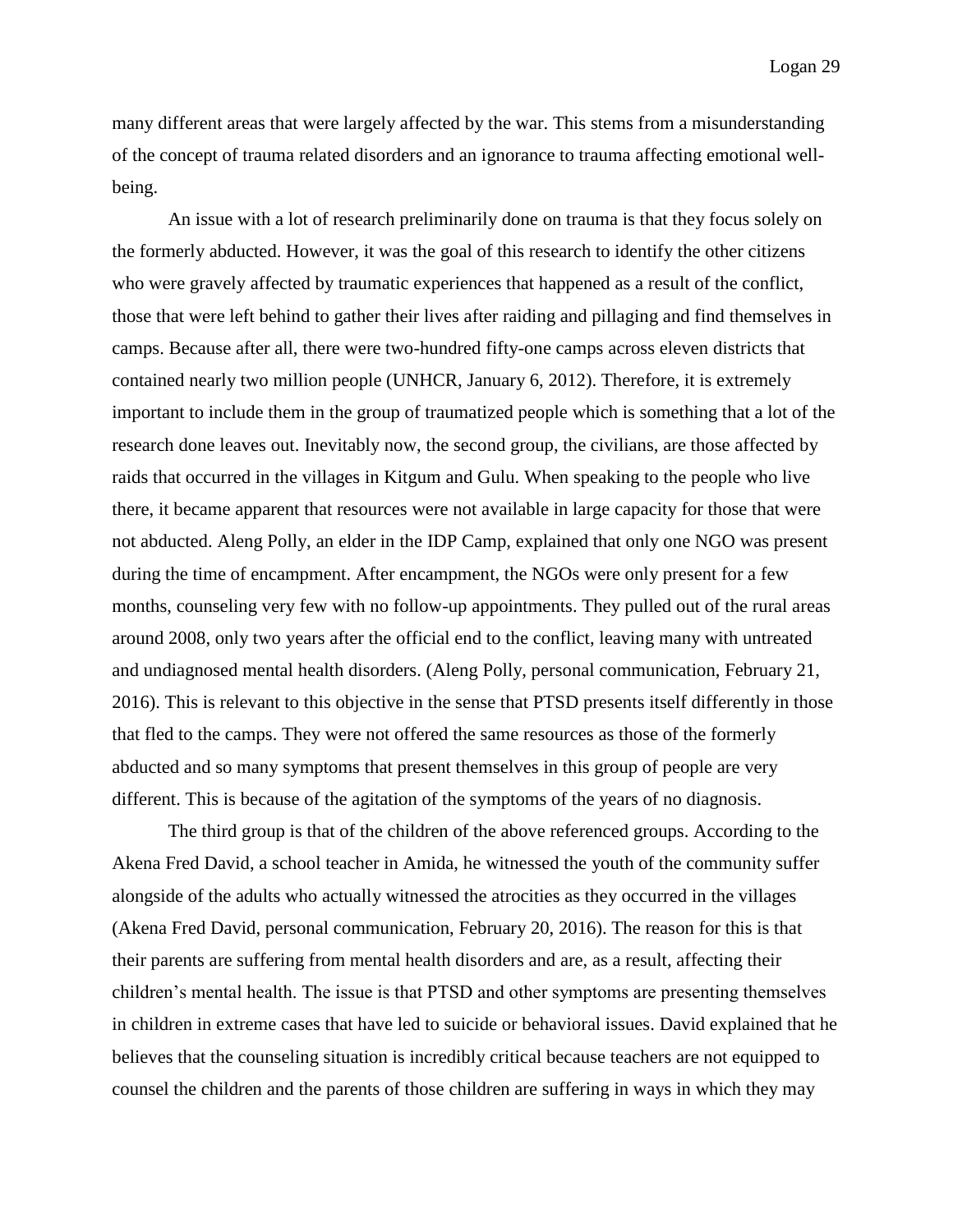not even realize (Akena Fred David, personal communication, February 20, 2016). Because of this, suicide rates have increased in the community. He recounts a time, in which a few weeks previous, a student had left his class during their lunch break, went home, and committed suicide. In this case, he explains that similar suicides could be prevented if only there were resources to diagnose and council those with traumatic stress (Akena Fred David, personal communication, February 20, 2016). Unfortunately, due to what one can assume as ignorance as the reason leading officials to not recognize or define symptoms in these children and that is why it goes undiagnosed. It is crucial to the mental health world moving forward to sensitize people about the way these symptoms present themselves and what types of disorders can result from trauma. Which as of this study today, is lacking in the municipalities studied.

The issue of trauma is one that proves to be a challenge for Northern Uganda because of the lack of awareness of the symptoms that can arise from traumatic events. This was made clear through a visit to the International Committee of the Red Cross to discuss the current status of the mental health crisis in the Kitgum Municipality (Anonymous, personal communication, February 22, 2016). People in the rural villages are unaware that they may be suffering from post-traumatic stress disorder, depression, etc. This is a problem because Kitgum and Gulu are two of the most affected municipalities in the North due to its position near South Sudan and its proximity to the fighting occurring between the UPDF and the rebels. (Anonymous, personal communication, February 22, 2016). Because of this, many civilians were victims of human rights abuses on behalf of the UPDF soldiers and the LRA rebels.

Unfortunately, this is the finding amongst those that are diagnosed with PTSD and other trauma related disorders. When trying to define and analyze these disorders it became increasingly clear that many are ignorant to their causes and how they present themselves. Those that do know are unreachable by village members and understaffed to spread the sensitization of the symptoms. This is going to be analyzed in the following section. However, an analysis of the findings of the different types of disorders that exist lead the researcher to the conclusion that there is a lack of knowledge amongst a lot of the symptoms and signs of the stages of trauma. They come under different names amongst those in the rural communities like "bad thoughts," "spirits," "headaches," "visions," and "tiredness." This is not due to a refusal to accept the medical terms. It grows from an ignorance of the real disorders that exist within the mental health field. From an outside perspective, one of the main combatants to this issue is to sensitize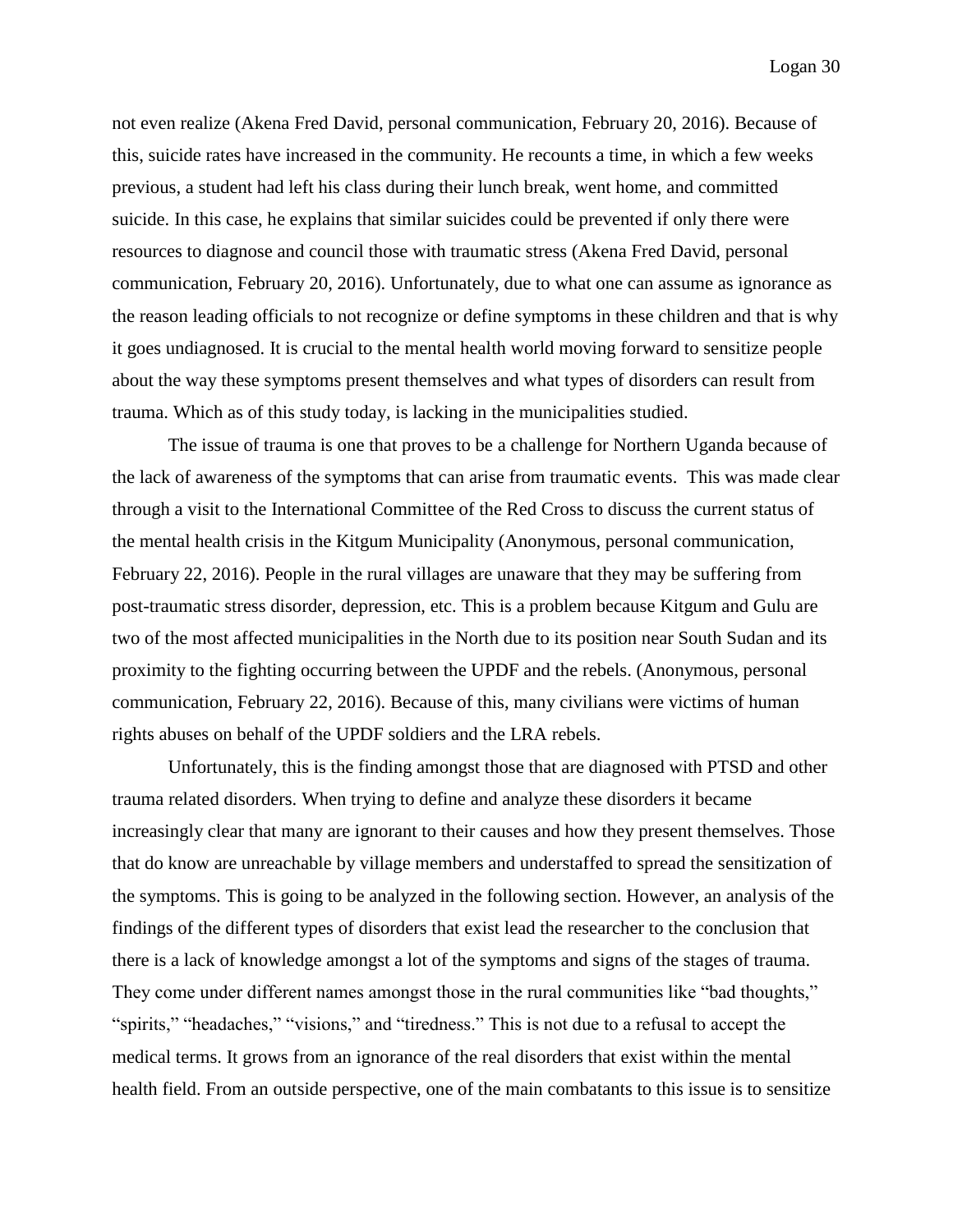the community. Ensure that rural communities are able to learn about the many different detrimental disorders instead of constantly being told their symptoms are laziness, bad spirits, or general bad behavior that makes them a worthless person. These stigmas often times make symptoms worse and do not benefit the victim in anyway. Because of these harsh ideas of PTSD and others, or the lack of knowledge on these symptoms, victims suffer and continue to agitate their symptoms into unbearable conditions. This is where the efforts towards trauma treatment becomes imperative in the search for answers for those that suffer.

#### *Objective Two: Analyze the efforts towards trauma treatment and access to them*

When the conflict in Uganda began to expand towards the end of the twenty years, NGO's began to move into the area in order to try to mitigate the aftermath of the effects of the war. Trauma affected not only the formerly abducted but also the citizens left behind. In an attempt to understand what resources are utilized in the post-war setting to tackle these traumatic experiences that so many were exposed to, a survey of the current efforts was performed. These are the findings of those efforts and their current effects on the communities.

#### *Psychosocial Support vs. Psychological Support*

It was learned during this research period that there are two different approaches to those that have experienced trauma. These are: psychosocial support and psychological counseling support. In order to understand the approaches taken, the necessary comparison is done to clarify a common misunderstanding. These differences were explained by Gabrielle Marini who heads the Center for Victims of Trauma and who is responsible for trainings many of the professionals in the NGO world to handle victims of trauma. Many people confuse counseling and psychosocial support and so it is important to differentiate between the two.

Psychosocial support helps to build resiliency in the community in an effort to support families to provide for their physical, economic, educational, social and health needs of their children. It is a non-therapeutic intervention intended to help a person cope with stressors at home, work, school, or in the community (Gabrielle Marini, personal communication, April 25, 2016). If an NGO is organizing a social event, it is with the aim of promoting changes in the perception and quality of the social relationships of the participants. It is a way to generate social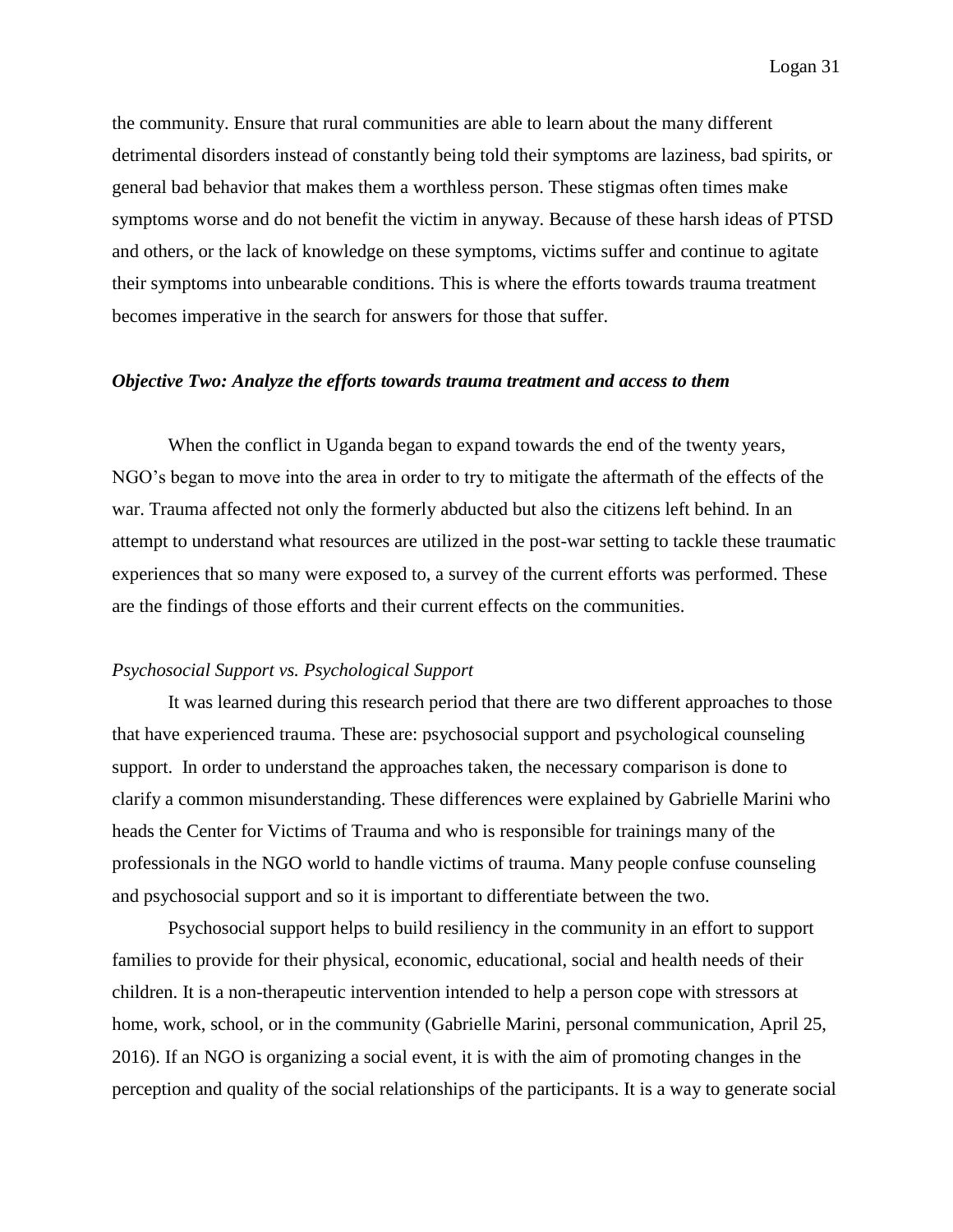skills of the participants and create social links of similar qualities. For example, Mental Health Uganda utilizes this tactic when creating support groups. Those with similar experiences are grouped together to support each (e.g.: trauma).

Psychological counseling is a process which empowers people to achieve chosen targets related to chosen areas of their life. Its goal is to create social, emotional, relational strength and psychological health through relational processes (Gabrielle Marini, personal communication, April 25, 2016). This means that organizations often involve verbal, physical or artistic expression in order to create strength in all aspects of life. This can be done through talking/group sharing, drawing, drama, music or just general play. The important difference that can be made between the two approaches is that counseling addresses the internal world of clients and how this affects their thoughts and feelings versus what is happening in the external world (e.g.: food, water, school fees…etc.). The Center for Victims of Trauma utilizes counseling to change the vision of the victim of themselves and give them opportunities to achieve what they wish. This brings a victim to fully understand their own functioning and why they are feeling the way they are. Through this they can learn strategies to cope and move forward.

From the time spent between the two municipalities (Kitgum and Gulu) if you ask anyone who has had some form of help for their traumatic experiences is asked what they have gained from the resources that are available, the answer is almost always material items (personal observation, April 2016.). This is because so many organizations focus on the economic needs of their clients, not the psychological needs of their clients. Often times, the need to have food, a budget, and have livestock takes over the psychological need for counseling and a debriefing of their thoughts and feelings. This is because as discussed with Gabrielle Marini, psychosocial support does not have an initial aim for the participants to achieve psychological changes and there is not a lot of room to reflect about psychological changes provoked by the social interaction (Marini, personal communication, April 25,2016). However, in counseling, the victim is seeking psychological change and there is plenty of space to reflect about how psychological changes lead to practical changes.

From the different programs analyzed in the two municipalities, very few offer direct counseling and the majority of them are solely psychosocial based which does not necessarily tackle the traumatic feelings that some experience. With counseling, there is an obvious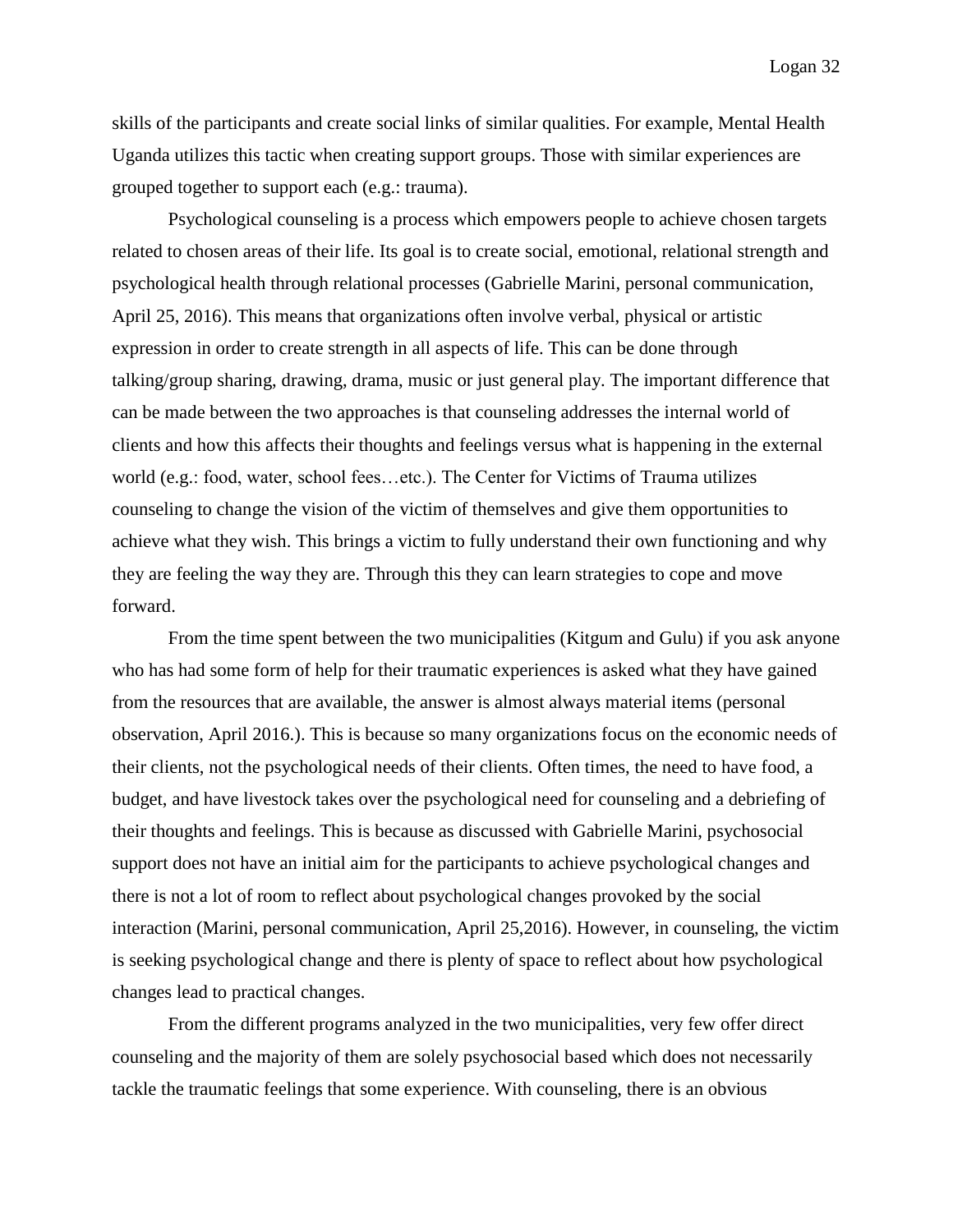evaluation and diagnosis which can later lead to a psychiatric approach where medicine is prescribed along with the counseling methods. In the experience of the research it can be concluded that more counseling is needed in order to make these programs successful. Because counseling involved skilled counselors, clear definition of services provided and creates a regular follow up assessment it creates a relationship with the client and the counselor as well as steps and goals to move forward and heal from their trauma (Marini, personal communication, April 25, 2016). It is the very backbone of recovery and it is lacking in many of the NGO programs that try to make economic empowerment the epicenter of their psychosocial support programs. If the problem of PTSD in victims is to be mitigated, the area cannot continue to ignore the gaps in their resources.

Concluding the comparison of the two different types of action taken it is observed that if the client needs both psychosocial support and psychological counseling, the events need to be separated. If they are not clearly distinct then the lines begin to blur and other issues begin to occur. There needs to be isolation of external realities and internal realities in order to heal in both ways efficiently (Marini, personal communication, April 25, 2016). This is so vital in the attempts to start to chip away at the amount of distress victims see while experiencing things like PTSD but also are suffering economically as a result of other factors from the war.

#### *Analysis of Efforts Towards Trauma*

Several NGO's were visited in an attempt to flush out all possible options for those suffering from trauma in their lives. Both Gulu and Kitgum were at one time the epicenter of the NGO offices during the height of the conflict and unfortunately has since dwindled in its access to resources. The following findings are in discussion of that factor and conclude with the current resources available and how accessible they are to each demographic.

There were several NGO's in 2006 that prided themselves on their psychological resources. However, many of them withdrew out of the rural communities two years after the conflict and those that stayed in the area began to change their missions to alternative methods of humanitarian aid. Unfortunately, when the conflict ended many lost funding for certain projects and psychological aid fell aside. It has happened to many different organizations, Invisible Children being one of them. Invisible Children Uganda (IC) prided itself on its reintegration services, ignoring the mandate from UNICEF that child soldiers cannot be held in rehabilitation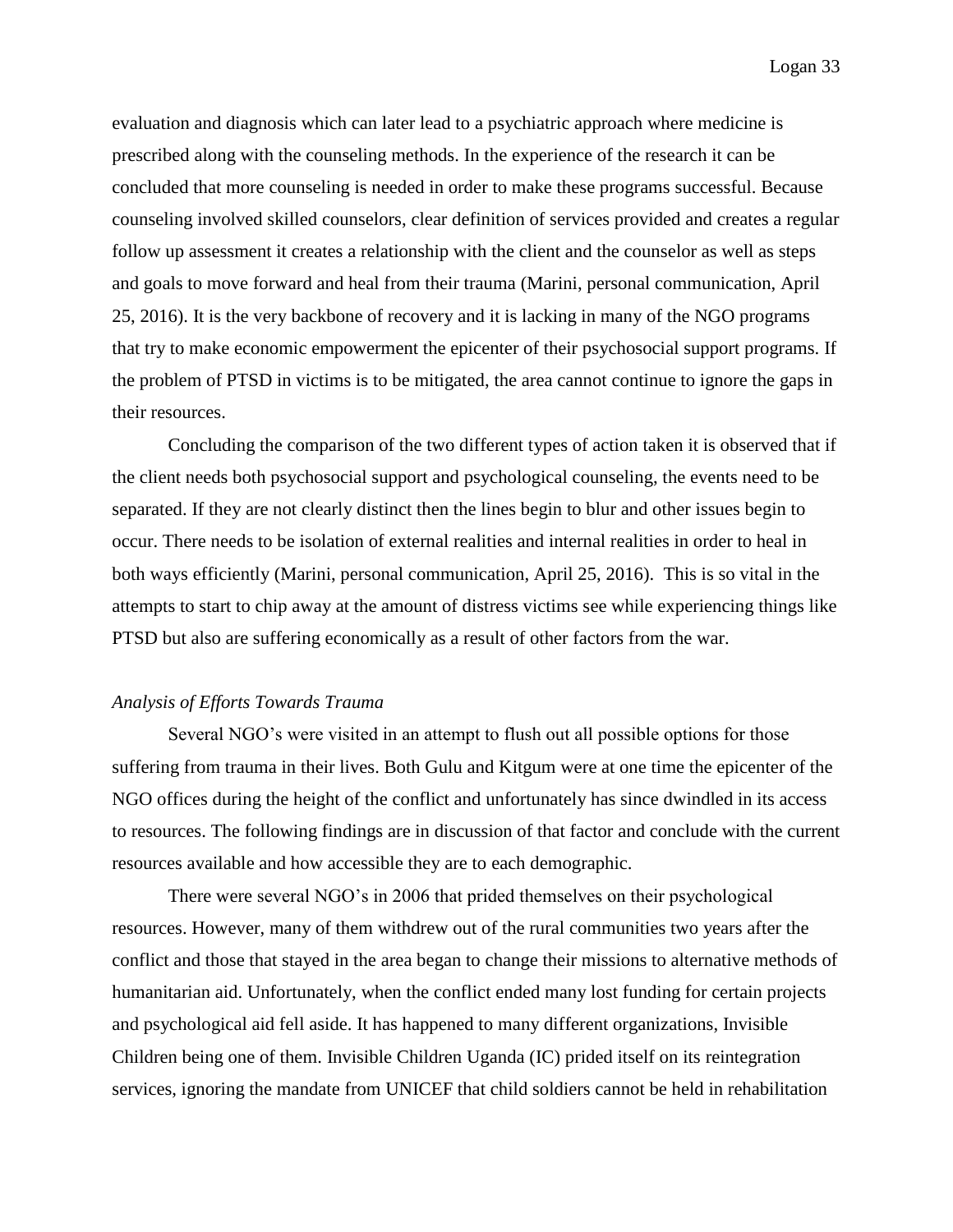centers for longer than three weeks and instead catering to each abductees needs (Invisible Children Uganda, personal communication, April 7, 2016). It closely focused on follow-ups and creating a safe space and community for those formerly abducted with different time tables of recovery for different people. Because of the stigma against the formerly abducted, IC Uganda focuses on skills training and counseling in order to help those victims find a home for themselves if their home is unwilling to accept them back. This is something that a lot of organizations lack; the ability to cater to the specific needs of each person instead of making generalizations about a group of people suffering from the same symptoms. Even though Invisible Children Uganda no longer offers rehabilitation services, it continues to believe that trauma counseling is the most needed post-conflict service in Northern Uganda today (IC Uganda, personal communication, April 7, 2016). It is believed that, unfortunately, the services offered in these days are only scratching the surface of the issue and do not take enough time to delve into the more complicated issues that plague traumatized people (IC Uganda, personal communication, April 7, 2016). IC Uganda currently focus on the community based approach and travel out to the field with the belief that in order to help people one must go to them because they will never come to the organization (IC Uganda, personal communication April 7, 2016). In many ways this idea has been adapted by a lot of NGO's and CBO's with the intent of community outreach.

Although there are not many, Kitgum has a few options for psychological support. Many organizations focus on community building and economic empowerment as their main focus. Meeting Point in Kitgum, a psychosocial approach, is one of the few organizations that were present during the time of encampment within the camps and was the first to offer psychosocial counseling in the Kitgum area. Its main focus being to support those who were sexually assaulted and diagnosed with HIV/AIDs which not only generated depression and anxiety but also came with PTSD from their assault (Meeting Point, personal communication, April 11, 2016). In this case of PTSD, group counseling is very efficient for the fact that it creates a support group of others suffering from HIV/AIDS and the resulting traumatic experiences that brought them there. In this case, the services offered are community activities to support positivity, truth sharing, and other art infused groups to combat stigmatization and create a positive lifestyle for those diagnosed. Meeting Point's efforts are solely based in Kitgum and offered only to those specific to HIV/AIDs patients.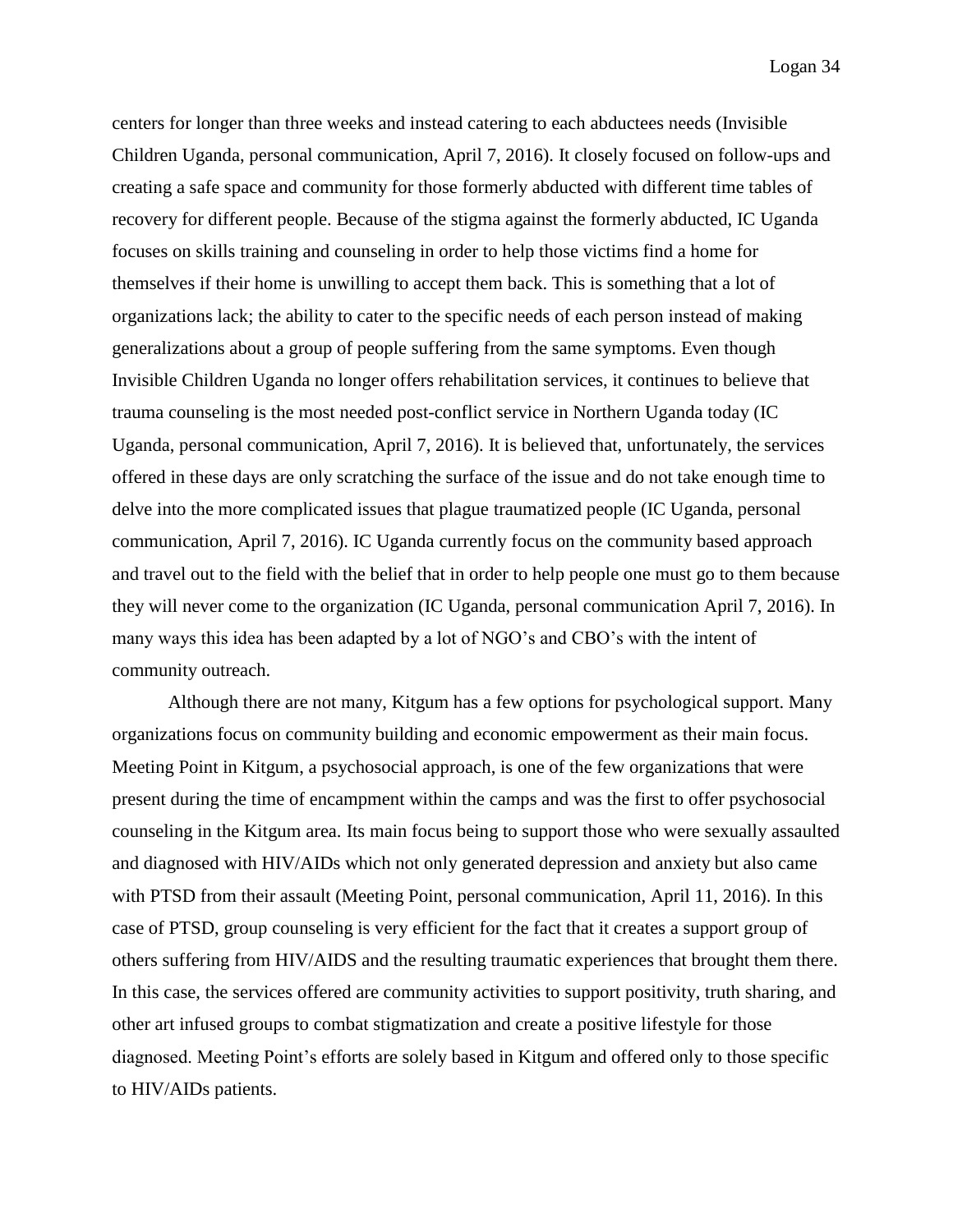Kitgum Concerned Women's Association (KICWA), a psychological counseling approach, was one of the few that focused on family counseling within the formerly abducted and their reintegration process (KICWA, personal communication, April 11, 2016). It adds cultural ritual and counseling to the table as a unique approach to the many formerly abducted that came through its center. In its eyes, the key to recovery from traumatic events that continue to plague a person's mind is utilizing the tactics that the person believes to be comforting (KICWA, personal communication, April 11, 2016). For example, if religion is the factor they trust and are comforted by, their recovery is tailored to this consideration or if the family is in danger of being affected by the symptoms the victim is exhibiting, their family is brought into the counseling sessions. This is important because many times PTSD/depression etc. effect not just the victim but also those around them.

Along with KICWA, Live Again (LAG) Kitgum, a psychosocial approach, was the first of its kind to include all trauma victims, not just the formerly abducted and they still exist today and continues to seek out communities suffering from the aftermath of the war. During discussion of the resources it offers to the communities, it was expressed that LAG believe that community counseling is the most efficient way of counseling those with traumatic emotional experiences. This is because (as per the director) "if you think about a victim as a leaking bucket, in a group of leaking buckets, they use each other to save each other's cracks (Live Again, personal communication, April 11, 2016)." It is the idea that all of them are suffering but can rely on each other to mitigate the symptoms because even though their dark feelings are not ever fully going away, they all try to soften the blow of each other's episodes (LAG, personal communication, April 11, 2016). Unfortunately, this is also the argument against sole community support. The intention is a positive thing, however, often there is no professional psychologist involved in the individual lives of each person. This means that some are left conforming to the treatment that is given to the group. Breathing techniques and grounding are important for anyone to understand in order to help self-heal. However, trying to categorize trauma victims into one box for treatment is an oversight that unfortunately does not create progress for a victim.

Live Again is in the process of growing to become more of an individualized approach to counseling but the funding is still not adequate to hire additional staff for it (LAG, personal communication, April 11, 2016). However, like many organizations that phased out, it is hard to find counselors willing to take on these victims because of the exhaustion that is also seen on the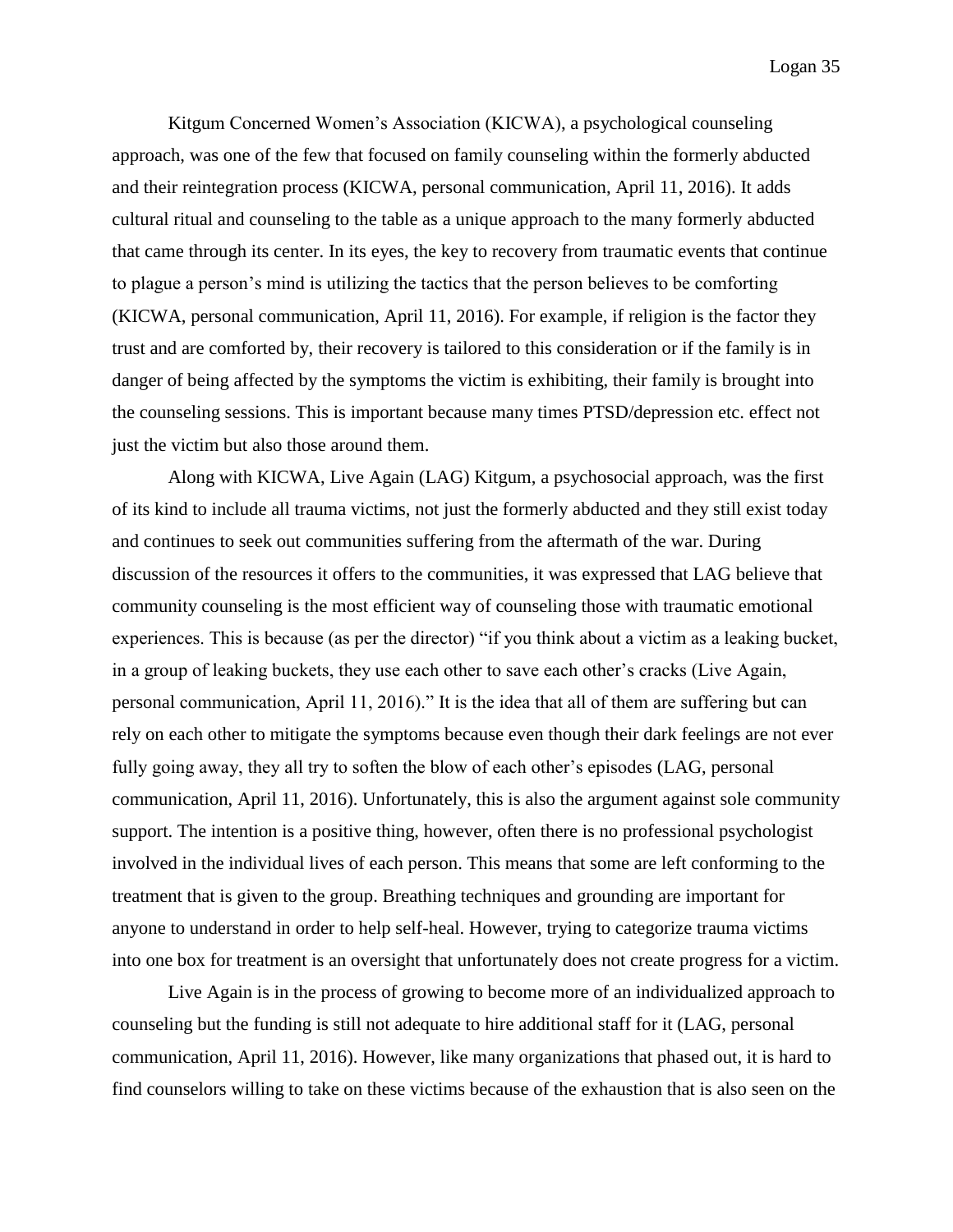side of the counselor. Counselors take so much time working to heal other people that they find themselves suffering mentally as a result of the many different disturbing things that come from post-conflict experiences (LAG, personal communication, April 11, 2016). It is true in most cases where counselors are so few. Through the experiences with many different offices in the area, the research has shown a problem with getting counseling to these areas does not just end with funding. It is also an issue of exhausted staff, those that leave the profession in an attempt to take care of themselves and ensure they themselves are not falling into a disturbed state of mind. And this is very common amongst counselors who deal with trauma, as the director of Live Again said, "As a trauma counselor, you must protect yourself so as to not get disturbed yourself (LAG, personal communication, April 11, 2016).

This finding is increasingly interesting because it is something that not many counselors or organizations admit to. The idea that fatigue can affect the amount of interest in taking a job like psychological counselor is something that comes from, what the researcher assumes from the experiences with NGO's in Gulu, the overload of clients that come through these organizations and the inability to take breaks due to short staff creates exhaustion; an understandable reaction to the compiling of so much depression and trauma. Unfortunately, this is not taken into consideration by any office that was visited except Live Again. This means that many counselors go without their own mental health breaks from the heavy stories and experiences that their clients present to them. It is one of the issues that explains short staffing and the increasing reliance on community support systems. Kitgum uffers from this issue because of the already lacking resources that exist for those traumatized. Therefore, this is a pressing issue to be considered in order to efficiently reach those that need help.

In Gulu, there are several offices still practicing psychosocial and psychological counseling tactics within the neighboring areas. For one example, Mental Health Uganda and Caritas both share similar tactics in their attempts to utilize psychosocial activities to mitigate those that are traumatized. There are savings programs and group sharing sessions (MHU, Caritas, personal communication, April 2016). The purpose of their psychosocial programs is to try to mitigate the external forces that are not helping their internal struggle. Therefore, savings programs and livestock exchanges are done in an attempt to alleviate the economic struggle that often times causes unneeded stress.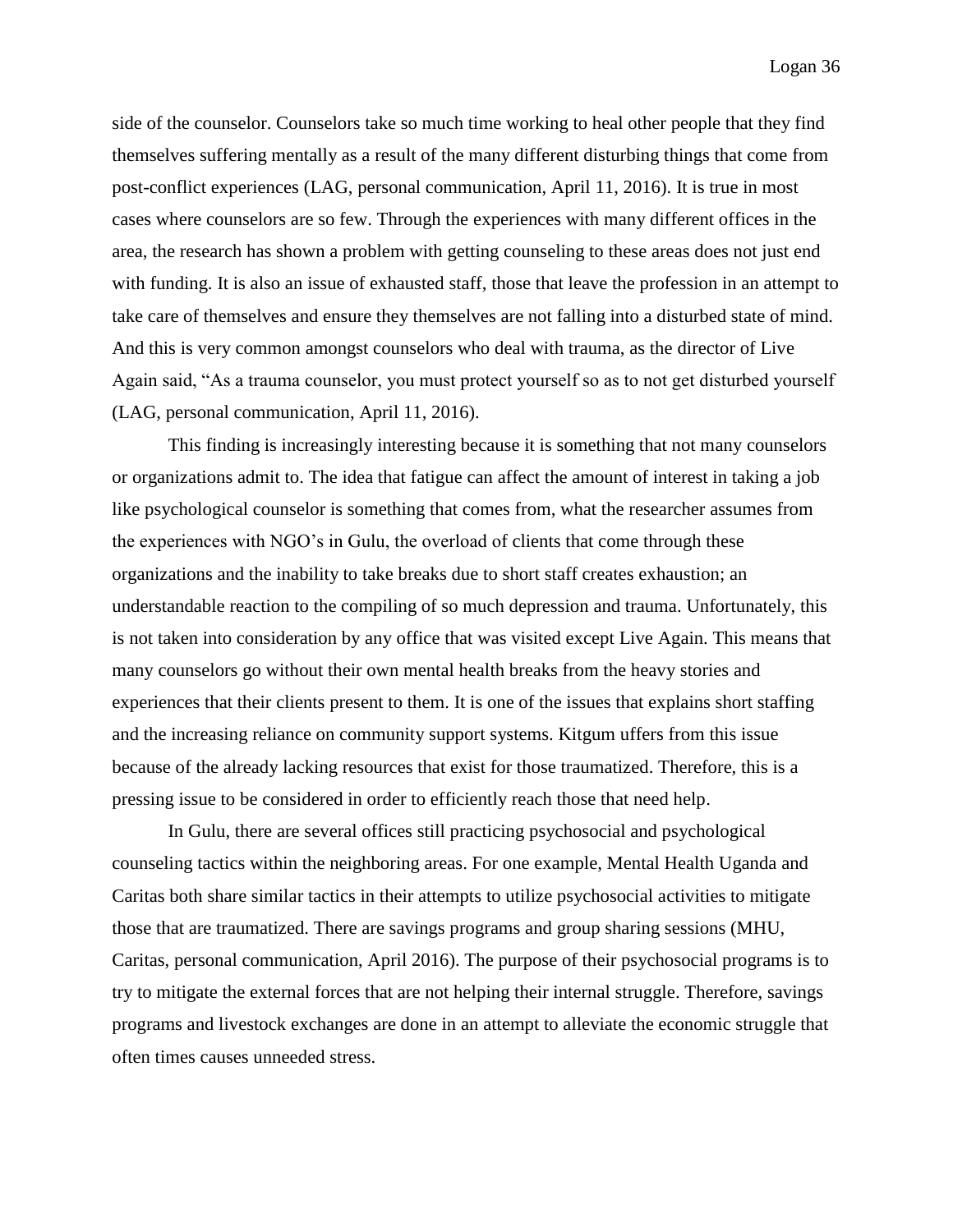However, it was discussed earlier in the findings that focusing solely on economic empowerment is not as successful because it ignores the counseling aspects that are needed to address the traumatizing events that took place in their lives in order to get better. This is where Mental Health Uganda takes a step forward in its attempt to also provide the hospital services from the Mental Health Unit to those that are participating in its groups. This can mean connections with prescriptions in which can be prescribed by psychiatric doctors and then given to those that are diagnosed with disorders like PTSD (practicum observation, April 2016). Because this organization is directly connected to the hospital in which hosts their office, there are a few more resources that are available that assist within the medicinal approach to mitigating symptoms of trauma.

However, one must be careful in suggesting that medicine is an efficient approach to treating those with PTSD. In discussion with Okot Benard Kisozi on his experiences in the field as a counselor, aside from his work with trauma healing through Refugee Law Project (RLP), prescriptions can cause a dangerous issue to form. The problem stems from an issue entirely before prescriptions occur. It was discovered through this discussion that many counselors and organizations are actually very quick to diagnose with PTSD without looking further into the symptoms that a client could be experiencing (Okot Benard Kisozi, personal communication, April 20, 2016). For example, just because someone is experiencing nightmares, does not always equate to PTSD. It could be a result of anxiety in a stand-alone form. However, this is another issue in itself.

There are two major problems with some of the resources that are available to those that need them. One of which is that there is a lack of training and understanding by some in this area on what PTSD looks like versus many other disorders that can come from trauma (Gabrielle Marini, personal communication, April 26, 2016). From the trainer prospective, Gabrielle has seen the misconceptions made about victim's mental health and he explained during the interview was that many counselors are often times consumed with too many clients. That they are quick to stamp a diagnosis on their client to move onto the next. The issue with this is that this then leads to the second problem that arises in the form of malpractice.

The misdiagnosing of victims can also lead to the wrong prescription of medicine. During this research, in the villages of Awach and Abwoch, it was found that every victim that was spoken to was prescribed some form of medication for their symptoms. This is normal if they are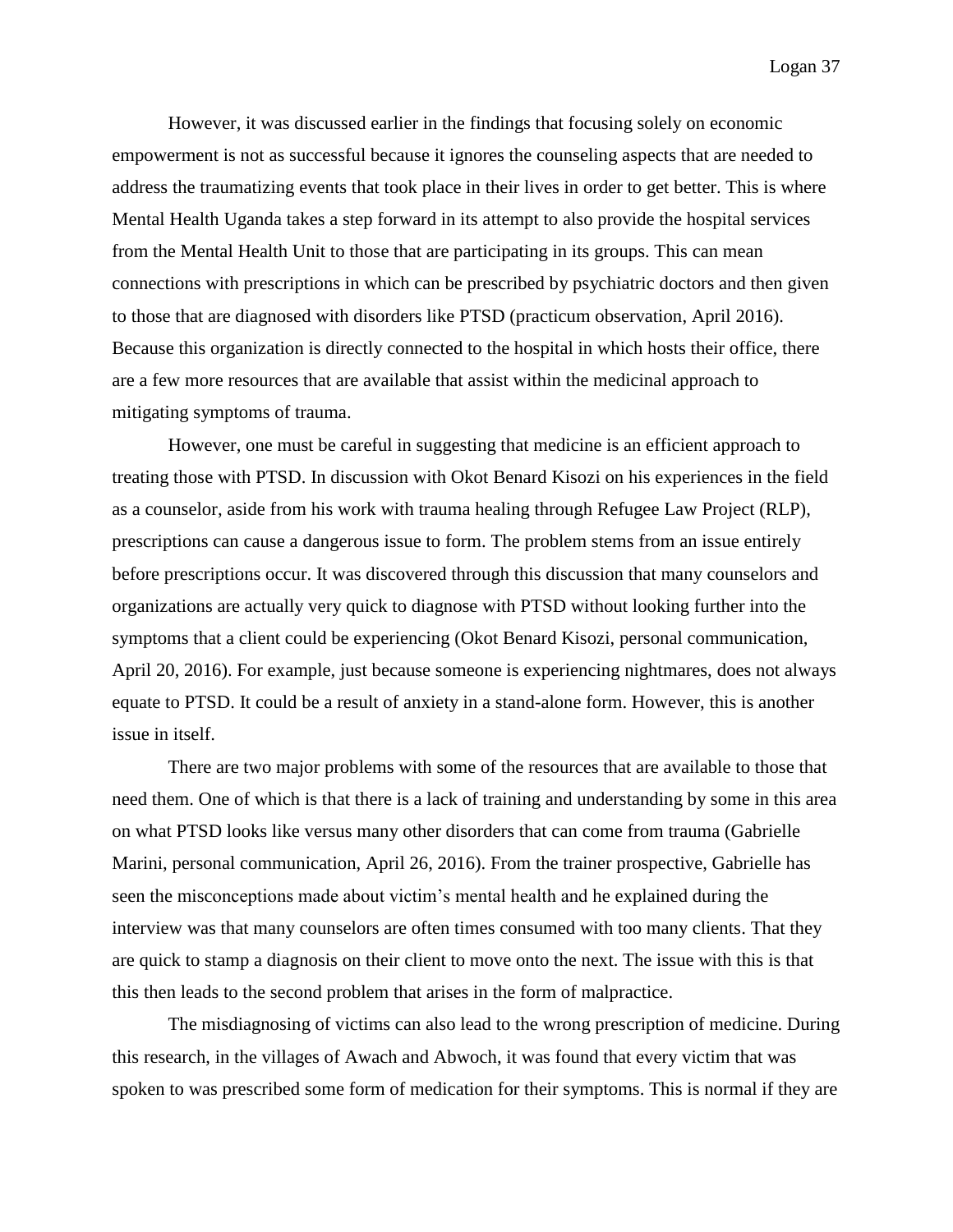exhibiting signs of symptoms uncontrollable by counseling. However, it was concerning to observe the magnitude of prescriptions given out to so many clients. This is because, according to one respondent, drug poisoning is an issue that is rising in the ranks of problems with malpractice (anonymous counselor, personal communication, April 20, 2016). If the medicine is clinically prescribed and explained correctly with clear instructions and follow-up appointments, it is an efficient way of help a victim contain their feelings and physical ailments that come from PTSD. However, quick diagnosis leads to incorrect prescriptions which can be isolating to victims. What is intended by this statement is that it is found that there is a direct correlation behind lacking knowledge in disorders from trauma and drug poisoning issues in the villages.

This further demonstrates why counseling is so crucial. Counseling creates a relationship between client and counselor. There is a check-in process and concern for the general well-being of the person being counseled. It is of the opinion of the research that counseling supersedes medication and RLP reinforced this opinion during an interview after the discussion of medication prescription issues (Kisozi, April 20, 2016). Because medicine can be prescribed and left up to the client to pick up, there is no follow-up and certainly no focus on instruction on how to take it. This has shown to lead to addiction, misuse of the drug, and sometimes even death because of overdose. These are all things that Benard had seen in the field prior to this research. However, the many trips to the village conducted during this research solidified the unhealthy reliance on medicine to "improve." From the perspective of psychological counselor Gabrielle Marini, drugs should be considered a "short-cut" to recovery for victims (Marini, April 26, 2016).

There is an issue, then, when drugs become one of the only things helping a victim with their traumatic experiences. It creates a reliance on the medicine to make them feel better about their situation. Unfortunately, this means that when the common issue of drug shortage in health centers and small clinics out in the village, many people go without their prescriptions for weeks until the stock is replenished. As a first hand witness, this happens quite frequently and occurred twice during the time spent out in the villages (Personal Observation, April 2016). The lack of resources in the medicine world is an issue entirely and not within the scope of this research but it is important to note that reliance on drugs that sometimes are there and sometimes not can be dangerous. Irritability and distress are caused when a victim realizes the only thing "keeping their bad thoughts away," was the medicine prescribed (focus group observation, Awach, April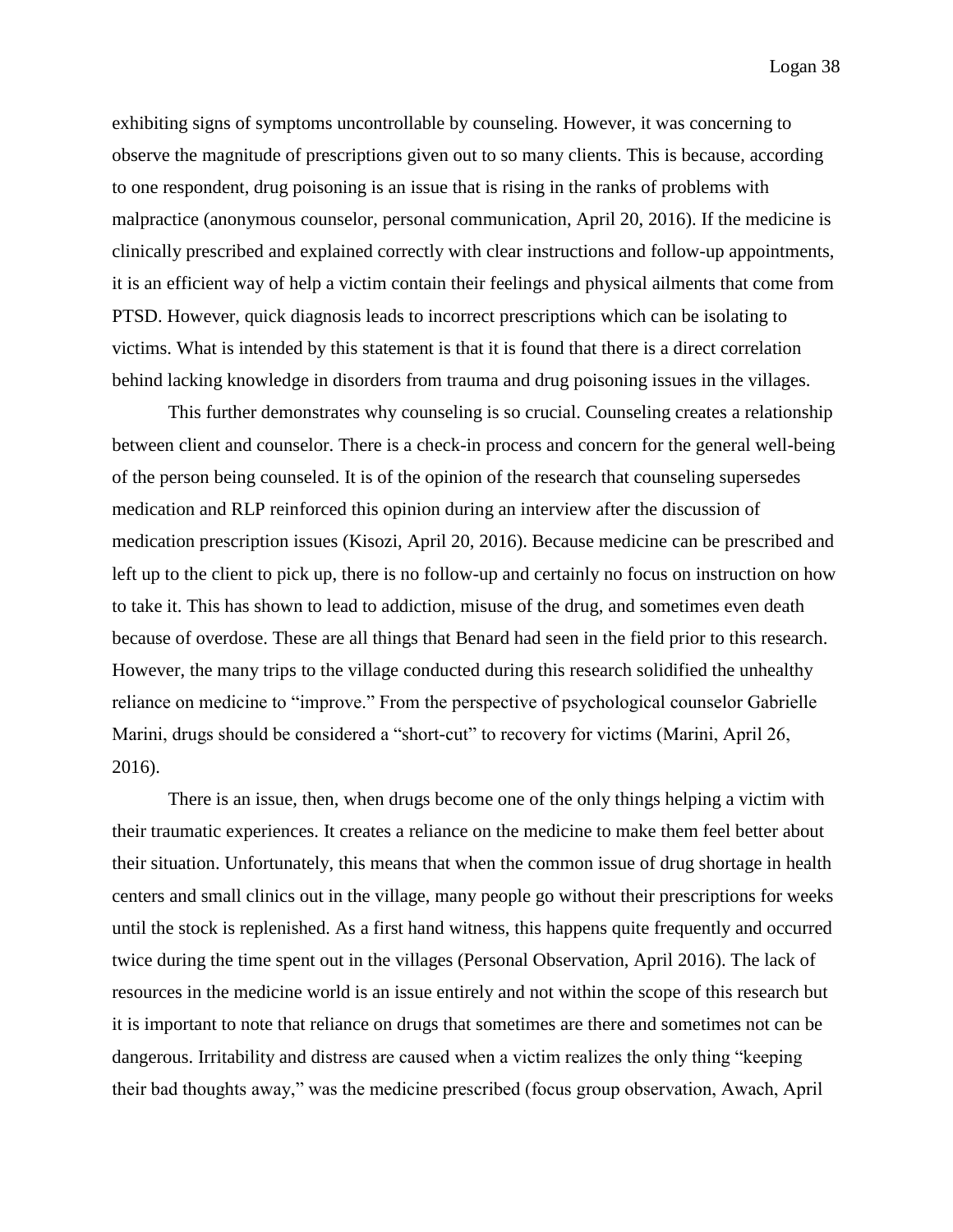19, 2016). Observations of responses to questions about coping turned into irritated responses about the shortage of drugs in every conversation, gives into the assumption that there is an extreme reliance on the prescribed medications.

This issue in itself can be mitigated by an increase in counselors. However, it was explained by Gabrielle Marini that the issue with northern Uganda and its lack of counselors, is that many of those people that go to school for counseling, end up going directly into a teaching or academic role without actually going out into the field (Marini, April 26, 2016). Therefore, there is not enough field workers to accomplish the work that needs to be done, a general issue that leads into the topic of access to these resources that are available.

#### *Access to Resources*

Accessing resources for those that live in Gulu Town or Kitgum Town is much easier for those within walking distance. However, if a victim of trauma resides outside of town and in the villages, accessing counseling, hospitals, and other services is extremely difficult. For example, mental health specialists do not exist within the rural communities, they do not begin to populate until Health Center IV within the Ugandan medical facilities which for some families is very far from where they live and very expensive to travel to (Baingana & Mangen, 2011). In addition to the proximity, patients are then at the hands of short staffing with only one psychiatric nurse at that level. NGO's face different obstacles, budgeting for which communities to visit becomes a factor in how many can be visited and how frequent, an observation made during the practicum time in the hospital. Therefore, if it is not in the budget to go out to the field, those communities are not visited and those communities certainly do not have the resources to travel to the NGO offices.

Because of this odd predicament, many have turned to community support in order to cope with their grief and depression. The focus group discussion on trauma and recovery gave insight as to what means the civilians used to counsel themselves in their times of need (Amida Focus Group, personal communication, February 21, 2016). When asked if they knew that mental health services were being offered in Kitgum Town, they answered unanimously that they did not. With further questioning, it was found that not only did they not know that there were services being offered, but they would not seek out those services due to the lack of transportation options to access their sessions if they were to register for counseling (Amida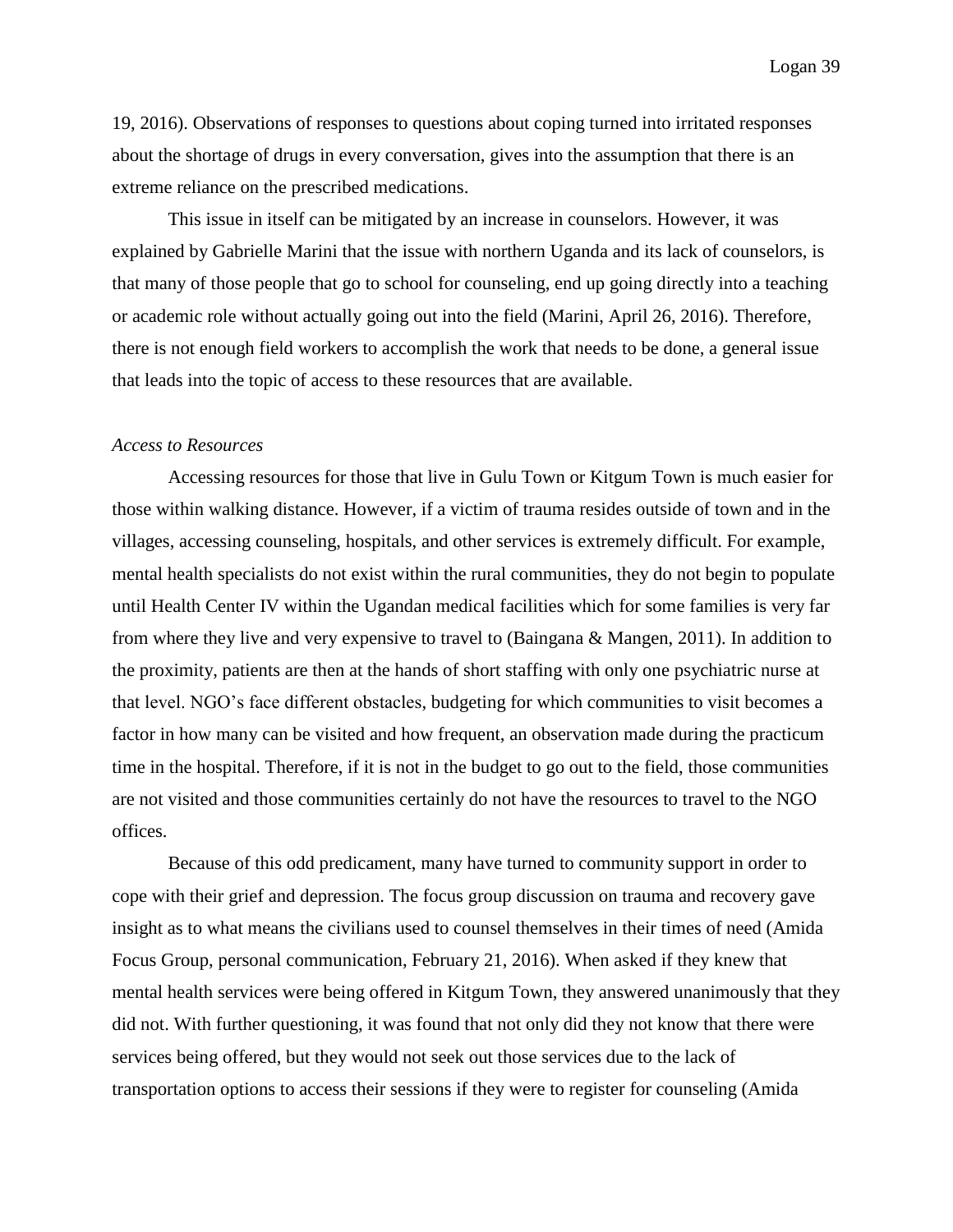Focus Group, personal communication, February 21, 2016). Instead, the women find support amongst each other. They talk to each other and encourage each other towards a better life. When questioned about the men in the village, they do not speak about their struggle due to the fear of being stigmatized as weak (Aleng Polly, personal communication, February 21, 2016). It was clear that self-counseling was not enough, however, because many were still suffering from the different aspects of their trauma.

Accessibility to mental health services is a growing problem for the rural areas in Acholiland, no matter which of the three groups the victim belonged to (formerly abducted, civilian, or child of both). When the World Health Organization (WHO) surveyed the situation in 2012 it was reported that 90 percent of mentally ill people are never treated (WHO, 2012). This theme was carried out through the different offices that were visited in order to understand the options that the people in Amida, Kitgum and Gulu's surrounding areas of Abwoch and Awach, have if they find themselves experiencing mental health disorders as a result of trauma. To better understand these resources, it will be broken down into two types of aid they can receive, the government mental health services and NGO counseling and psycho-social support.

The government mental health services are few in the Kitgum district. Only five psychiatric nurses to tend to the entire municipality, according to the mental health focal person, (Mental Health Focal Person, personal communication, February 22, 2016). An important factor is that these nurses work out of the government hospital which is located in Kitgum Town, a long commute for villagers that need healthcare, but cannot afford the transportation (Aleng Polly, personal communication, February 21, 2016). Because of the lack of staff, there is a longer wait for treatment and resources become scarce for those that need immediate counseling or diagnosis. In an effort to understand why there was a lack of staff in this hospital in the mental health department, the District Health Officer (DHO) was questioned about the funding and resources allocated to the healthcare system. It was found that the reason to which there are so few doctors and nurses able to treat mental health disorders is because the budget for healthcare for Kitgum is formed in such a way that there is no room for allocating more staff (District Health Officer, personal communication, February 21, 2016). In theory, the DHO explains, the local government that is involved with the Ministry of Health meets at the end of each month to discuss the resources used and needed for that month. Once the numbers have been finalized, they then send that report to the Ministry of Health and look for turnaround with more money in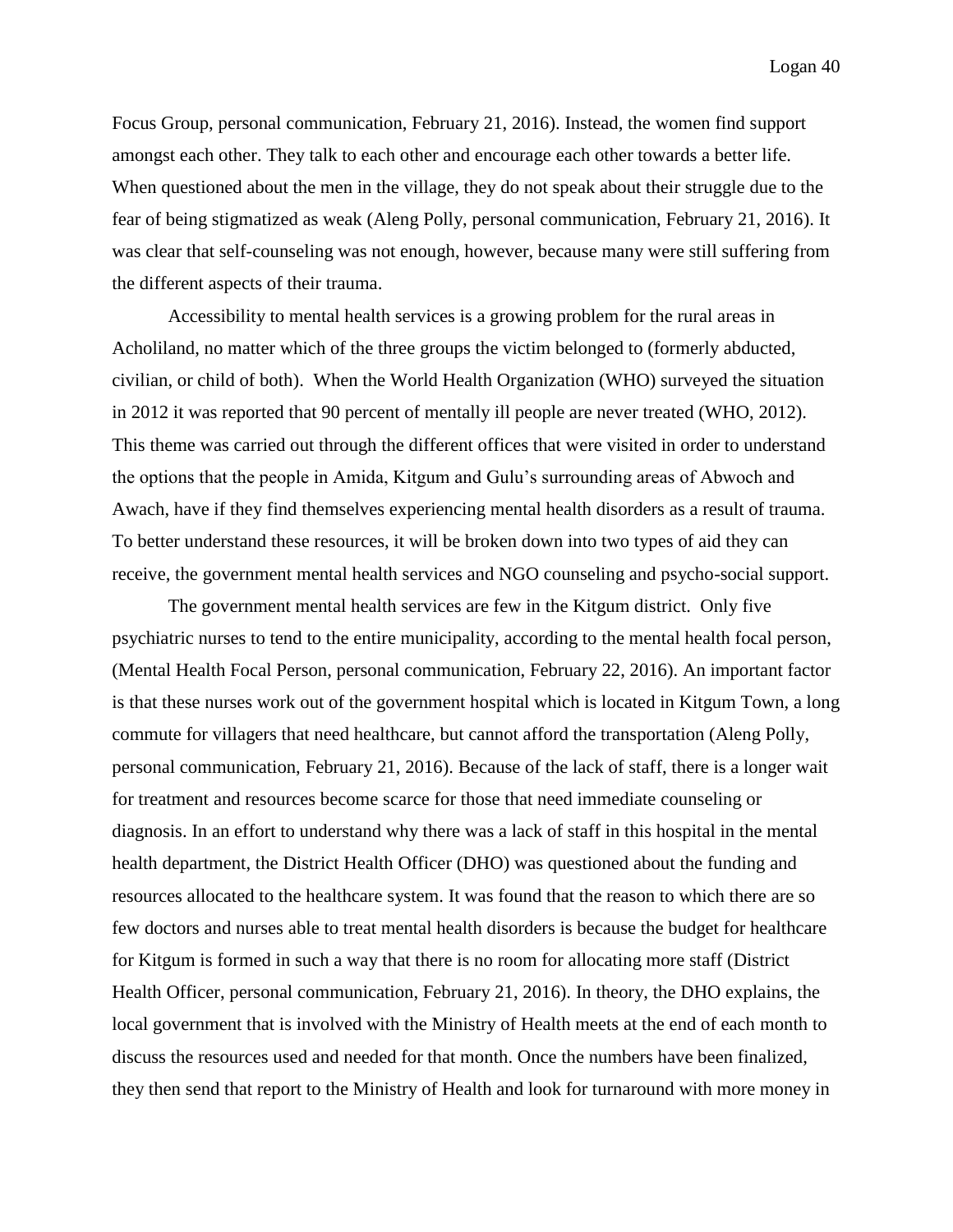the budget. However, an increase in budget rarely occurs (District Health Officer, personal communication, February 21, 2016).

According to the Mental Health Focal Person (Mental Health Focal Person), the government adequately supplies this department with all of its needs. However, the contradicting statement made directly after that was that some patients have to pay for the supplies that are used at the hospital because of the lack of resources (Mental Health Focal Person, personal communication, February 22, 2016). Those resources consist of medicine for those that suffer from anxiety and post-traumatic stress disorder, psycho-educations to raise awareness about mental disorders, and social workers for formerly abducted children who need counseling (MHFP, personal communication, February 22, 2016).

However, the problem lies in the inability of rural villagers to have access to transportation to take them to the government hospital to obtain these services. For example, one woman from the village of Gang Lela is a victim of trauma due to her experiences during the conflict. All of her children were taken from her, two were killed, and the other four abducted. This was evident due to the immediate grief that was displayed at even the first mention of conflict (Anonymous, personal communication, February 21, 2016). When asked if she knew if mental health care was provided for those who suffer from traumatic events, she answered that she knew only of the government hospital which was too expensive and too far for her to travel to at her age. Therefore, she never found any motivation to seek out counseling for her grief and trauma (Anonymous, personal communication, February 21, 2016). Her story is not unique in the sense that many have never sought counseling for their depression or PTSD.

A man who violently lost his wife, relayed a similar story as to why he never sought counseling for his grief or depression (anonymous, personal communications, February 23, 2016). Due to the violent nature in which he lost his wife, his trauma began to consume him. He explains that he even tried to commit suicide more than once because of his grief (anonymous, personal communications, February 23, 2016). However, even though he was experiencing such depression, his believed that concealing his personal grief would solve itself eventually. As a result, he never reached out to any of the organizations that he knew existed for counseling due to his belief that the travel time was inconvenient and not worth his possible work hours. Instead, he found an elder in the community to speak with on a daily basis and eventually he had an unnamed traditional ritual performed in order to find peace (anonymous, personal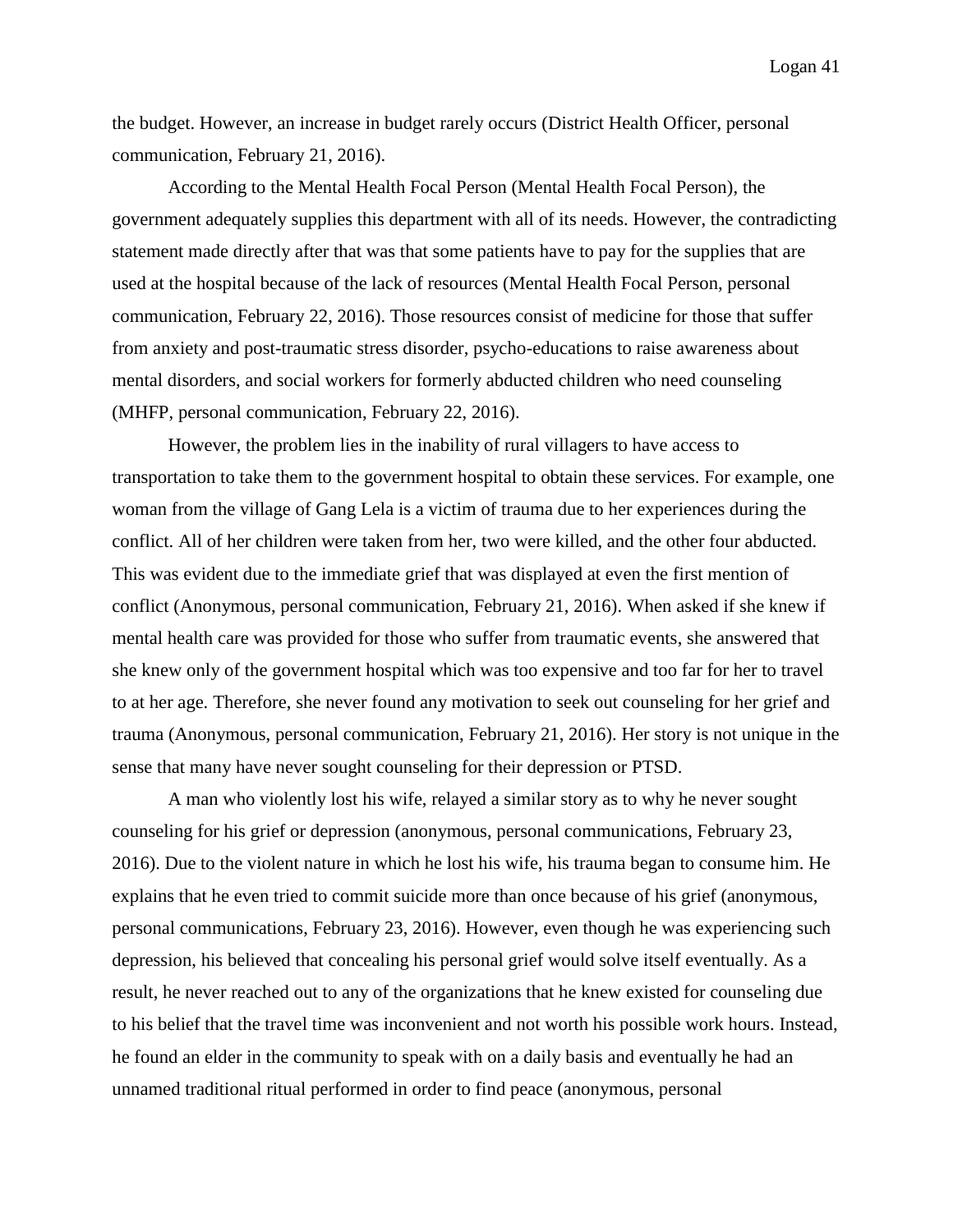communications, February 23, 2016). The stories are continuously similar from all of the villagers: They did not receive formal counseling because they did not have the means to travel to obtain it. In other arguments, the time that it takes to travel to receive these services takes them away from their farming and time in the fields, which affects their livelihood.

Another challenge to accessing efficient mental health care is traditional methods of healing. This is one of the more significant challenges to treating mental health in the rural areas. For example, the Gang Lela Village in Amida is headed by a chief who believes in the power of traditional medicine to treat community members who suffer from PTSD and mental trauma. In his terminology the typical mental health vocabulary does not exist. For example, PTSD, in his belief, is the result of tragedy occurring and the spirits of the deceased are haunting those that witnessed or carried out the atrocity (Kitgum Rwot, personal communication, February 23, 2016). The problem with this is that Rwot is more likely to suggest treatment through traditional methods like cleansing ceremonies and herbal remedies which in most cases in this particular village, have not been enough to stave off the traumatic symptoms of PTSD. This was seen in an interview that had been scheduled with a formerly abducted child soldier whom the chief had suggested would be relevant to the research topic because he had been recently cleansed by *mato oput* (Kitgum Rwot, personal communication, February 23, 2016). This is a ceremony meant for reconciliation of those that return from the bush. However, this interview was not completed because the young man disappeared at the time and date of the intended interview. The Rwot had explained that it might have been because he suffers from "flashbacks" of his time in the war (Kitgum Rwot, personal communication, February 23, 2016). He had never referred this boy to counseling even though he has a history of spells of rage, flashbacks, and trauma induced anxiety; all symptoms of extreme PTSD.

This is indicative of the attitude of the traditional leaders on mental health. He believed that the traditional methods of rehabilitation would be enough to settle this victim's PTSD and had convinced himself that the methods had worked, when clearly there was still a lot of damage still present to this young man's mental health (personal observation, February 23, 2016). It is detrimental to the recovery of the village if its leaders are unwilling to provide them with the services that they require to live a healthy lifestyle. Therefore, regardless of how inaccessible resources are, if the leaders are not willing to recommend them, they are irrelevant to their citizens which is extremely detrimental to the fight to mitigate symptoms of trauma.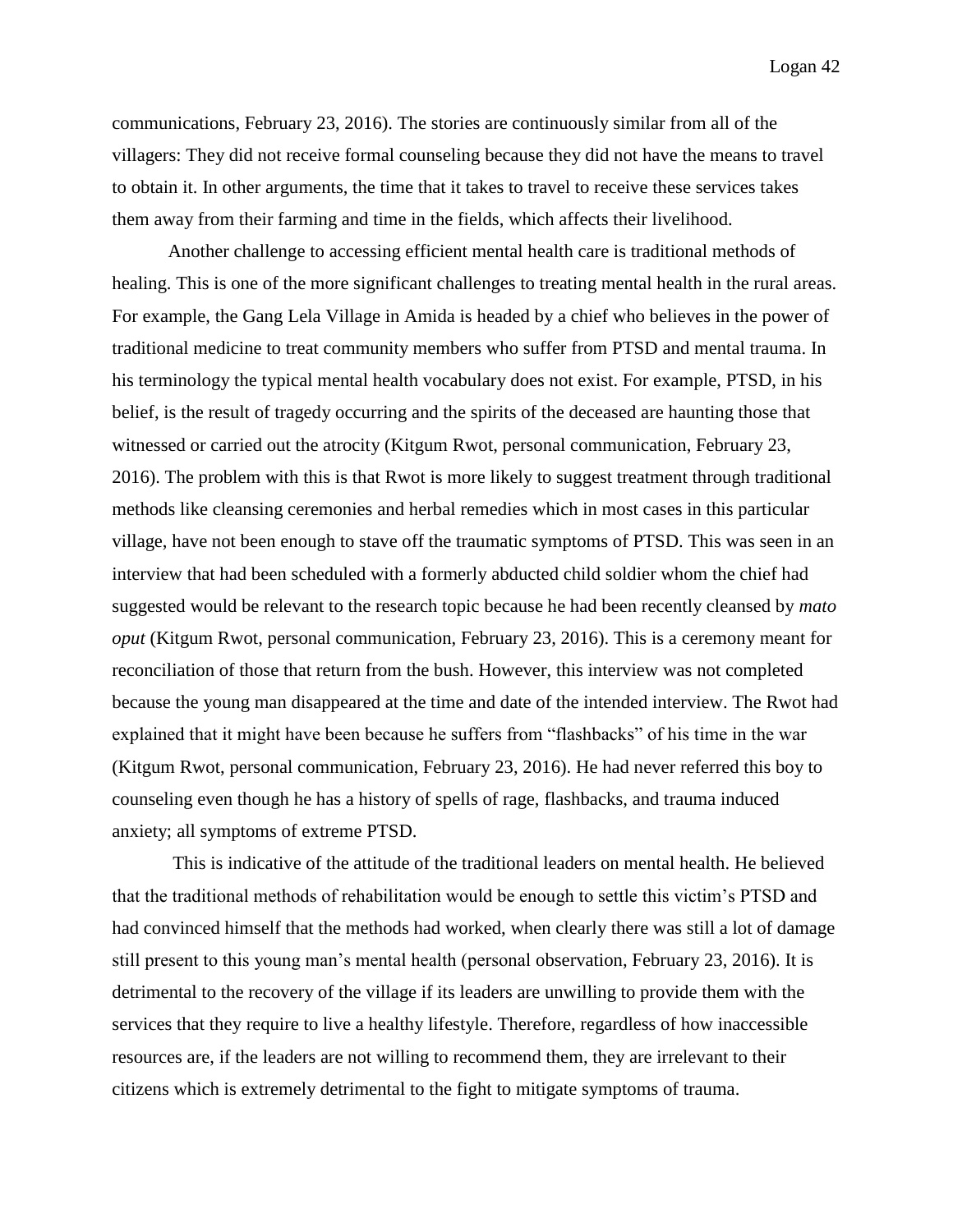This issue was confirmed by many of the interviews conducted in the NGO offices. The ignorance of the people stems from the unwillingness of the elders to seek out other methods of treatment (Anonymous ICRC Staff Member, personal communication, February 22, 2016). It begs the question, are the chiefs really ignorant to Western medicine or is this stemming from fear of culture erosion and loss of power over their community members. The answer came from Leonard Lamwodo (a psycho-social counselor and scholar in psychology). He believes that because the chiefs are beginning to realize that their methods or recommendations are no longer providing adequate treatments, it is beginning to cause worry that they will lose their power in their community (Leonard Lamwodo, personal communication, March 4, 2016). There is also the factor that NGO's are paying local chiefs to perform these rituals in mass ceremonies in order to incorporate cultural aspects into recovery. However, it is Mr. Lamwodo's belief that these paychecks are motivating the chiefs to push the traditional method over the psycho-social counseling (Lamwodo, personal communication, March 4, 2016). Therefore, culture is one of the most significant challenges to helping the rural villagers find the treatment and the counseling that they need in order to heal properly.

In order to combat the lack of access that some of these villagers' experience, more staff needs to be poured into trauma counseling who are willing to move out to the field to help these people There are many socioeconomic factors that keep victim's from taking the time to travel and more staff would also mean more focus on individualized counseling which is proven to more effective (according to the Center for Victims of Trauma) when handling cases of PTSD. Overall, having resources is a great thing but if access is not efficient, it does not help the situation with trauma counselors. The ways in which trauma is treated not only needs to be improved but there also needs to be an improvement in the way organizations go about bringing these resources to the victims of trauma.

# *Objective Three: Examine the effects of trauma in mental health in the family in post-conflict era*

The largest gap in the research that was performed previous to this is that there is a focus solely on the formerly abducted and how PTSD rates are high amongst their population. Although they are still relevant to this research, this research looks at how all types of trauma are experienced by so many other demographics. Especially when paired together into families. The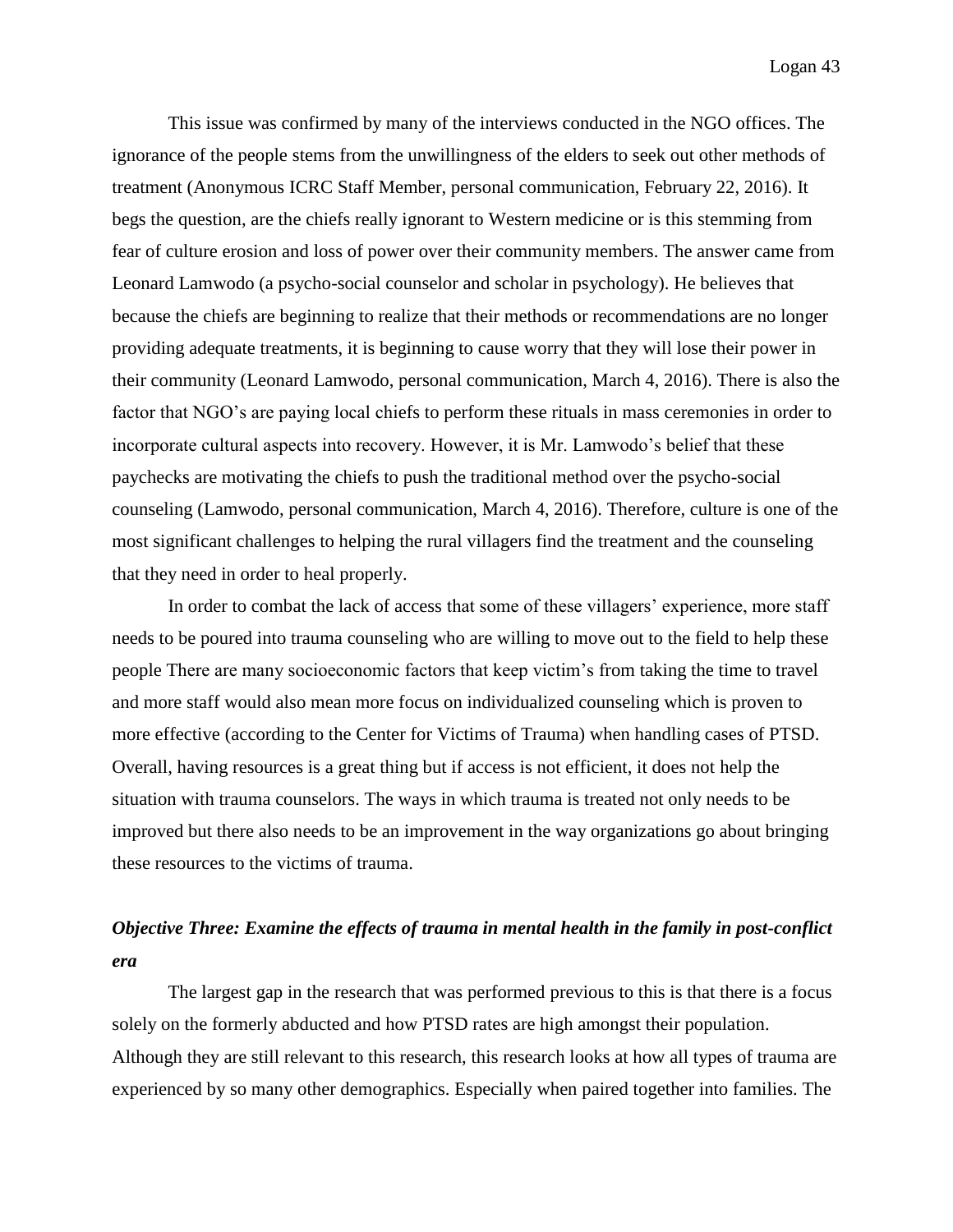intent of this objective is to look at the next generation after the conflict. The children of those that were directly affected by the atrocities the LRA caused. Therefore, the following findings connect the directly affected by trauma to the next generation who seem to be just as traumatized without directly being involved in the LRA conflict.

Referred to during some interactions as "trickling trauma," it is a new development in the mental health sector in post-conflict Uganda. It is the idea that men and women who were directly affected by the conflict are carrying symptoms of PTSD, depression, and anxiety and those symptoms are directly affecting their children negatively. This creates a trickle-down effect of trauma for victims that were not directly affected by the conflict.

A consequence of undiagnosed trauma related disorders, husbands, wives and children are all affected by this consequence that is created by lack of resources. Unfortunately, the consequences of these effects can be gender-based violence (GBV), alcoholism, gambling, unemployment and other issues affecting the well-being of the family.

With gender-based violence, this began as a direct result of the conflict. This is because as a result of trauma and atrocity, men begin to slip into depression and unmotivated states due to the many things they either experienced or lost before and during the time of encampment (Lamwodo, personal communication, April 6, 2016). Because of this change in attitude, the women of the house had to take control of the home plagued with the job of both provider and caretaker. With this shift in structure, the men of the household begin to feel inferior because they have lost the authority they once had. The inferiority then leads to aggression towards family members. Unfortunately, this leads to gender-based violence and domestic abuse (Lamwodo, personal communication, April 6, 2016).

It has been noted by the ICRC that trauma in spouses is also linked to gender-based violence in the home. Therefore, their organization has stayed present in the area due to its concern that if husbands are beating their wives as a result of PTSD, their child is then affected from the trauma of watching the violence occur. As a result, the child is now mentally unstable because of the instability amongst his parents (ICRC anonymous, personal communication, February 22, 2016). Unfortunately, they are now experiencing a new form of trauma, a trauma that is not directly linked to the atrocities that occurred during the LRA conflict but rather an indirect exposure to violence through the trauma of their parents.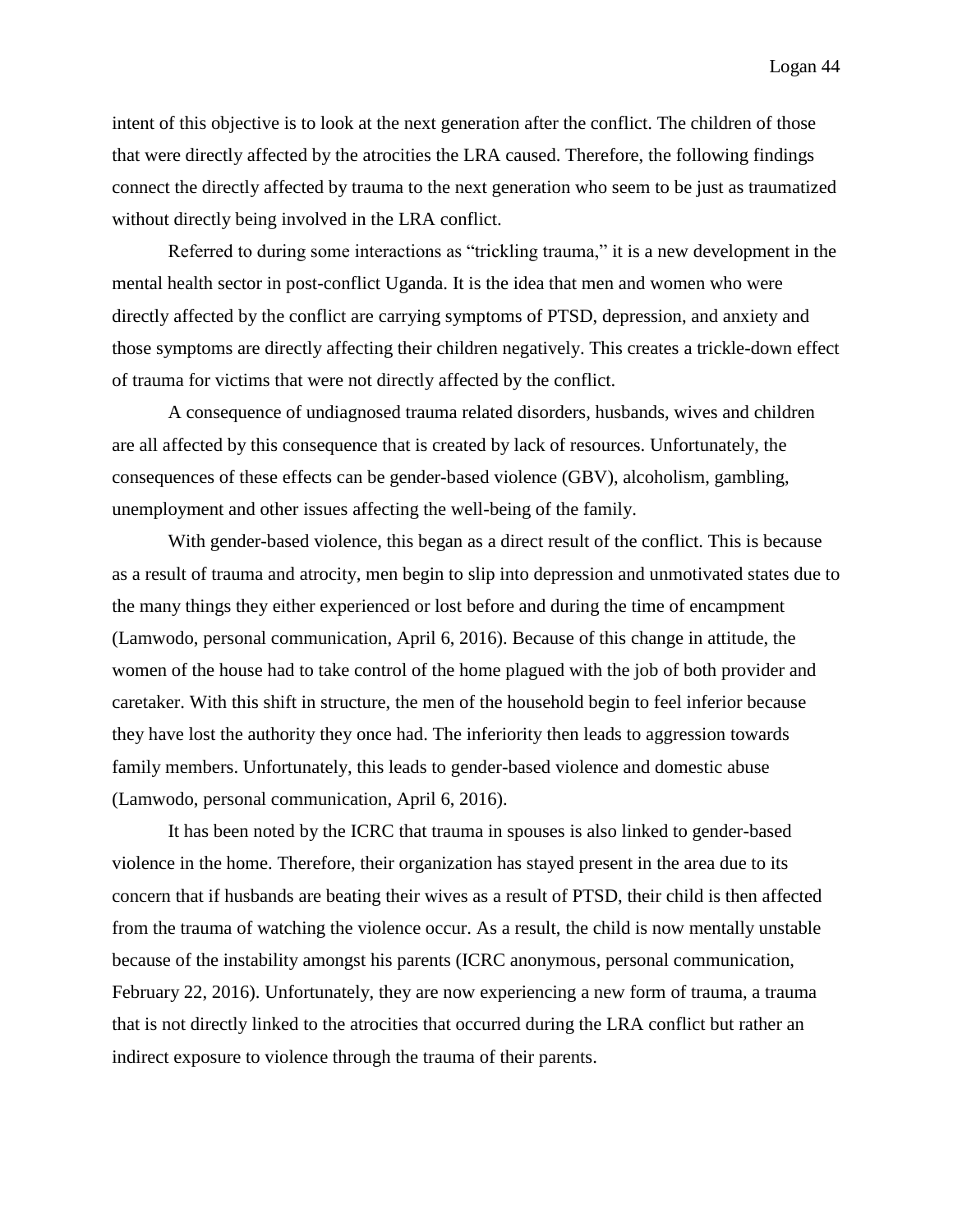Gender-based violence and domestic abuse within the home can cause psychological problems not only for the spouse but also for their children. For example, in Likodi, a woman was the daughter of another woman who had witnessed her village murdered in front of her. This woman began to act with spite and abuse towards her children. Her daughter grew up in a harsh environment in depression from her mother's trauma. That same daughter then had her own children and began to experience extreme hatred and bitterness towards her own children and was very blameful of her husband for her mood swings. Her mood swings began to become extreme and the depression grew so deep that she one day that she tried to kill herself and her child (Kisozi, personal communication, April 20, 2016).

This example shows the power of untreated trauma symptoms and how they can escalate throughout time without proper resources and help to mitigate them. This example is also unique because of the uncommon swapping of the gender violence. However, the main point is that because her mother was untreated and abused her children. Her children grew up with severe trauma and behavioral issues which would lead to the almost death of this woman's child. This is a clear example of trickling trauma as it permeates through multiple generations.

Thrive Uganda is an organization that attempts to delve into this issue of family trauma. With gender based violence especially, it aims to sensitize the communities to the issues that come from trauma in order to get recommendations for clients. They are one of the few organizations that combine individualized counseling with family counseling, economic empowerment, and education about the disorders that exist (Thrive Gulu, personal communication, April 22, 2016). GBV is a topic they focus on in order to mitigate the effects on the children that live in the household because violence in the home can cause a child to hyperfocus on the situation and begin to struggle in school (Thrive, personal communication, April 22, 2016).

Akena Fred David spoke in his experience as a school teacher that the youth are growing up traumatized and are therefore turning to alcoholism, gambling, and general disrespectful behavior due to isolation (Akena Fred David, personal communication, February 20, 2016). It has also led young adults to drop out of school, causing them to not be able to function in society due to lack of formal education. They end up on the streets and spending all of their money on alcohol (Akena Fred David, personal communication, February 20, 2016). It was mentioned earlier in the findings about the suicide rates of children in rural areas. Uganda as a whole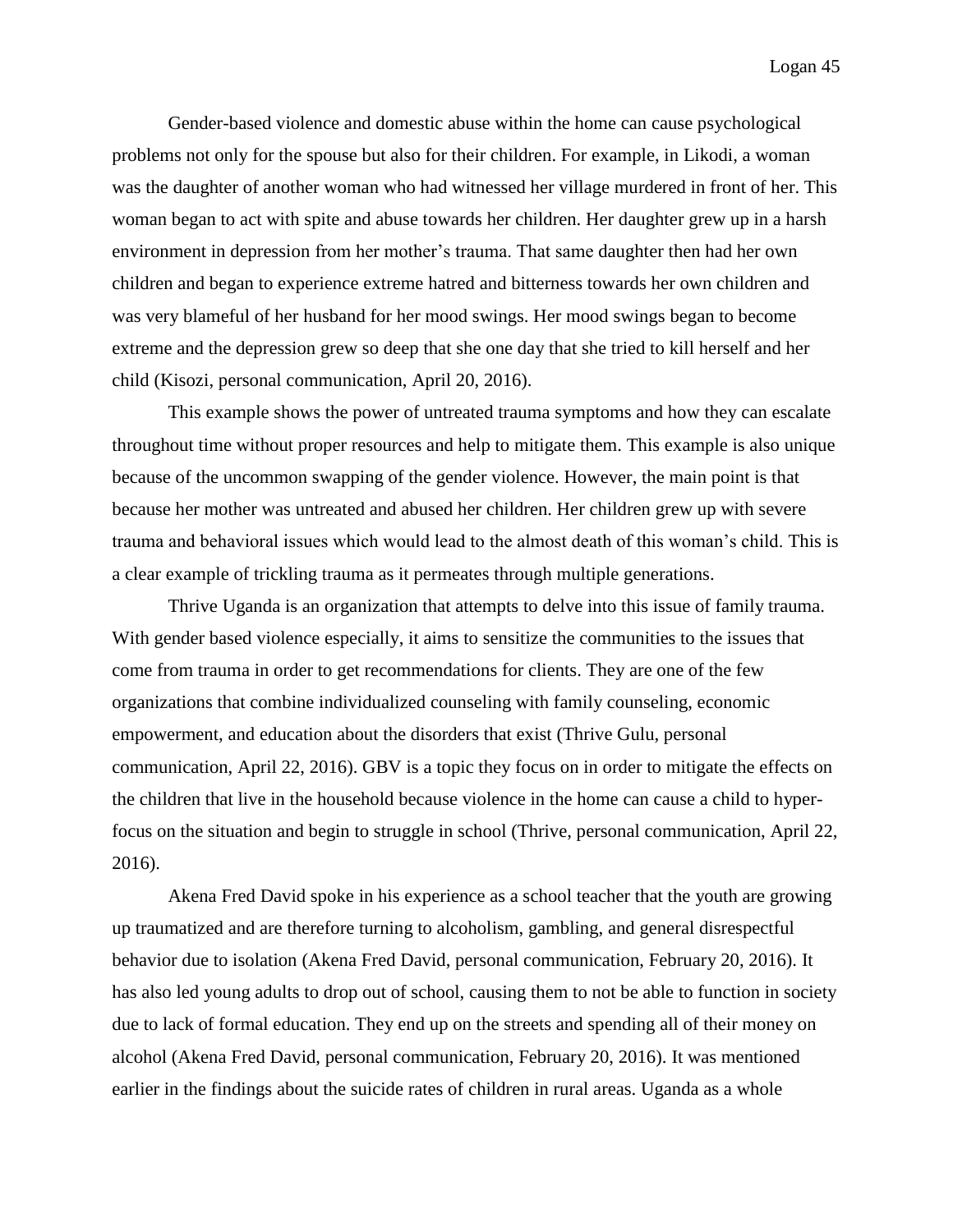experiences 18.75 suicides per 100,000 people (WHO, 2012). Children will leave school and commit suicide with prior symptoms that went unnoticed by teachers in the system (David, personal communication, February 20, 2016).

This issue is not one that only affects Kitgum but also Gulu. Children are exhibiting signs of troubles at home but there is no concept of how these symptoms present themselves. Mr. Lamwodo said that if they could train teachers to see the symptoms in children, then that would be a way to get to the parents of the children and counsel them through their issues (Lamwodo, April 6, 2016). Ultimately, the stress from the issues that their parents experience ultimately causes performance in school to suffer and in some cases lead to failure. If there was a way to notice the sudden decline in a child's performance, then the symptoms can be caught before anything tragic happens to the child or anyone at home.

Thrive Gulu works to sensitize the community and utilizes elders who are aware of the ways that trauma can affect a person. In this way, cases can be referred to them because suicide, to them, is an unacceptable consequences of undiagnosed trauma as it can be prevented with proper care (Thrive Gulu, personal communication, April 22, 2016). As suggested before, psychological support should be priority and Thrive prides themselves on the ability to take psychological needs first and then offer economic empowerment second. This relates back to the family because often times family members do not seek help as they are worried about wasting time and money on themselves when they have to pay their children's school fees (Woman Awach, personal communication, April 19, 2016).

Economic issues are a very common problem that comes from those that suffer from PTSD and other mental health issues. Each interview that was conducted in Abwoch and Awach in Gulu and every respondent mentioned that their symptoms impeded their ability to provide for their children (Personal Observation, April 2016). This means that the twenty people surveyed in these areas all mentioned having economic troubles which from the perspective of trauma counselors only fuels the flames of the symptoms that come from PTSD (Thrive, personal communication, April 22, 2016). Unfortunately, external issues often times impede parents to seek the help they need and it is a challenge for those that have the resources to initiate them if there is not priority in the victims to seek it out.

Another issue that comes from trauma within the family is alcohol dependence. Many women in the village of Abwoch spoke of the atrocities that their husbands went through while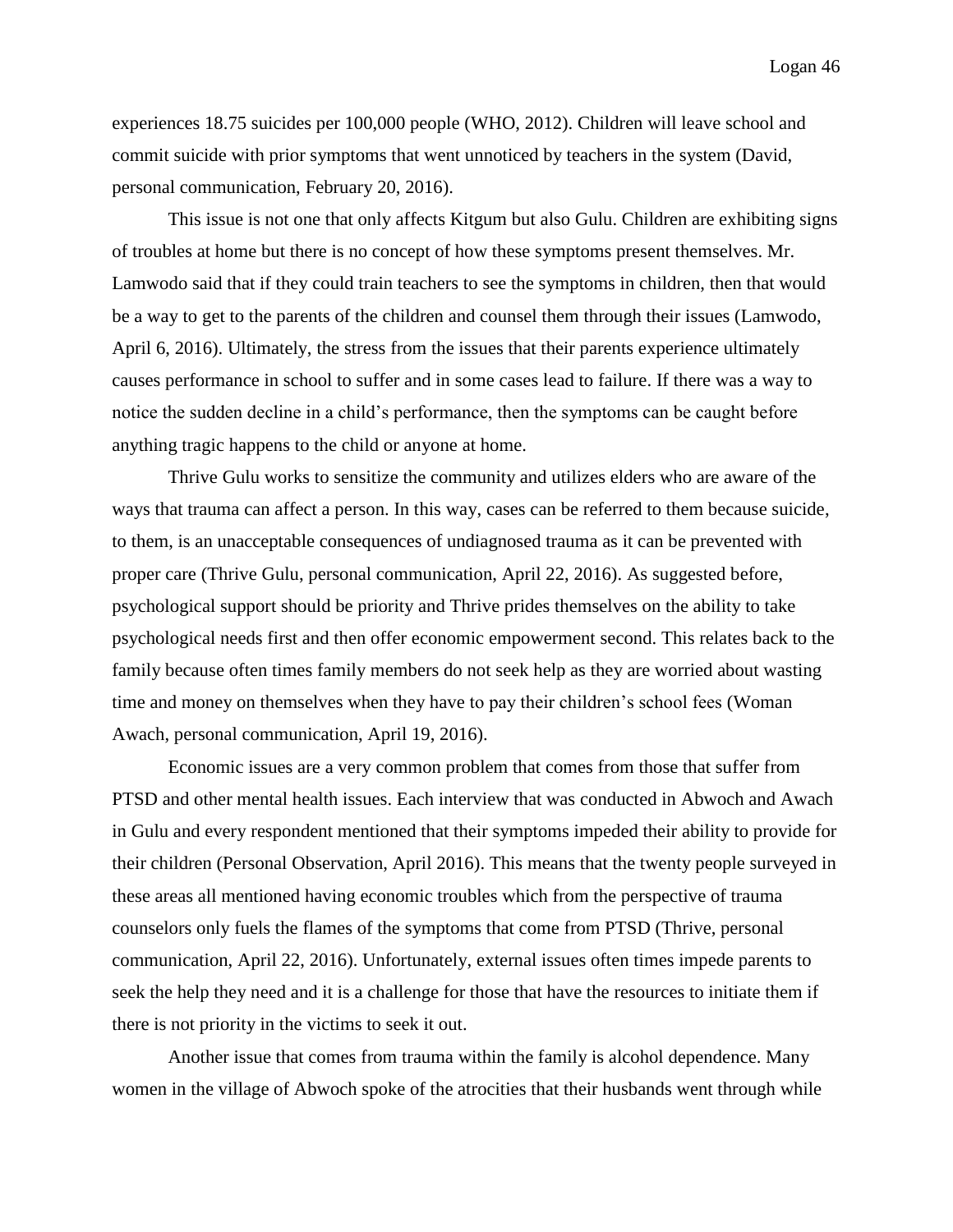being abducted, only to come home and spend what little money they made on alcohol (Abwoch focus group, personal communication, April 23, 2016). So not only is the trauma affecting the father figure but also affecting the family economically and sometimes emotionally because of stress and anxiety of how to pay for things they need. Many cases that were spoken of during this research explained that alcohol in their family also caused aggressive behavior (Abwoch focus group, personal communication, Aril 23, 2016). Therefore, indirectly, the women spoke about GBV in their homes. However, the worst part about this is that these women also have suffered great losses in their lives and experienced great tragedy during the conflict. Not only do they carry the weight of their own trauma in their mind but then their symptoms are made worse by the violence that comes from drunk family members (Abwoch focus group, personal communication, April 23, 2016).

In addition to alcoholism, trauma can cause unemployment which directly affects the family in a way that affects the whole family. The symptoms of depression, anxiety, and most of the symptoms of PTSD can cause withdrawal, no motivation, and isolation which was discussed earlier in the findings. Because of this some people quit their jobs, have their employment terminated, or can no longer function in a work place environment while experiencing the flashbacks that they suffer from (Awach and Abwoch observation, April 2016).

In one case, a woman suffers with extreme flashbacks and irrational behavior stemming from her trauma from her abduction. She experienced so much paranoia from being out in the open that she often would be found hiding during different parts of her job. She then began to try to work out in the field but working out in the field caused her uncomfortable flashbacks of moments where she was told to trudge through the bush with the items the LRA made her carry. This caused an inability for her to function in a normal work setting and her employment was ended. These flashbacks became so frequent that she at one moment blacked out, gathered her children, and locked them in the hut that she then preceded to set fire to. Passing out, she awoke to her family rescuing her and her kids from the fire. However, she explained that she had no control over these actions (Woman from Abwoch, personal communication, April 23, 2016).

Not only does she suffer from her own symptoms, but her children are now traumatized from the actions that their mother does with no control over. This leads to a general fear instilled in children that were not there for their mother's abduction but are rather indirectly affected from her traumatization. In this way, the conflict has now indirectly affected the next generation of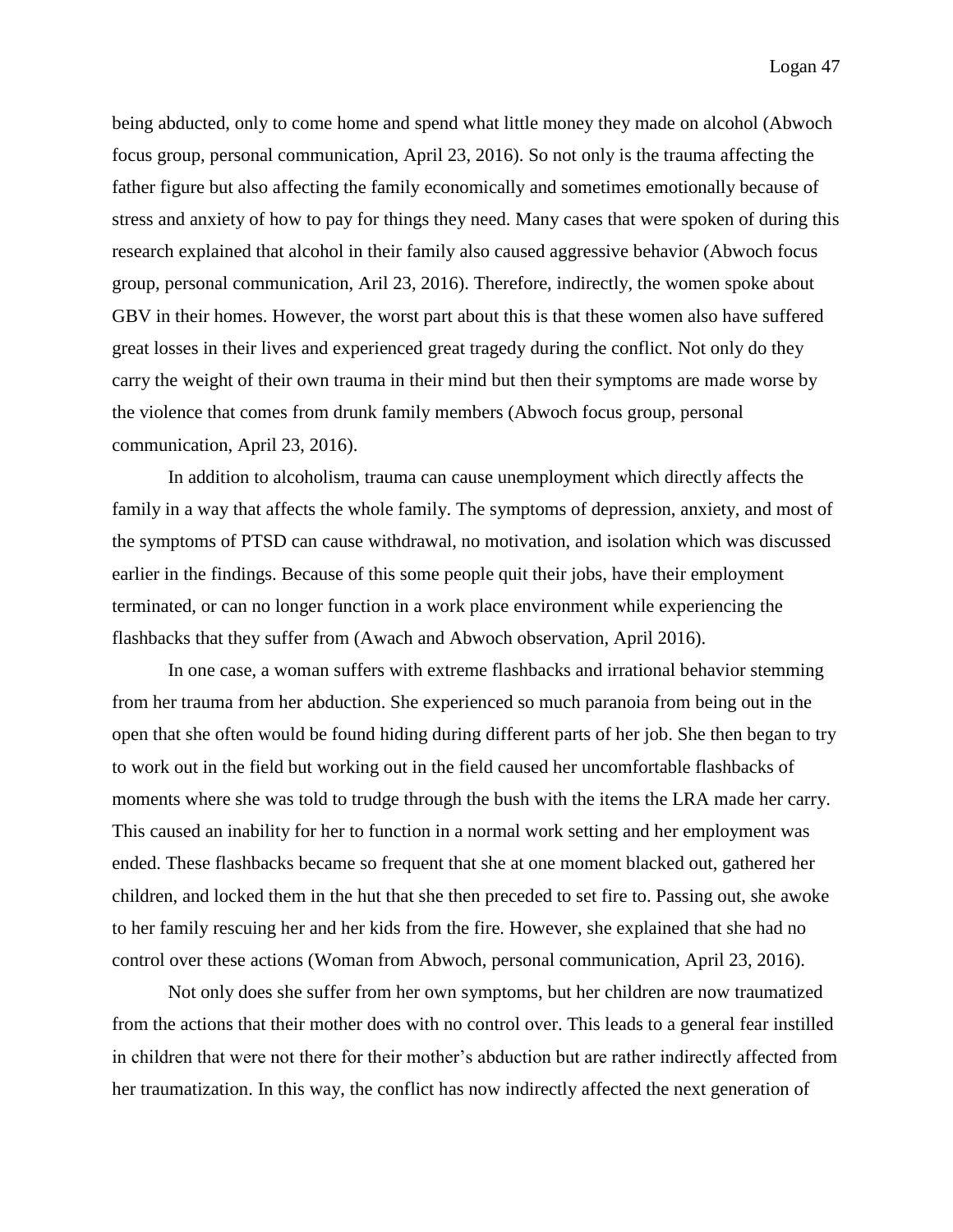those that should be growing up free of the atrocity that occurred during the twenty years of conflict.

Even in a place like Pajong in Mucwini, where a massacre occurred involving 56 people who were killed on the main road after being gathered from their homes, World Vision was able to reach some and counsel them on their trauma. However, much more is needed because when interviewing those that had suffered, there was still immense bitterness held by members of families that lost loved ones. Their depression causes isolation and an unwillingness to aid other family members with their struggles because of the loss of their own direct family (Pajong Focus Group, April 13, 2016). The communal living that the Acholi pride themselves on usually creates a family-like atmosphere of looking out for one another. However, because of the trauma that occurred in Pajong, many people are isolated and protective of their immediate belongings (Pajong Focus Group, April 13, 2016). Even the indirect family dynamic begins to break down at the symptoms of trauma.

It is a tangled web of depression, anxiety, and aggression that causes a family to now live in distress. Even those that are suffering are constantly blaming themselves, blaming others, and becoming defensive because there is a lack of understanding of what is happening to them (Kisozi, April 20, 2016). Due to the lack of identification of the trickling effects of trauma on the family, sometimes only one person is selected for treatment when it should be the entire family that comes in for group therapy separate from the individual's therapy. This is the approach that Thrive is developing into in the next year in an attempt to begin to analyze this issue. They are the only office surveyed in this research that is attempting to create a family approach in addition to individualized therapy.

In order to avoid creating a culture of traumatized people, it is crucial to begin to analyze the effect person's tragedy is having on other people and study more than just the individual. Unless this thinking changes, people will continue to be people within households that are silently suffering from secondhand symptoms of someone who is suffering from PTSD. Unfortunately, because this thought process is not as prevalent as the immediate psychosocial support of an individual, many spouses and children suffer from the aftermath of traumatic events and their effect they have on a person's mind.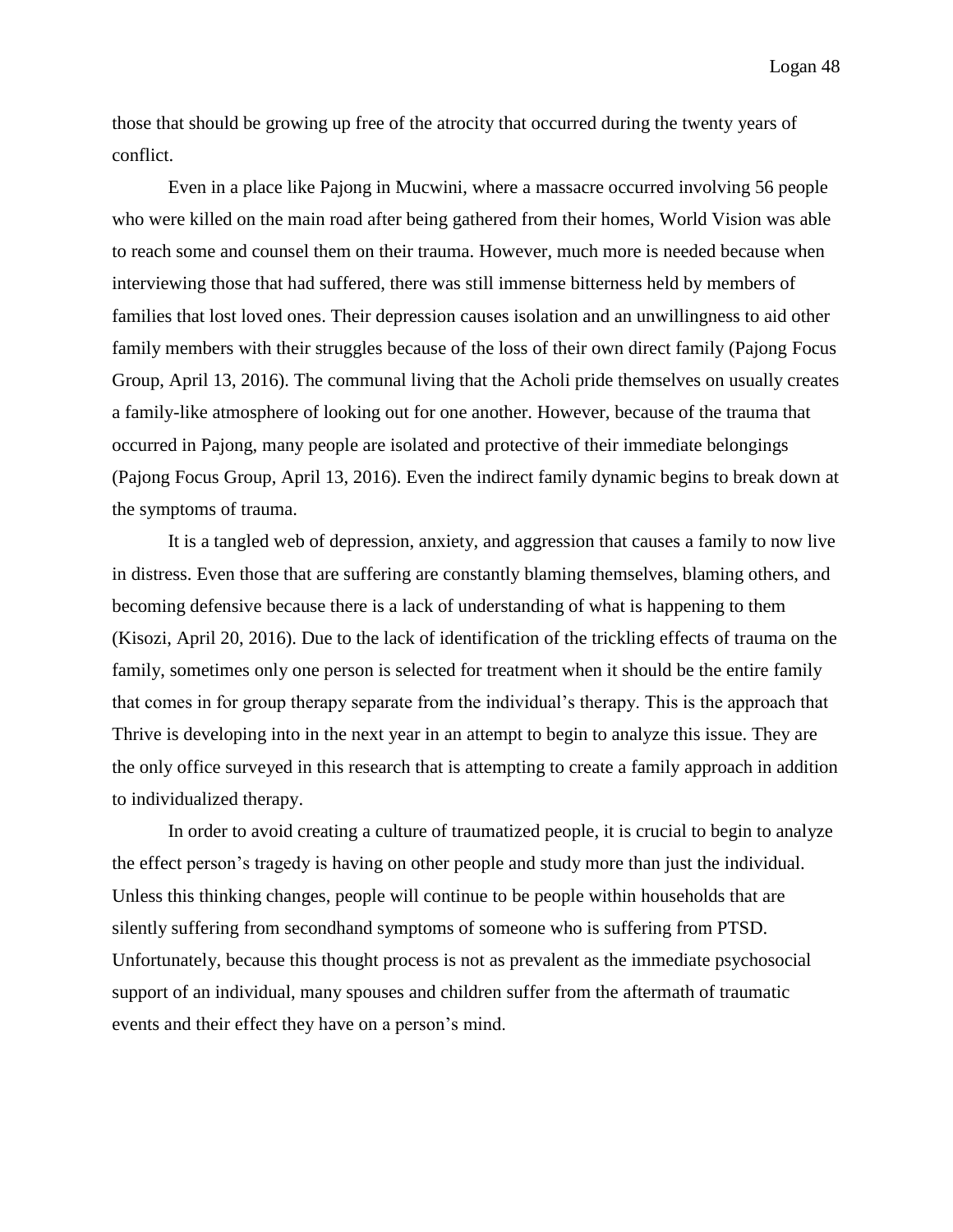#### *Objective Four: Propose ways in which trauma treatment challenges could be mitigated*

In a place where mental health is such a large concern to the majority of the people of the North, ten years post-conflict, there are still gaps in the resources and treatment of those that suffer from their traumatic experiences. Some recommendations have come from the respondents that were interviewed and others are made from observations that have been made during the time this topic has been researched.

Leonard Lamwodo proposes that counselors should exist within the school system. If there is no money in the budget for this, then teachers should be trained in basic education of mental health among children (April 6, 2016). If there were resources for reaching out to children who are exhibiting signs of depression, anxiety, or general behavioral changes, there would be a chance to help those children improve their educational experience and receive the help they need. It would also benefit the parents to be referred to a counselor if it is their trauma that is affecting the child. He believes that families can be reached through their children and that the early signs of depression can be caught before it turns to suicide.

Other suggestions have come from Thrive in the form of developing diverse group therapy sessions. If group therapy is the option that is presented to the client, then they should be afforded the opportunity to choose the proper group to be a part of, whether it be family counseling, PTSD support groups, or individualized counseling (Thrive, April 6, 2016). This is something that the organization is working towards and looks to add these options into their list of resources for traumatized peoples. This proposal is something that a lot of organizations could benefit from, instead of grouping all people into a large group of mentally ill victims, separate them out for better understanding of their symptoms and better suited treatment.

From this idea of diversifying the types of therapy provided, it can be also suggested that more counselors need to be put out in the field in order to cater to these needs. If more psychology students went into field work instead going directly into the academic world, then the needs of the rural areas could be met. However, this requires more staff to be provided which the budget for a lot of organizations cannot provide.

The budget for many organizations is the reason as to why they do not offer all of the services that they could. If more money were to be raised more staff could be hired which could lead to more individualized counseling. This would create a higher quality recovery process for each person. With individualized goal setting, there is a unique plan to get better where as in a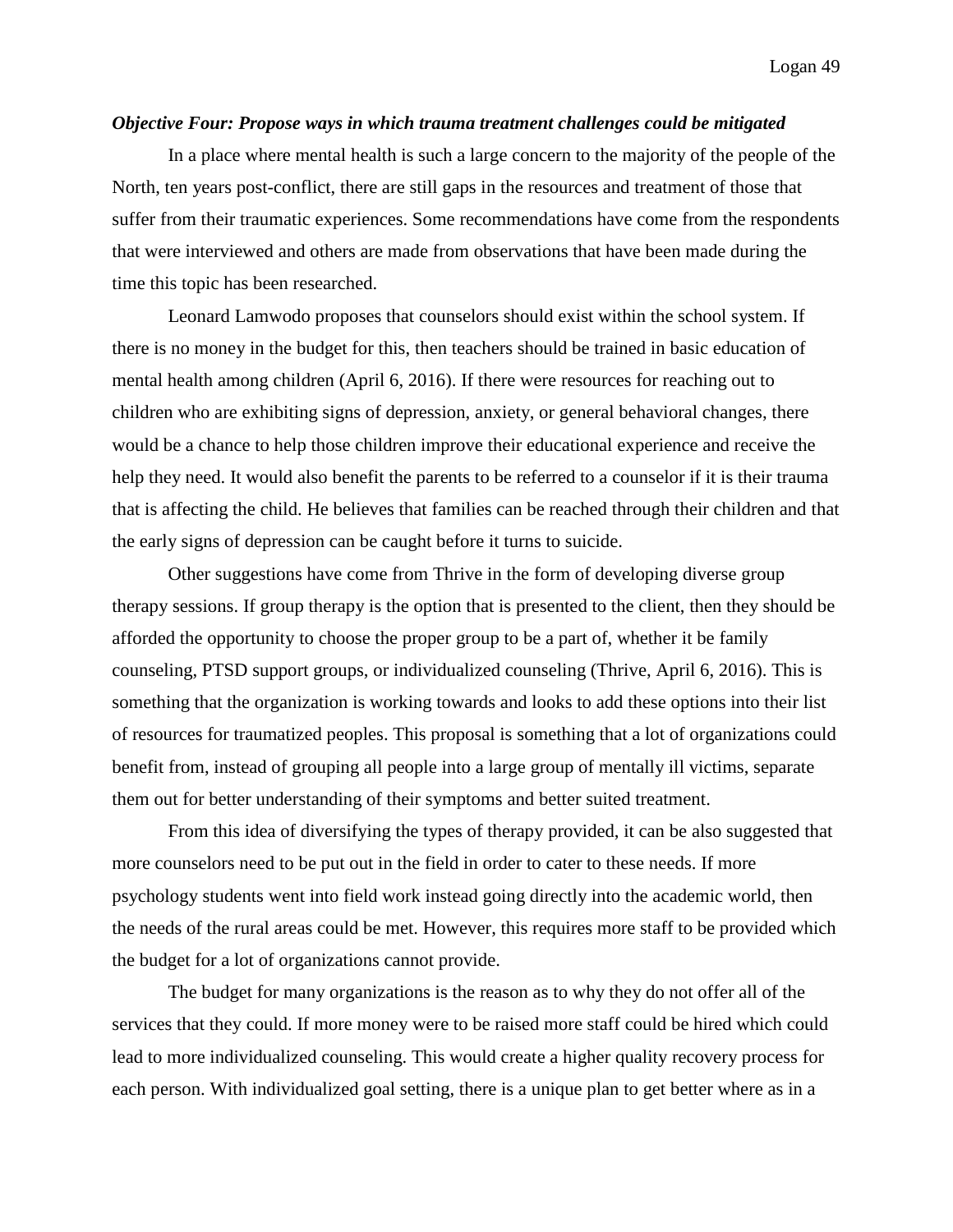group therapy, the personal needs of each person can sometimes be forgotten. Benard Kisozi believes that individual therapy is the direction that all organizations should strive for because of it careful consideration of individual needs and situations (Kisozi, April 20, 2016).

An additional proposal can be made with the information that Benard Kisozi offered in his interview. Because some counselors are so quick to diagnose and prescribe, it is of the opinion of the researcher that medication should be a final resort for treating trauma related disorders. If medication is going to be prescribed, it should be done in a way in which instructions are clearly given and follow-up meetings are set in order to have medicine management accountability. This would avoid the issue of prescribing too much medicine to where someone could overdose and meetings to check up on medicine that is prescribed can better control the schedule in which the medicine is being consumed and how it is affecting the victim. If the medicine is not having the desired impact, more frequent follow up meetings can create a customized plan on how to combat the issues that they want to mitigate for themselves. That being said, an increase in follow ups for counseling is needed in general, realizing that this is at the hands of a budget, it is still believed to be the most important way to improve services that can be provided to those that need them.

In addition to the increase in individualized counseling sessions, it is proposed that the focus of trauma treatment slowly step away from economic empowerment as a first response. Economic empowerment certainly mitigates external stress but the mental health resources, from the researcher's observations, have walked away from psychological counseling as a first response to a victim's symptoms. Psychological responses are incredibly important to the victim as it takes care to improve their internal stresses which inevitably affect their external stressors. An inside-out approach to the issues that plagued trauma victims can create a long lasting approach to healing instead of only covering up the internal feelings with the possibility of making more money for themselves. This is means that they can make attempts at living a more quality life both mentally and physically.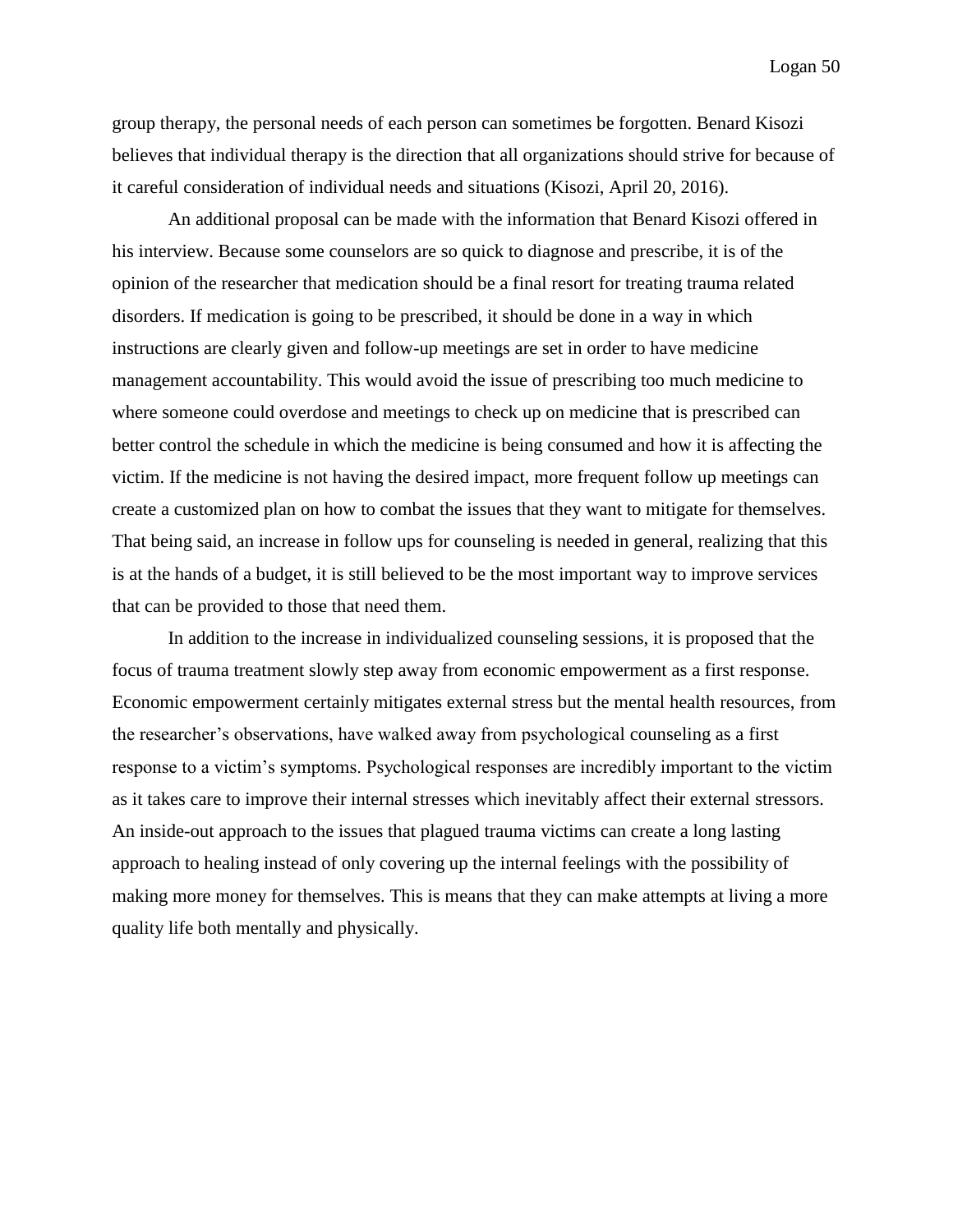#### **Chapter Five: Conclusions**

In conclusion of the research on trauma, its treatment, and its effects on the family unit, it can be said that the study of the mental health situation in post-conflict Uganda is in no way a topic that can be researched in full in the time that this research took place. There is a lot of improvement and development that still needs to take place to take care of those that are still suffering from the traumatic experiences that happened ten years ago.

On the topic of diagnosis and the way that trauma presents itself in mental health, it is extremely important to diagnose the issues correctly. It is also important to understand the ways in which it shows up in different demographics of people to better evaluate the situation and create a plan of recovery for the victim. When doctors, teachers, and community members are properly trained in the ways that trauma can affect someone's mental stability, there is a better chance of recovery and healing. It can also prevent horrible side effects that affect the victim and the community in ways like suicide and irrational, aggressive behavior that can harm those around them. Therefore, one of the main factors in the way that trauma effects families of northern Uganda is the misunderstanding of symptoms and how they can be treated.

The treatment of these symptoms has many issues within its realm. However, the two main ways that are utilized in northern Uganda is psychological counseling and psychosocial support. Out of the two, the focus should be on psychological counseling as it handles the internal stressors of a person that are ultimately affecting the external stressors that they are experiencing. This way their trauma is not linked to their socioeconomic stress and they can focus on one thing at a time and then finally move into bettering their external situation. Individualized care is key in this issue, for better diagnosis and for an individual plan on how to recover for themselves aside from their responsibilities at home. This can mean more efficient emission of drugs and a better experience with the healing process.

Individuals are not the only group of people affected by the trauma that raged through northern Uganda. Families are affected through the trickle down of traumatic experiences that are affecting the family's inability to function as a unit. It was found that the adults in the family can affect the mental wellness of the child in ways that create stress and depression in their children. It can lead to things such as depression, GBV, alcoholism, and unemployment which all effect each member of the family separately. However, with the lack of focus on the family as a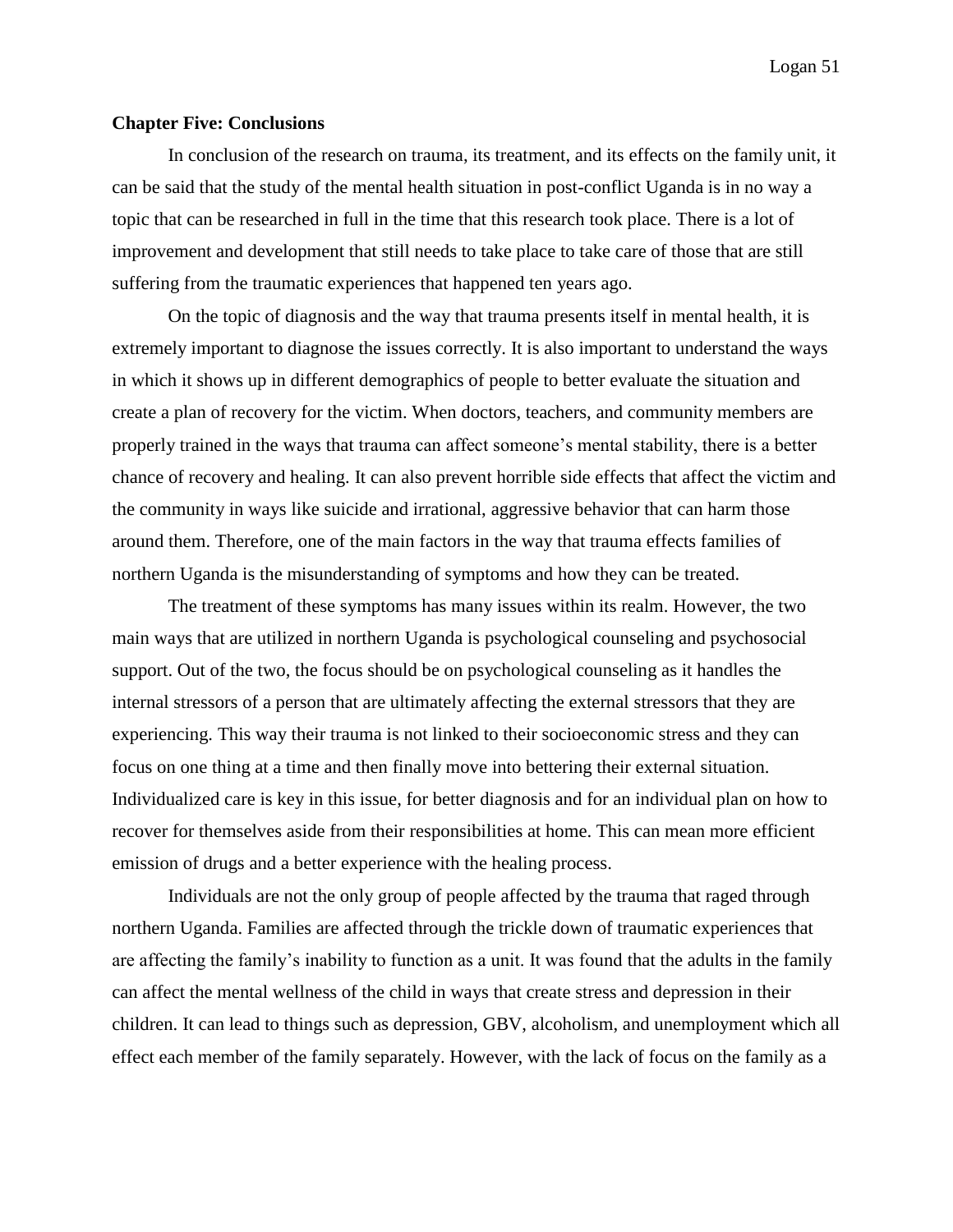whole, many people suffer without support. Therefore, the focus should be about a wholesome approach if the symptoms of the traumatized are being pressed upon their family members.

In general, there are major improvements that need to be made to the way in which mental health is treated. If not, there is a dangerous path forming towards a new generation of traumatized Ugandans. Those who did not live during the conflict do not deserve to suffer in the same way that those who lived during that time nor do the people who lived during that time deserve to suffer for this long. More research will need to be done and more initiatives need to be established in an effort to improve a field of post-conflict effects that does not garner attention. It is the hope of the researcher that these findings contribute to the improvement of this system in a continuation of support for better trauma treatment and recovery in an effort to truly give every traumatized victim the chance to heal from the atrocities of the LRA conflict.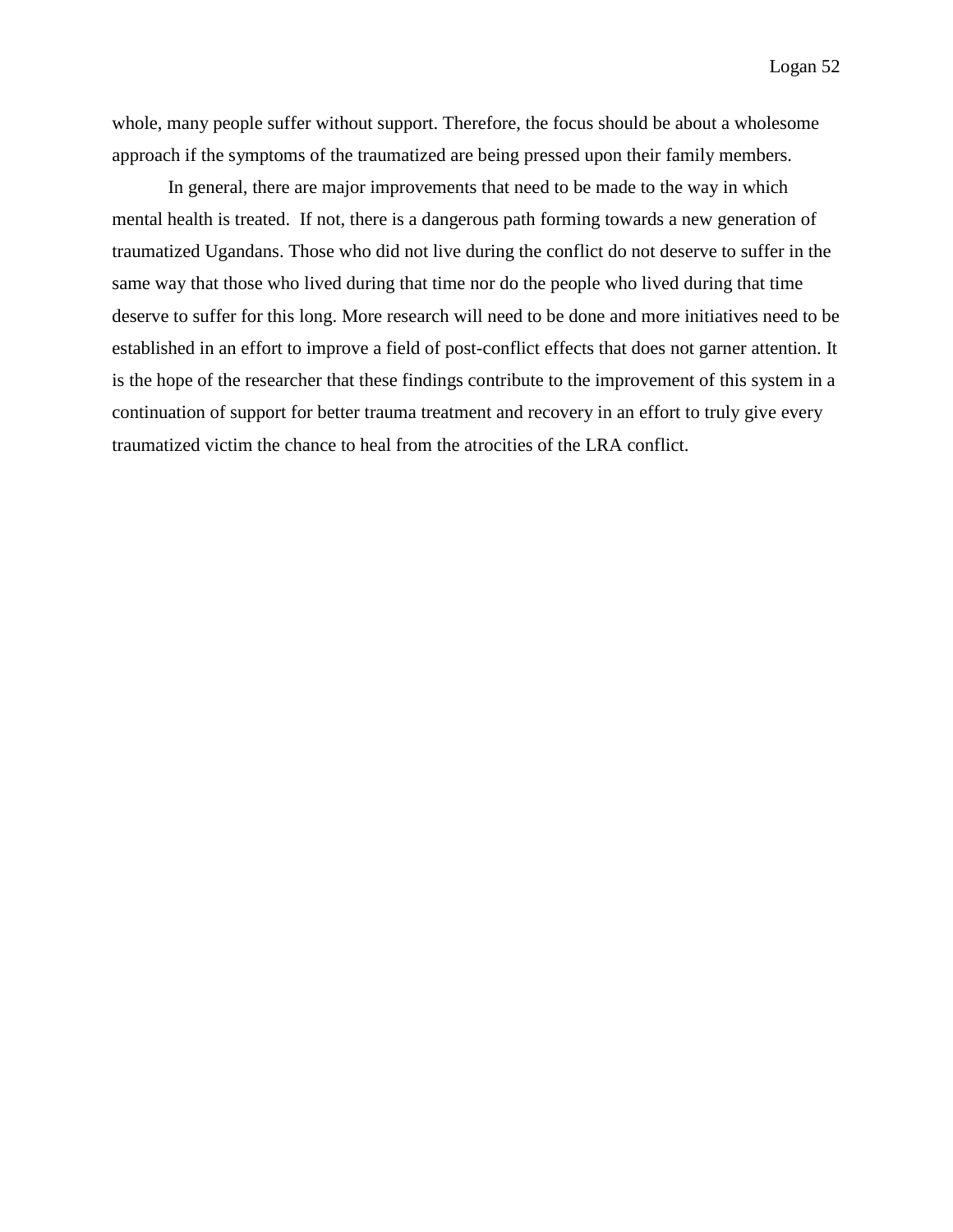#### **References**

- Allen, T. (2015). Life Beyond the Bubbles: Cognitive Dissonance and Humanitarian Impunity in Northern Uganda. In *Medical Humanitarianism* (pp. 96-118). University of Pennsylvania Press.
- Annan, J. (2011). Civil War, Reintegration, and Gender in Northern Uganda. *Journal of Conflict Resolution*, 1-32.
- Baingana, F., & Mangen, P. (2011). Scaling up of mental health and trauma support among war affected communities in Northern Uganda: Lessons Learned. *Intervention*, *9*(3), 291-303.
- BBC. (2015, February 21). Breaking the stigma around mental illness in Uganda. *BBC*.
- Bisson, J. (2015). Post-Traumatic Stress Disorder. *The Biological Medical Journal*, (351). <https://dx.doi.org/10.1136/bmj.h6161>
- The Enough Project. (2012). History of the LRA Conflict in Northern Uganda. Retrieved from The Enough Project website:<http://www.enoughproject.org/files/publications>
- Insight on Conflict. (2014). Uganda: Conflict Timeline. Retrieved from Insight on Conflict website: [http://www.insightonconflict.org](http://www.insightonconflict.org/)
- Invisible Children. (2014). History of the Conflict. Retrieved from Invisible Children website: [http://www.invisiblechildren.com](http://www.invisiblechildren.com/)
- Muldoon, K. (2014). After abduction: exploring access to reintegration programs and mental health status among young female abductees in Northern Uganda. *Conflict and Health*. <http://dx.doi.org/10.1186/1752-1505-8-5>
- National Institute of Mental Health. (n.d.). [Symptoms of PTSD]. Retrieved April, 2016, from National Institute of Mental Health website:<https://www.nimh.nih.gov/index.shtml>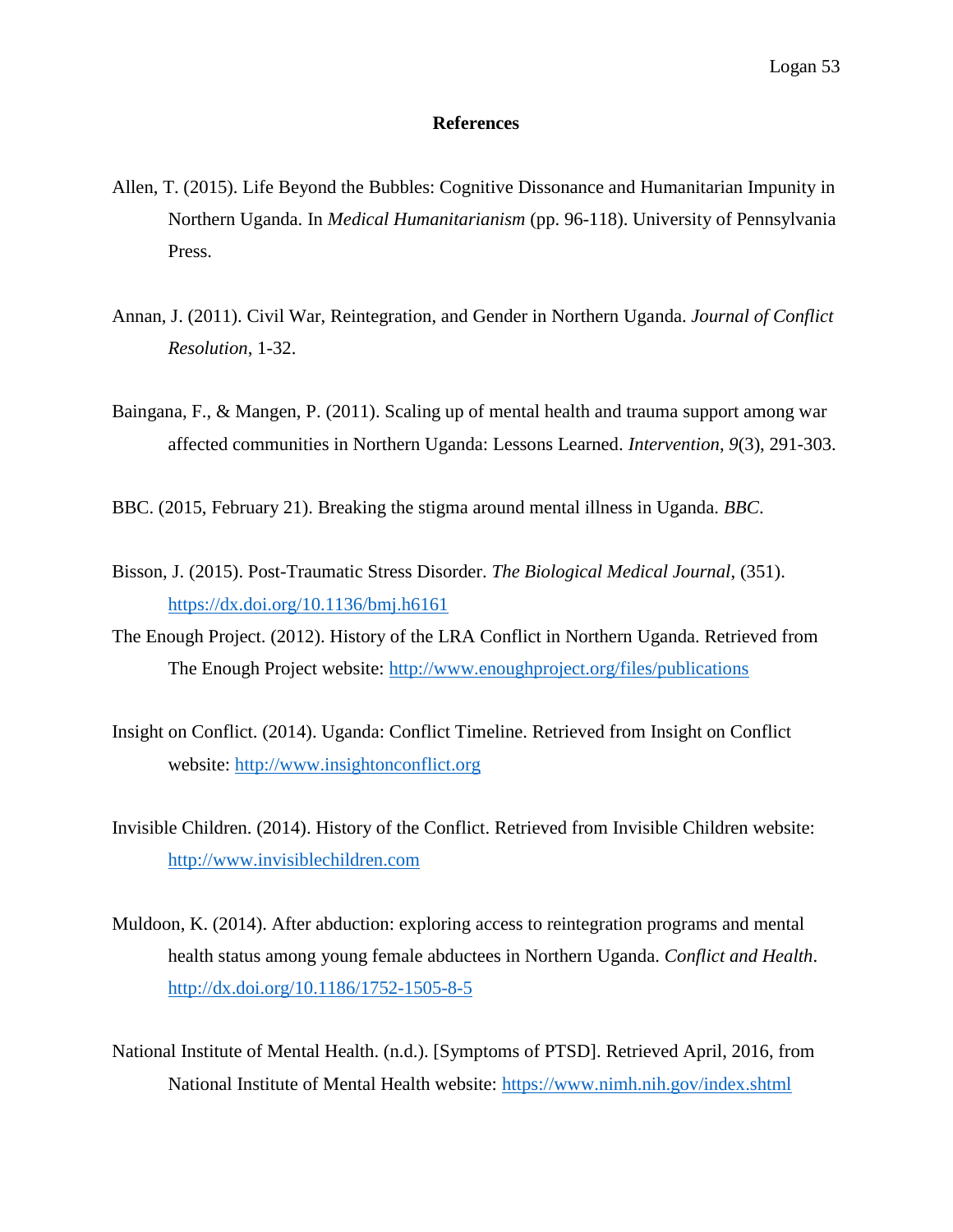- Nakimuli-Mpungu, E. (2013). The impact of group counseling on depression, post-traumatic stress and function outcomes: A prospective comparison study in the Peter C. Alderman trauma clinics in northern Uganda. *Journal of Affective Disorders*, *151*(1), 78-84.
- Olak, K., Ovuga, E., Stochl, J., & Abott, R. (2013). Postwar environment and long-term mental health problems in former child soldiers in Northern Uganda: the WAYS study. *Epidemical Community Health*, *68*, 425-430.
- Ovuga, E., & Larroque, C. (2012). Post Traumatic Stress Disorder: A Northern Uganda Clinical Perspective. *Post Traumatic Stress Disorders in a Global Context*, 183-208.
- Ovuga, E., Olak, K., Jones, P., & Abbott, R. (2013). Cohort Profile: Mental Health following extreme trauma in a northern Ugandan cohort of war-affected Youth Study (The WAYS Study). *Springer Open Journal*, 1-11.
- United Nations High Commission for Refugees. (2012, January 6). UNHCR closes chapter on Uganda's internally displaced people. Retrieved from UNHCR website: <http://www.unhcr.org/4f06e2a79.html>
- World Health Organization. (2006). WHO-AIMS Mental Health Report Uganda. *World Health Organization*.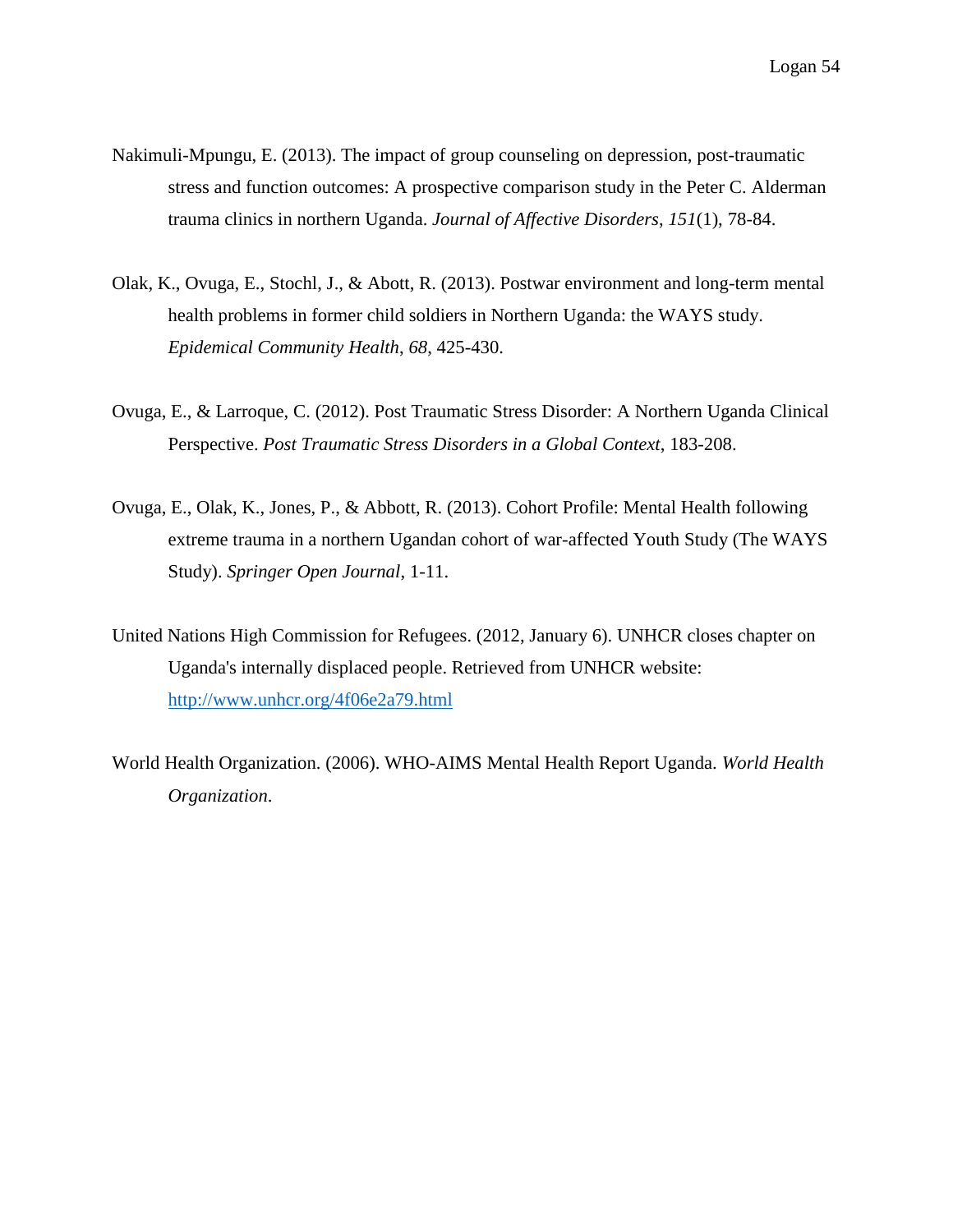## **Appendices**

## *i. LRA War Timeline*

1962:

- Uganda gained independence from its British colonial rulers (Insight on Conflict, 2014).
- Significance: The British had caused ethnic divides between the north and the south of Uganda. This created a militarized reputation for the North, creating tension between the north that was recruited for war in World War I and II and the south which was educated and more economically well-off.

1966:

- Milton Obote becomes President of Uganda under the UPC.
- Significance: Buganda was dissatisfied that they were taken out of power, Obote's life became in danger and it was the true showing of the North/South divide by creating boiling tribal conflict.

1976:

Idi Amin declares himself President for life through a military coup.

1976-1979:

- Tribal killings began to occur and the Acholi people were targeted by Amin because he believed that if he killed them then they could not rise up against his administration.
- Significance: This sparked an uprising to be planned in Tanzania for those that fled persecution, Amin is then toppled by this rebel movement.

1980-1984:

- Obote wins presidency in a rigged election.
- Significance: The ethnic killings shifted between the Acholi, West Nile, and the Langi.

1985:

- A military coup is planned and is successful, taking Obote out of power and replacing him with General Tito Okello.
- Significance: Lootings and celebrations took place in Gulu and an air of anger and revenge that was fueled from the Amin administration.

1986:

 Yoweri Museveni, leader of the National Resistance Army (NRA), overthrows President Milton Obote and makes himself president of Uganda. In order to root out "enemies" he begins to target the Northern population of Acholi people (Enough Project, 2012).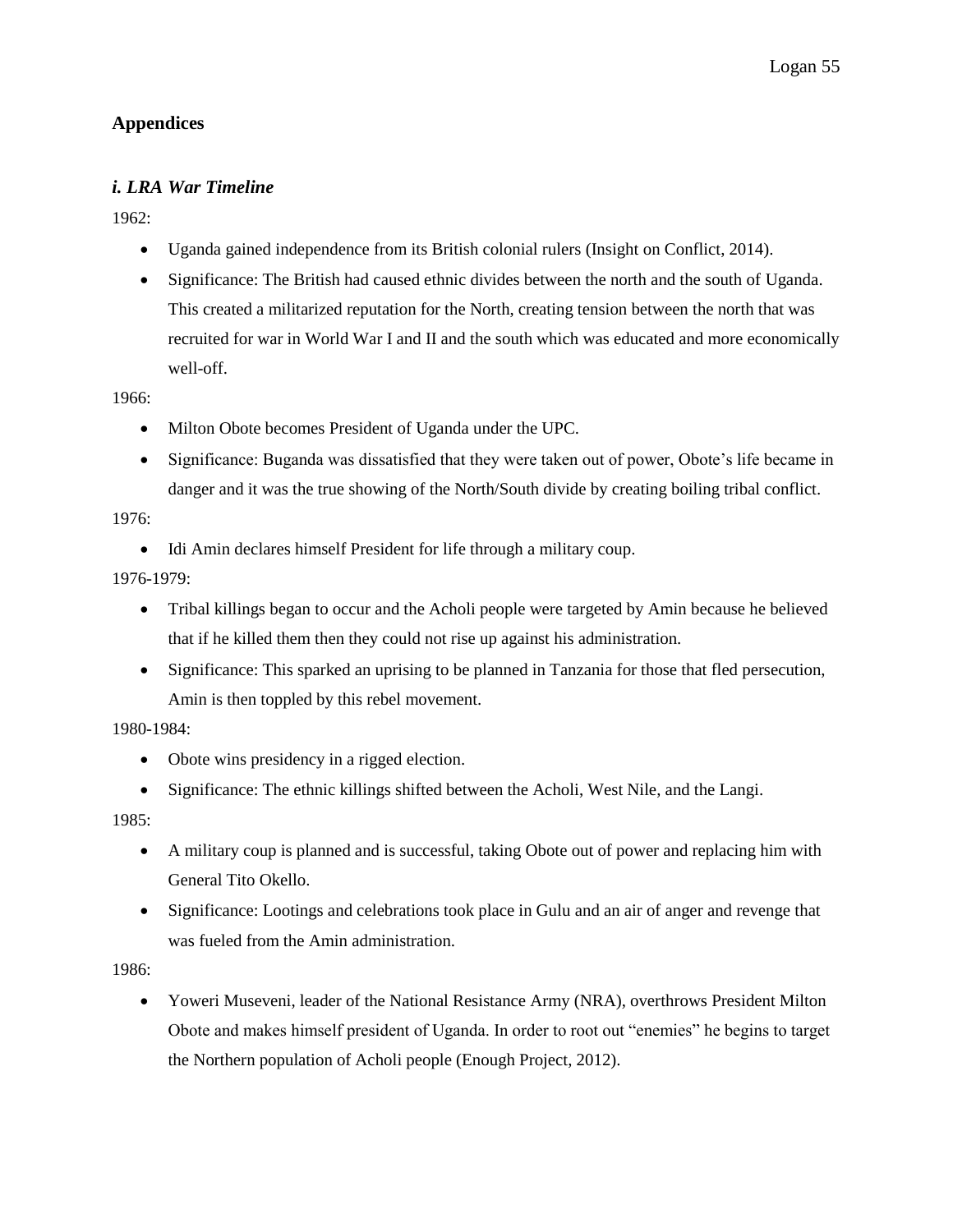- At the same time, a woman named Alice Lakwena (An Acholi from the North) creates the rebel group the Holy Spirit Mobile Forces, a group she believes to be an order from Christian "spirits" to create.
- Significance: Museveni used the chaos to take power and the North suffered from it and this caused the creation of the civil rebel groups. There was a belief that Museveni wanted to eliminate the North.

1888:

 Alice Lakwena is defeated and flees to Kenya. Joseph Kony (a cousin of Alice Lakwena) recruits her army and creates the Lord's Resistance Army.

1993:

- The Sudanese government begins to provide direct support to the LRA. In addition, the LRA begins to support Khartoum's war against the Sudan People's Liberation Army in southern Sudan.
- Significance: This was one of the many issues that led to the perpetuation of the war. The Ugandan government was supporting the SPLA which was against the government of Sudan and so therefore, Sudan hosted the LRA in spite of that factor.

1994:

- Museveni was supposed to sign peace negotiations but instead he addressed a rally and threatened the LRA with an ultimatum of seven days to come out of the bush.
- Elders were killed by the LRA during the peace talks.
- Significance: There is a theory that this event occurred because they wanted to elongate the conflict because the Fourth Division (UPDF Soldiers in the North) wanted to be paid and therefore did not want the conflict to end.

1996:

- Museveni wins presidential election with 75 percent of the vote (Insight on Conflict, 2014).
- The Ugandan government forced civilians out of their homes and into camps for Internally Displace Persons (IDP) (Invisible Children, 2014).

2002:

- Operation "Iron Fist" is launched by Museveni which was aimed at wiping out the LRA.
- Significance: This only agitated the LRA and caused more atrocities to occur at an expedited rate. They started abducting more children and terrorizing more villages.

2004:

• The government of Uganda and the LRA hold first face-to-face peace talks.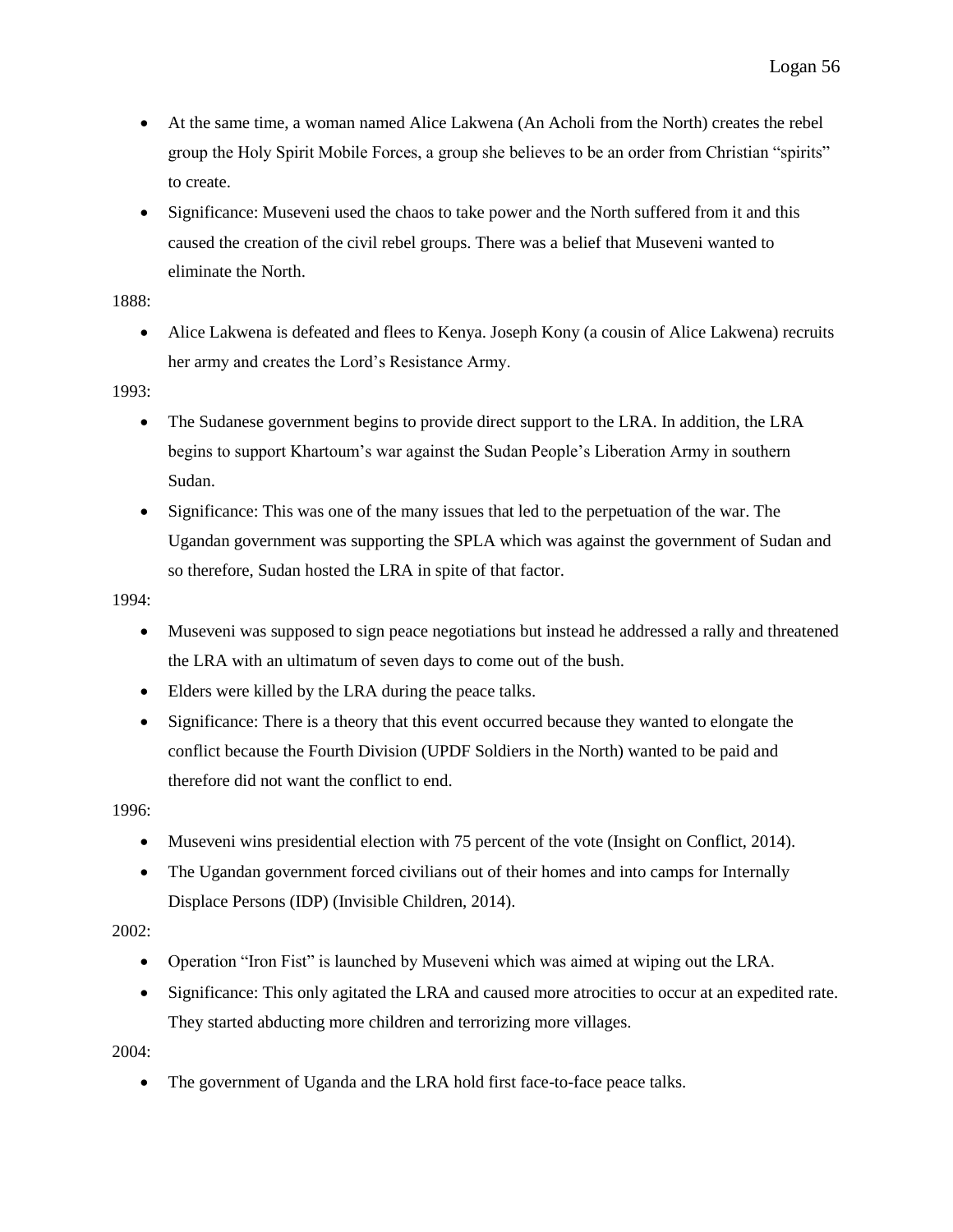• They are not successful (Enough Project, 2012).

#### 2005:

- Presidential term limits are abolished.
- ICC issues arrest warrants for five LRA commanders and Joseph Kony.
- International Criminal Court of Justice find Uganda guilty of violating the sovereignty of DRC and orders them to pay compensation (Insight on Conflict, 2014).
- Significance: It is believed that the arrest warrants stunted peace talks because Joseph Kony did not want to be arrested and prosecuted for what he did. Therefore, it deterred peace talks from successfully being signed.

#### 2006:

- Museveni wins presidential election.
- Juba Peace Talks are hosted by Juba Sudan.
- LRA declares a ceasefire and more peace talks are held throughout August and the rest of the year.
- However, the LRA made camp in the north of the DRC continuing to abduct children and raid villages.
- Significance: Joseph Kony continuously postponed signing the final document and this would eventually lead to never signing the final peace document created by the negotiations (Invisible Children, 2014).

#### 2008:

- LRA and the government sign permanent ceasefire in February but Joseph Kony fails to attend the signing of a peace agreement in November.
- Significance: Joseph Kony continues to spread into the neighboring countries, abducting children and causing atrocities to occur outside of Uganda.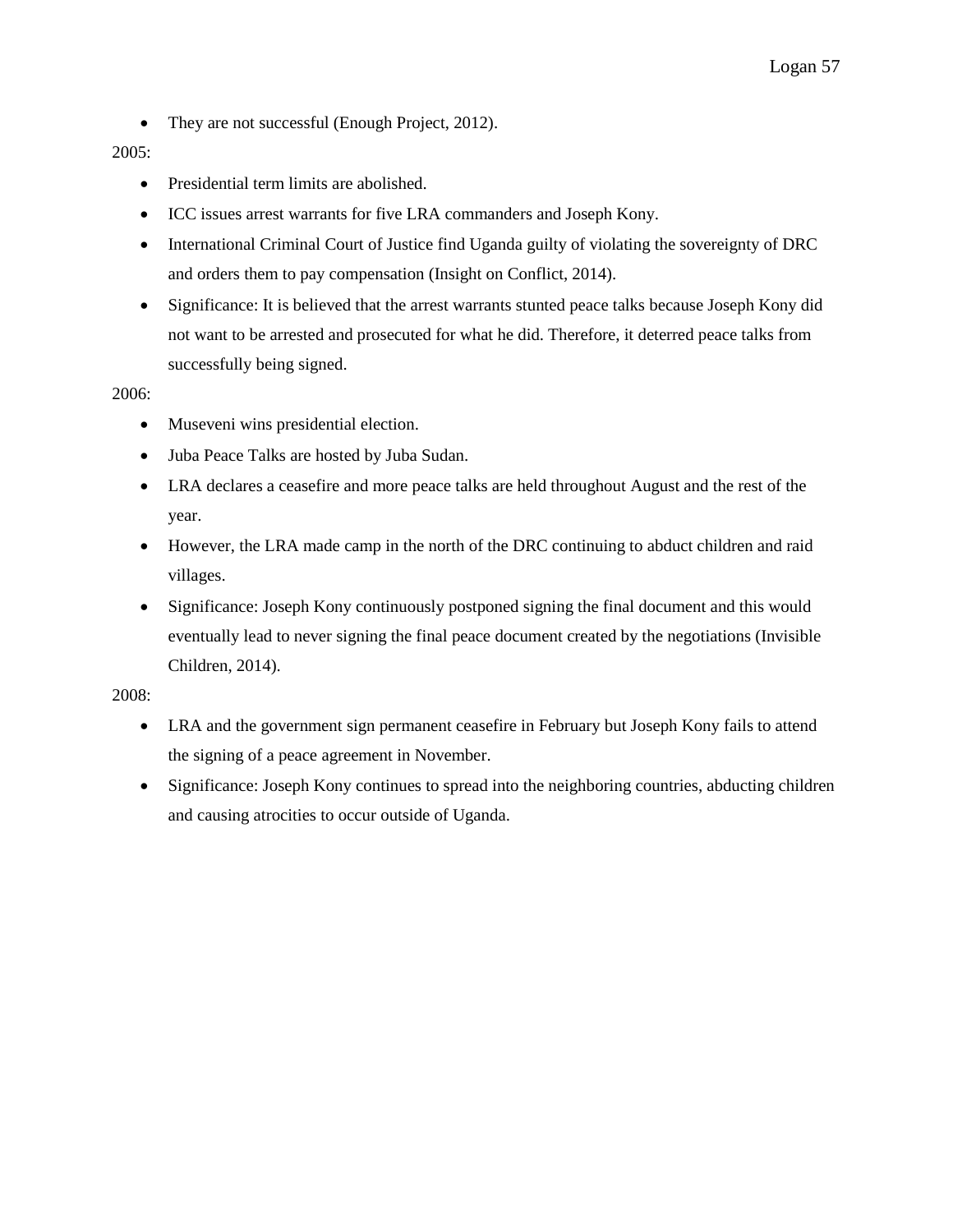## *ii. Data Collections Tools: Question Guide*

Question Guide:

- 1. (For Organizations) What is the main mission of your organization?
- 2. How does this further the cause of mitigating trauma and mental health disorders?
- 3. In your experience in this organization, how have you seen mental health affect the community specifically in men, women, and children?
- 4. Do you believe that there are adequate resources available for those suffering from PTSD that were not the formerly abducted population?
- 5. How efficient are the tactics that are in place and what are the success rates that you see in your programs?
- 6. (For Victims) What was our experience with the conflict?
- 7. Have you experienced bad dreams, flashbacks, or tensions related to your experience with the conflict?
- 8. Have you ever felt trauma from your experiences with the conflict?
- 9. If so, have you ever sought treatment?
- 10. If so, have you ever been educated on the types of programs available to you?
- 11. How has your experience affected your family? Do you see signs of trauma amongst your family members?
- 12. If so, how does that effect your home life?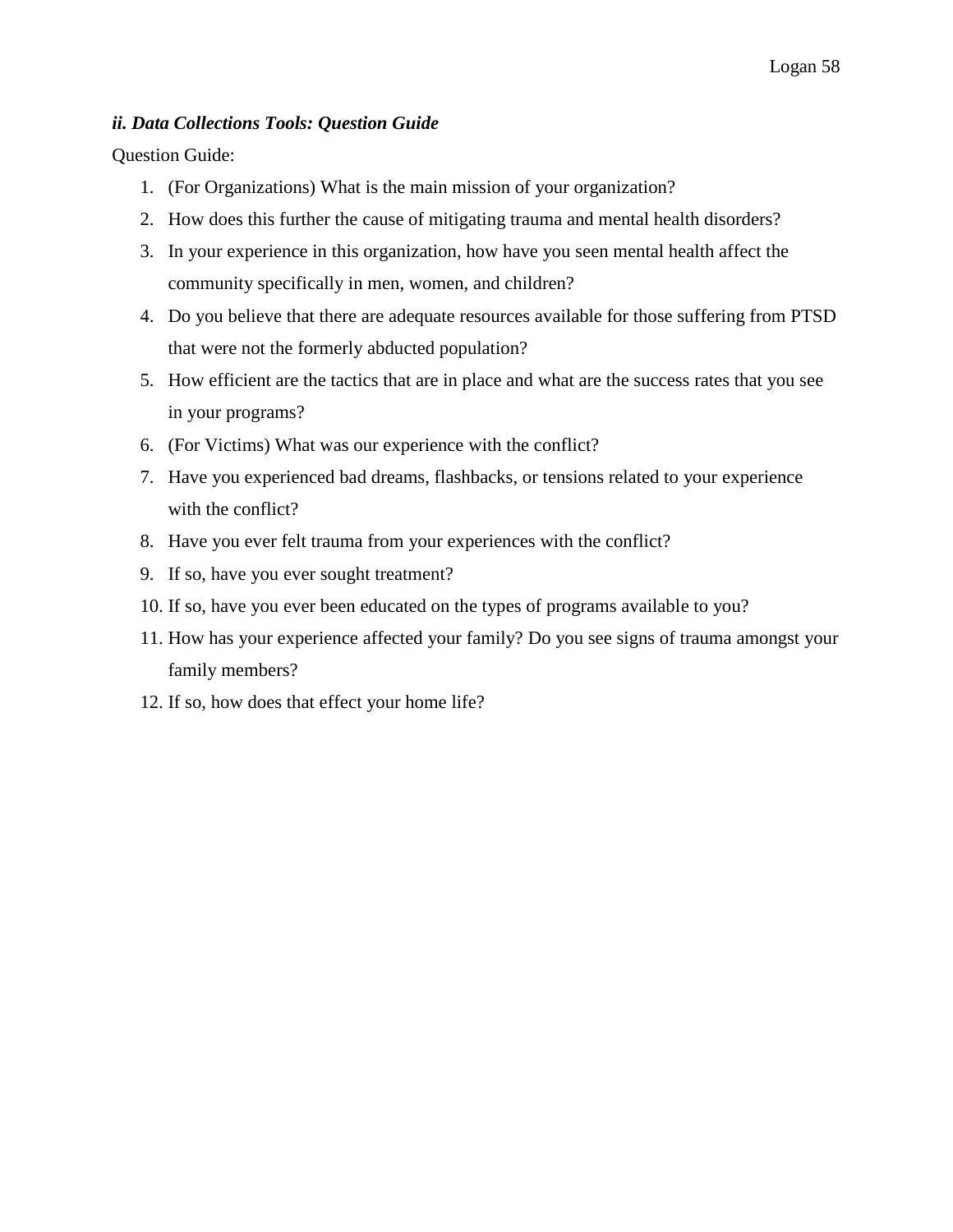# **iii. Uganda National Council for Science and Technology Research Permit**

|                                                                          | Tiganda National Council for Science and Technology<br>(Extablished by Act of Parliament of the Republic of Uganda)                                                                                                                                                                                                                                                                                                                                                                                                                                                                                                                                                                                                                                                           |                     |                             |              |
|--------------------------------------------------------------------------|-------------------------------------------------------------------------------------------------------------------------------------------------------------------------------------------------------------------------------------------------------------------------------------------------------------------------------------------------------------------------------------------------------------------------------------------------------------------------------------------------------------------------------------------------------------------------------------------------------------------------------------------------------------------------------------------------------------------------------------------------------------------------------|---------------------|-----------------------------|--------------|
| Our Ref: \$\$ 4064                                                       |                                                                                                                                                                                                                                                                                                                                                                                                                                                                                                                                                                                                                                                                                                                                                                               |                     | 27 <sup>th</sup> April 2016 |              |
| Charlotte Malumbo<br>School for International Training<br>Kampala        |                                                                                                                                                                                                                                                                                                                                                                                                                                                                                                                                                                                                                                                                                                                                                                               |                     |                             |              |
| Re:<br>Research Approval:                                                | Uganda's Development and Post Conflict Transformation in Select Areas:<br>Innovations for Davelopment the Place of the Sustainable Development Goals                                                                                                                                                                                                                                                                                                                                                                                                                                                                                                                                                                                                                          |                     |                             |              |
| 11/04/2017                                                               | I am pleased to inform you that on 11/04/2016, the Uganda National Council for Science and Technology (UNCST)<br>approved the above referenced research project. The Approval of the research project is for the period 11/04/2016 to                                                                                                                                                                                                                                                                                                                                                                                                                                                                                                                                         |                     |                             |              |
|                                                                          | Your research registration number with the UNCST is \$\$ 4064. Please, cite this number in all your future<br>comespondences with UNCST in respect of the above research project.                                                                                                                                                                                                                                                                                                                                                                                                                                                                                                                                                                                             |                     |                             |              |
|                                                                          | As Principal Investigator of the research project, you are responsible for fulfilling the following requirements of approval:                                                                                                                                                                                                                                                                                                                                                                                                                                                                                                                                                                                                                                                 |                     |                             |              |
|                                                                          | 1. All co-investigators must be kept informed of the status of the research.<br>2. Changes, amendments, and addenda to the research protocol or the consent form (where applicable) must be<br>submitted to the designated Research Ethics Committee (REC) or Lead Agency for re-review and approval gefor to                                                                                                                                                                                                                                                                                                                                                                                                                                                                 |                     |                             |              |
| copies to the National Drug Authority.<br>z.<br>长.<br>records.           | the activation of the changes. UNCST must be notified at the approved changes within five working days.<br>3. For clinical trais, all serious adverse events must be reported promptly to the designated local REC for review with<br>Unsepacted events involving risks to research subjects/participants must be reported promptly to the UNCST. New<br>information that becomes available which alters the risk/benefit ratio must be submitted promptly for UNCST review.<br>Only approved study procedures are to be implemented. The UNCST may conduct impromptu audits of all study<br>6. A progress report must be submitted electronically to LINCST within four weeks after every 12 months. Fallure to do.<br>so may result in termination of the research project. |                     |                             |              |
|                                                                          | Balow is a list of documents approved with this application:                                                                                                                                                                                                                                                                                                                                                                                                                                                                                                                                                                                                                                                                                                                  |                     |                             |              |
| <b>Document Title</b><br>Research proposals                              |                                                                                                                                                                                                                                                                                                                                                                                                                                                                                                                                                                                                                                                                                                                                                                               | Language<br>English | Version<br>N/A              | N/A          |
| Yours sincerely.<br>出山脉<br>Helen, N. Opolot<br>for: Esticutive Secretary | UGANDA NATIONAL COUNCIL FOR SCIENCE AND TECHNOLOGY.                                                                                                                                                                                                                                                                                                                                                                                                                                                                                                                                                                                                                                                                                                                           |                     |                             |              |
| LOCATION/CORRESPONDENCE                                                  |                                                                                                                                                                                                                                                                                                                                                                                                                                                                                                                                                                                                                                                                                                                                                                               | COMMUNICATION       |                             | Version Date |